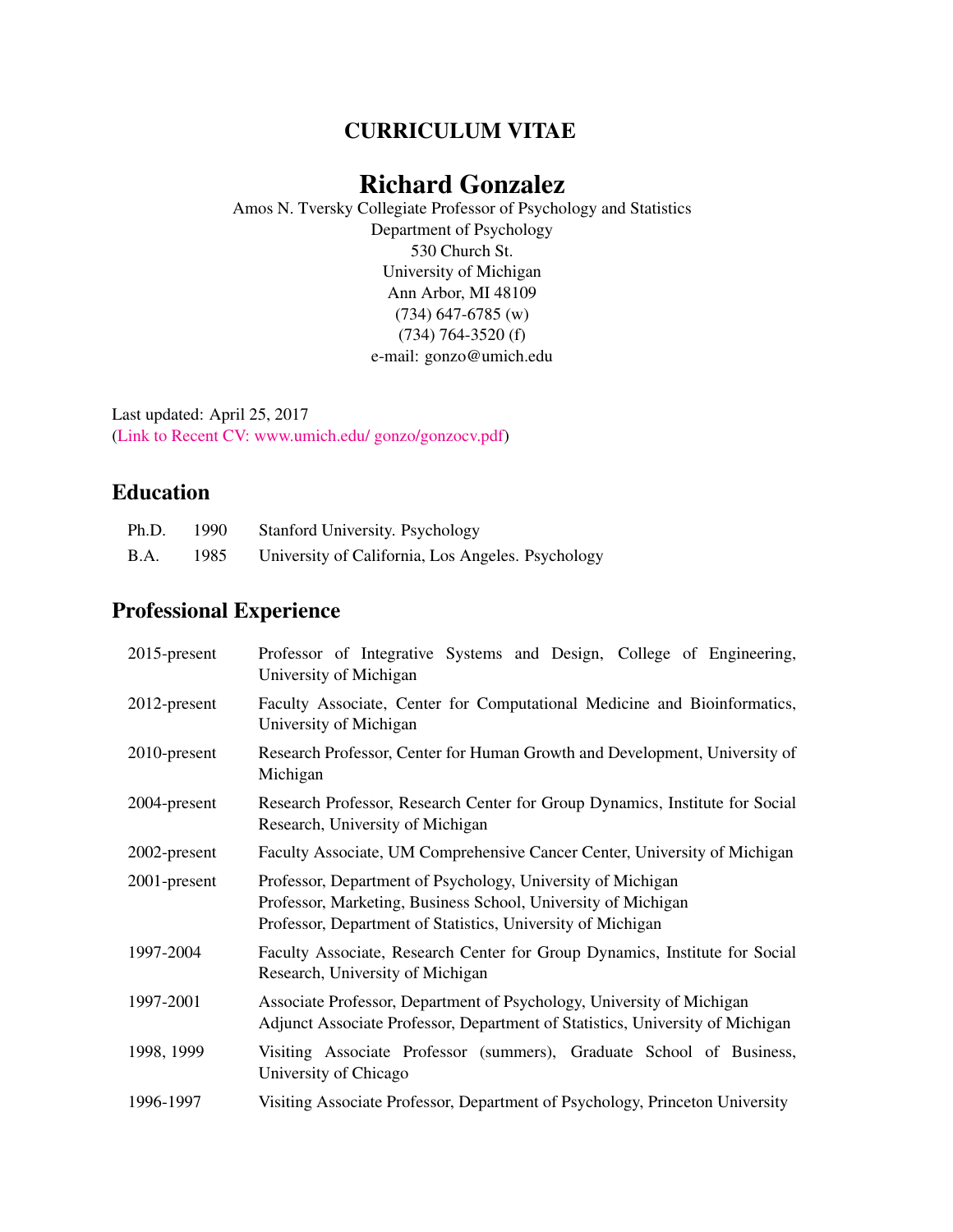| 1996-1997 | Associate Professor, Department of Psychology, University of Washington |
|-----------|-------------------------------------------------------------------------|
|           | Adjunct Associate Professor, Management and Organization, School of     |
|           | Business, University of Washington                                      |
| 1990-1996 | Assistant Professor, Department of Psychology, University of Washington |

# Honors and Awards

| 2016      | Amos N. Tversky Collegiate Professor of Psychology and Statistics                                     |
|-----------|-------------------------------------------------------------------------------------------------------|
| 2013      | Allen Edwards Lectureship, University of Washington                                                   |
| 2012      | American Education Research Association Division I Outstanding Research<br>Publication Award for 2012 |
| 2011      | Rackham Distinguished Faculty Achievement Award, University of Michigan                               |
| 2011      | Visiting Professor Scholarship, University of Warsaw (declined)                                       |
| 2011      | Corona Visiting Chair, Universidad de los Andes, Bogotá, Columbia (declined)                          |
| 2009      | Association for Psychological Science (APS) Fellow                                                    |
| 2009      | American Psychological Association (APA) Fellow                                                       |
| 2009      | Annual Robert Wherry Invited Lecture, Psychology & Statistics, Ohio State<br>University               |
| 2009      | Teaching with Technology Institute Award, University of Michigan                                      |
| 2009      | Society of Experimental Social Psychology (SESP) Fellow                                               |
| 2005      | Society for Multivariate Experimental Psychology, elected member                                      |
| 2005-2008 | Annual participant, APA Scientific Leadership Workshop                                                |
| 2004      | Black Student Psychological Association Certificate of Appreciation                                   |
| 2001      | Fellow, CIC Academic Leadership Program                                                               |
| 1997      | Junior Scientist, Workshop in Mathematical Behavioral Sciences, Irvine, CA.                           |
| 1995      | University of Washington, College of Arts and Sciences Mentoring Award                                |
| 1988-1990 | Hewlett Packard Research Fellowship                                                                   |
| 1985-1988 | National Science Foundation Graduate Fellowship                                                       |
| 1985      | U.C.L.A. Alumni Association Outstanding Senior Award                                                  |
| 1985      | U.C.L.A. College of Letters and Science Undergraduate Award                                           |
| 1985      | Bachelor's Thesis Highest Honors, U.C.L.A.                                                            |
| 1982-1984 | University of California Regents Scholarship                                                          |
| 1981      | Rotary Club Study Abroad Scholarship (declined)                                                       |

# Research Grants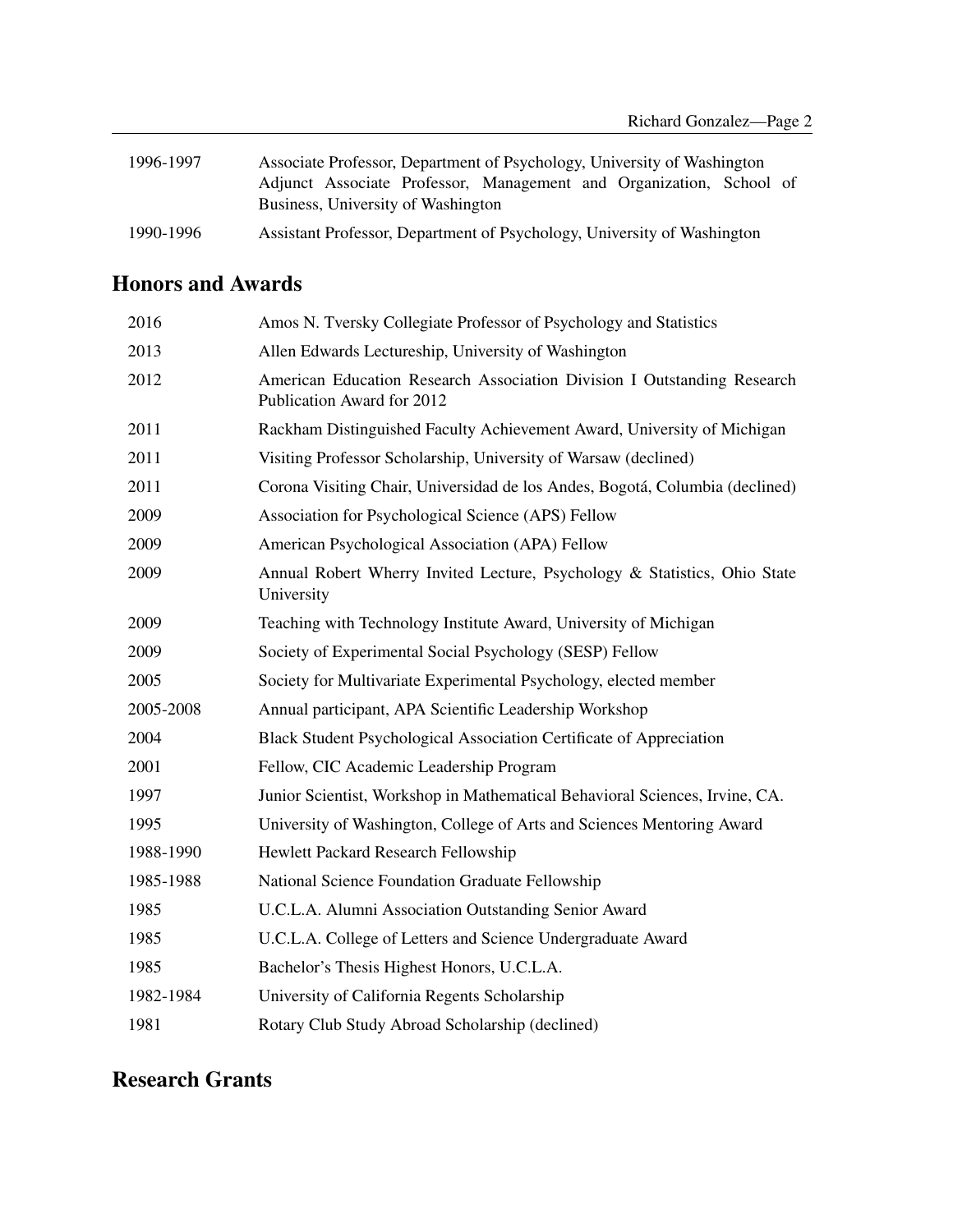# Principal Investigator

| 2016-2019 | National Science Foundation, Advanced computational neuroscience network<br>(ACNN), Spokes Big Data Award.                                                                                    |
|-----------|-----------------------------------------------------------------------------------------------------------------------------------------------------------------------------------------------|
| 2015-2017 | Proctor & Gamble. Biosocial Methods Innovation Collaboration.                                                                                                                                 |
| 2015      | National Institute on Aging,<br>Operationalizing affective complexity:<br>Measurement & Applications. Conference grant.                                                                       |
| 2013-2015 | Ford Motor Company, Consumer choice in a multi-modal transportation<br>environment (with D. Chock).                                                                                           |
| 2012-2013 | Graham Environmental Sustainability Institute, Consumer uptake of seamless,<br>multi-modal mobility (with D. Chock). Funding both Phase I and Phase II.                                       |
| 2011      | Rackham Graduate School, Spring/Summer Research Grant (with Carolyn<br>Yoon and Ji Hye Kim).                                                                                                  |
| 2009-2013 | National Science Foundation, The role of heuristics in creative and innovative<br>robust designs: Understanding both individual and team-based design (with P.<br>Papalambros and C. Seifert) |
| 2010-2011 | Center for Research on Learning and Teaching, Assessing deep knowledge in<br>statistical concepts (with C. Seifert).                                                                          |
| 2009-2010 | Gilbert Whitaker Fund, Interdisciplinary Design Education Studies (with P.<br>Papalambros and S. Daly).                                                                                       |
| 2009-2011 | UMTRI, Psychological factors in promoting safety belt use among part-time<br>users (with C. Yoon and C. Seifert).                                                                             |
| 2008-2010 | OVPR, The role of heuristics in creative and innovative robust design (with C.<br>Seifert).                                                                                                   |
| 2008-2010 | Ford Corporation/University of Michigan Innovation Alliance, Understanding<br>consumers' response to fuel-price change and increased environmental concern<br>(with A. Aribarg).              |
| 2007-2008 | Society for the Psychological Study of Social Issues, Intersections of class,<br>race, and gender in present and post-affirmative action higher education contexts<br>(with Tiffany Griffin). |
| 2005      | SPSP & NSF, Summer Institute in Social Psychology.                                                                                                                                            |
| 2001-2002 | OVPR, The social psychology of the minority game (with Robert Savit).                                                                                                                         |
| 1998-2002 | National Science Foundation, The social psychology of interaction and group<br>dynamics: The problem of interdependence.                                                                      |
| 1991-1995 | National Science Foundation, Source dependence: Decision making under<br>uncertainty                                                                                                          |
| 1994      | Graduate School Research Foundation. Joining the disliked crowd: Impact of<br>prior attitudes toward stigmatized groups.                                                                      |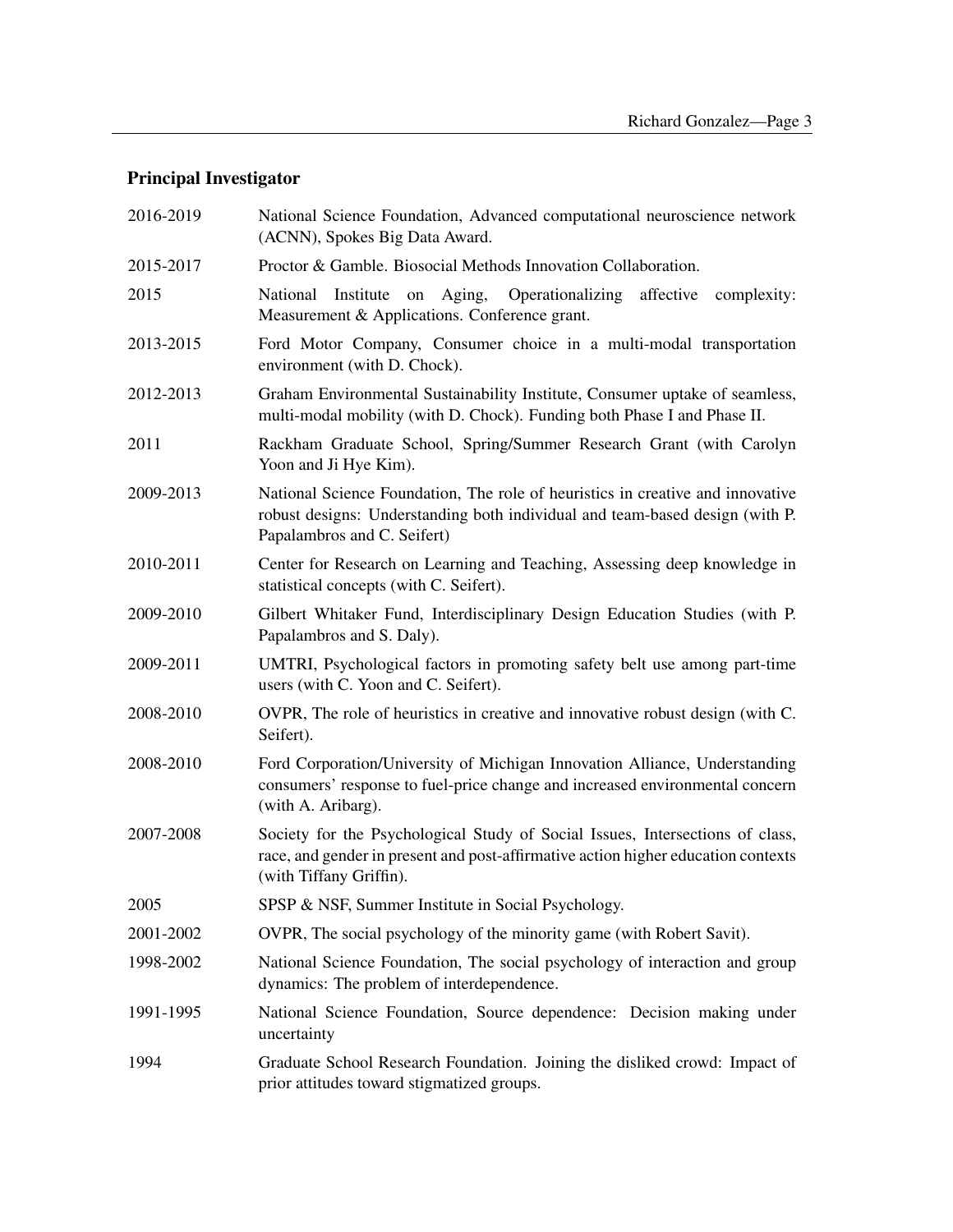1993 Graduate School Research Foundation, Discretion and decisions by police in eyewitness identifications. 1992 Graduate School Research Foundation, Assessing lineup fairness: The role of

# Co-PI, Co-Investigator, or Participating Investigator

context.

| 2016-2021 | National Institute of Health. A longitudinal study of neural network<br>development in children who stutter, Soo-Eun Chang, PI.                                                                                      |
|-----------|----------------------------------------------------------------------------------------------------------------------------------------------------------------------------------------------------------------------|
| 2016      | ATS Foundation, Distinct phenotypes of severe sepsis patients, Hallie Prescott,<br>PI                                                                                                                                |
| 2015-2020 | National Institute of Health. Science of behavior change: Assay development<br>and validation for self-regulation targets. Alison Miller, PI.                                                                        |
| 2014-2019 | NIH/NIMH. Effects of poverty on affective development: A multilevel,<br>longitudinal study. Christopher Monk, PI.                                                                                                    |
| 2013-2018 | NIH. Social relations, aging and health: Competing theories and emerging<br>complexities. Toni Antonucci, PI.                                                                                                        |
| 2013-2016 | NSF. Creativity through collaborative human-machine interactions: A formal<br>approach to design crowd sourcing. Panos Papalambros, PI.                                                                              |
| 2013-2016 | NSF. Collaborative Research:<br>Evidence-based pedagogy in engineering<br>education: Design heuristics for concept generation. Shanna Daly (University<br>of Michigan) and Seda Yilmaz (Iowa State University), PIs. |
| 2013-2014 | NEXTRANS/USDOT. Information and transportation choices, long and short-<br>term, that link sustainability and livability. Jonathan Levine, PI. Declined.                                                             |
| 2012-2014 | NIH/NIA. A Web-based survey of daily experienced well-being in older<br>couples. Jacqui Smith, PI.                                                                                                                   |
| 2012-2014 | NSF. Integrating design heuristics into engineering education as a pedagogy for<br>ideation, Shanna Daly, PI.                                                                                                        |
| 2011-2016 | NIH/NIA. Survey measures of subjective well-being: Age, appraisal, and<br>cognitive effects. Jacqui Smith, PI.                                                                                                       |
| 2011-2013 | NIH/NCI. Physician use of patient-reported daily diary data in decisions about<br>phase II trials. Felicity Harper, PI.                                                                                              |
| 2011-2013 | Ford Corportation/University of Michigan Innovation Alliance.<br>Specifying<br>and estimating joint vehicle sales/shares mid-range forecasting models. Fred<br>Feinberg, PI.                                         |
| 2011-2012 | MMPEI/UM. Consumer uptake of seamless multi-modal mobility.<br>P.<br>Sweatman, PI, with S. Zielinski and D. Chock.                                                                                                   |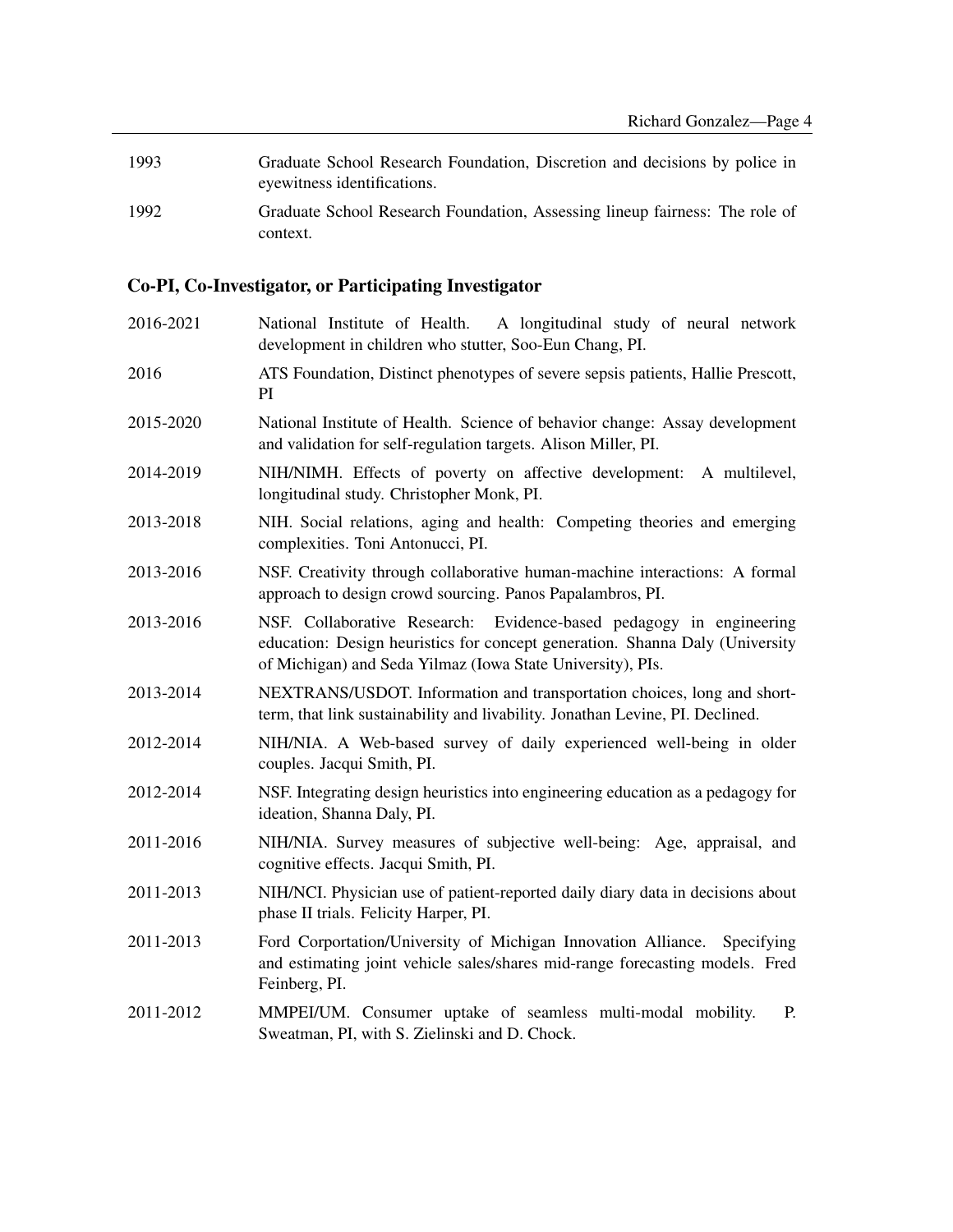| 2010-2012 | Ford Corporation/University of Michigan Innovation Alliance.<br>Urban<br>transportation in a carbon-constrained world—Consumer response to a<br>knowledge-based multi-modal transportation system. P. Sweatman, PI, D.<br>Chock, & S. Zielinski. |
|-----------|--------------------------------------------------------------------------------------------------------------------------------------------------------------------------------------------------------------------------------------------------|
| 2010-2015 | NIH/NCI. Reducing breast cancer treatment disparities by improving<br>information. T. Albrecht, PI.                                                                                                                                              |
| 2009-2011 | NIH/NIA. Experience-based and subjective well-being survey toolkits for older<br>adults. J. Smith, PI.                                                                                                                                           |
| 2008-2009 | MMPEI. A design science framework for modeling future GHG emissions in<br>the energy sector. S. Skerlos, PI.                                                                                                                                     |
| 2008-2010 | NSF. Workshop series: Interdisciplinary design as an instructional discipline.<br>Parent grant at PSU.                                                                                                                                           |
| 2008-2009 | OVPR. A design science framework for modeling future GHG emissions in the<br>energy sector. S. Skerlos, PI.                                                                                                                                      |
| 2007-2012 | NICHD. Family transitions and toddler development:<br>A within-family<br>perspective. Brenda Volling, PI.                                                                                                                                        |
| 2006-2008 | Corporation/University<br>of<br>Michigan<br>Innovation<br>Alliance.<br>Ford<br>Piquette/BlockM Project. Panos Papalambros, PI.                                                                                                                   |
| 2005-2010 | NIMH. African American racial identity, discrimination and mental disorders.<br>Robert Sellers, PI.                                                                                                                                              |
| 2003-2008 | NIH. Family transitions following the birth of a sibling. Brenda Volling, P. I                                                                                                                                                                   |
| 2002-2005 | Rackham Graduate School, Antilium Project. Rational humanization of human<br>artifacts. Panos Papalambros, PI.                                                                                                                                   |
| 2001-2004 | Johnson Controls, Inc., Analytic Craftsmanship. Panos Papalambros, PI.                                                                                                                                                                           |
| 2003-2004 | Sunbeam Corporation. Product commonality and differentiation in consumer<br>product lines. Panos Papalambros, PI.                                                                                                                                |
| 2002-2003 | National Institute of Aging. Center on Aging and Cognition: Health, Education,<br>and Training. Denise Park, PI.                                                                                                                                 |

# Consultant, Statistical/Senior/Research Investigator, Network Member

| 2016-2021 | NIH. Racial disparities in health: The roles of stress, social relations and the<br>cardiovascular system, Kira Bridett, PI. |
|-----------|------------------------------------------------------------------------------------------------------------------------------|
| 2016-2021 | NIH. Study of early brain alterations that predict development of chronic PTSD,<br>Xin Wang, PI                              |
| 2013-2015 | NIH. Longitudinal MRI Study of PTSD Development From Days to Weeks.<br>Xin Wang, PI.                                         |
| 2010-2012 | NIH. Emerging Research on Families and Health. Melissa Franks, PI.                                                           |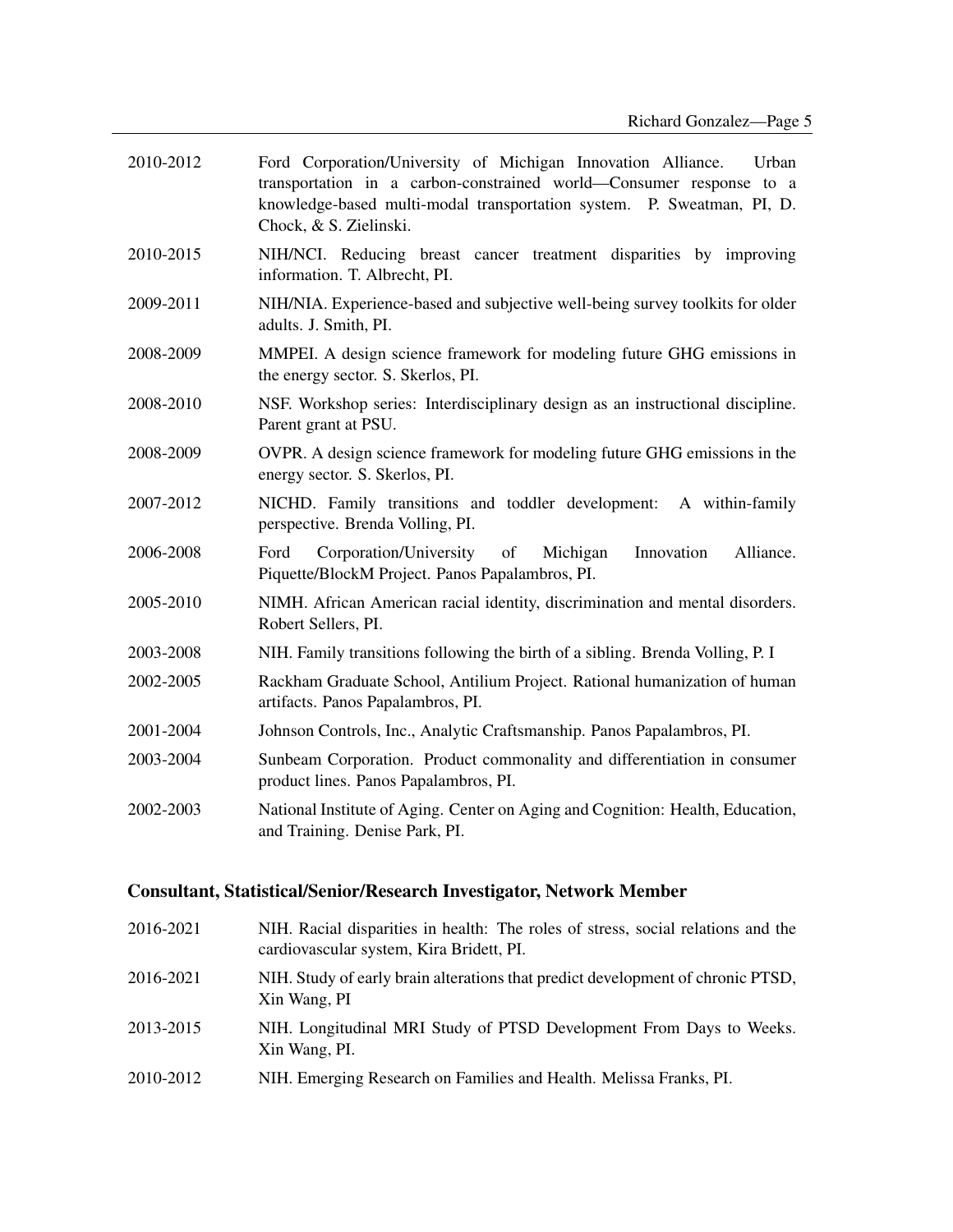| 2009-2011 | NIH/NIA. Harmonization of longitudinal cross-national surveys of aging.<br>Jacqui Smith, PI.                                                    |
|-----------|-------------------------------------------------------------------------------------------------------------------------------------------------|
| 2008-2013 | NSF. IRADS: Center for the Study of Black Youth in Context.<br>Stephanie<br>Rowley, PI.                                                         |
| 2008-2011 | NIH/NIA. Social relations, age and health. Toni Antonucci, PI.                                                                                  |
| 2005-2008 | W. T. Grant. A multi-university research evaluation of the educational benefits<br>of intergroup dialogues. Patricia Gurin, PI.                 |
| 2005-2008 | Ford Foundation. Intergroup dialogues: An innovative educational model for<br>leveraging diversity. Patricia Gurin, PI.                         |
| 2006-2009 | Fetzer. Development of young children's compassionate behavior in the family.<br>Brenda Volling, PI.                                            |
| 2005-08   | KBN (Poland). Eating styles of adult Poles. G. Wieczorkowska, PI. Total<br>amount unknown; Gonzalez paid consultant fee \$1,500.                |
| 2004-2006 | NCI. Network on Methodological Development: Biopsychosocial processes<br>and treatment decision making. Terrance Albrecht, PI (network member). |
| 2003-2007 | NIA. Family connections across generations and nations. James Jackson, PI.                                                                      |
| 2001-2006 | NIMH. African American racial identity: Across generations. Robert Sellers,<br>PI.                                                              |
| 1997-2001 | NIMH. Random effects models and multidimensional scaling.<br>Douglas<br>Clarkson, PI.                                                           |
| 1998-2001 | NIMH. ADVICE: Statistics tutor for generalized linear and nonlinear models.<br>Douglas Clarkson, PI.                                            |
| 2000      | NIMH. Berkeley Older Generation Study. Dorothy Field, PI.                                                                                       |
| 1998-1999 | NIMH. Contingencies of self-esteem. Jennifer Crocker, PI.                                                                                       |

## Languages

English, Spanish

# Professional Organizations

Society for Multivariate Experimental Psychology, elected member, 2005-present Society of Experimental Social Psychology, fellow, 1995-present Psychonomic Society, elected member, 1997-present American Psychological Association, Fellow American Psychological Society, charter member, Fellow Society for Judgment and Decision Making Society for Mathematical Psychology Society for Personality and Social Psychology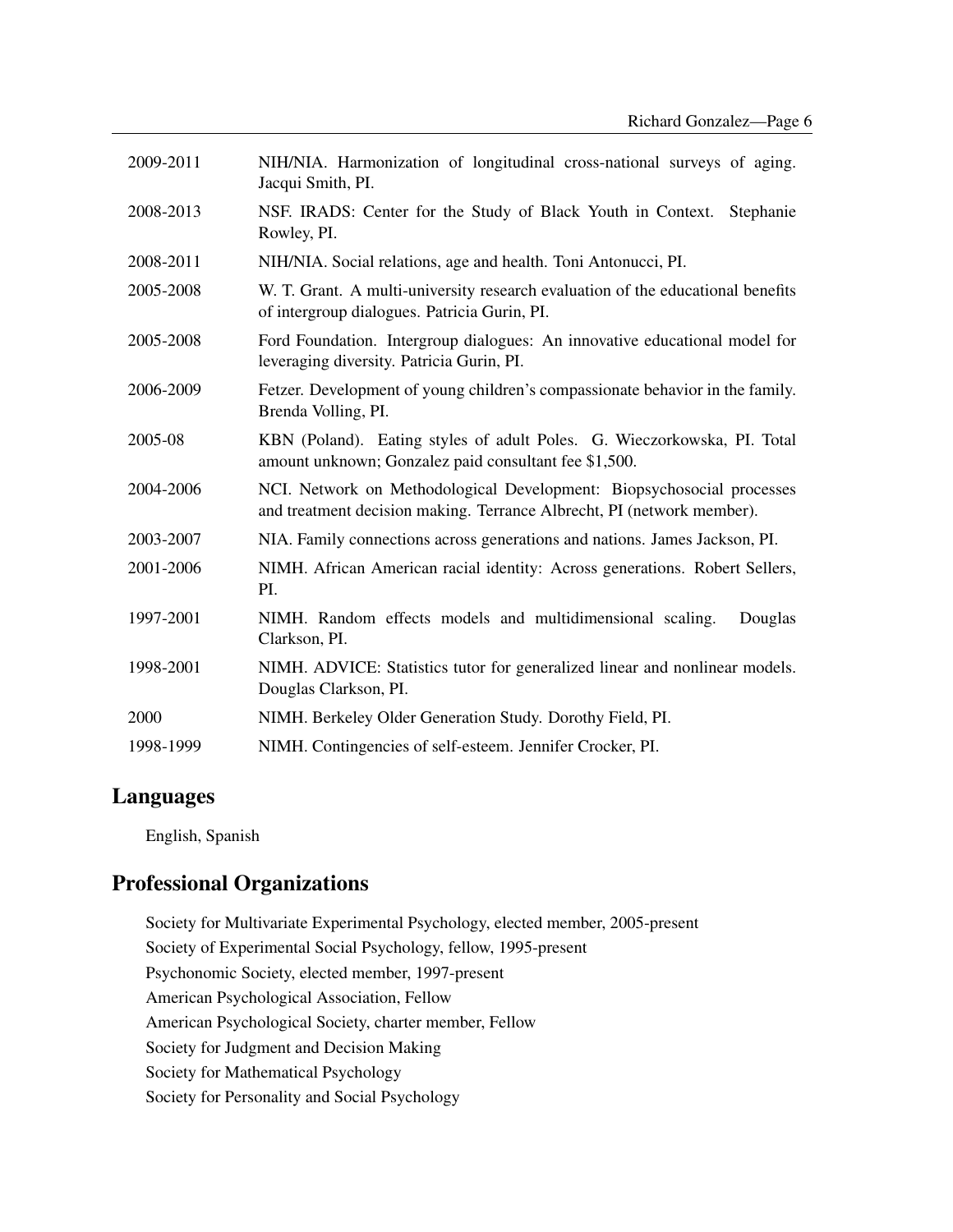Society for the Psychological Study of Social Issues American Statistical Association Institute for Mathematical Statistics INFORMS/Decision Analysis

# Editorial Work and Reviewing

### Associate Editor

American Psychologist, 2006-2008 Theory and Decision, 2002-2004

### Editorial Boards/Consulting Editor

Psychological Methods, 2002-2005, 2007-present Perspectives on Psychological Science, 2010-present Frontiers in Quantitative Psychology and Measurement, 2010-present Cultural Diversity and Ethnic Minority Psychology, 2009-2012 Electronic Colloquium on Design Thinking Research, 2010-present Small Group Research, 2011-2014 Psychological Review, 1997-2009 Psychological Science, 2003-2007 Journal of Experimental Psychology: Learning, Memory and Cognition, 2000-2008 Journal of Personality and Social Psychology, 2000-2005 Personal Relationships, 1997-2001

Ad hoc journal reviewer (since 1990); typically review 35-40 manuscripts per year in the following journals: Psychological Review Psychological Bulletin Psychological Science American Psychologist Journal of Mathematical Psychology Journal of Experimental Psychology: General Journal of Experimental Psychology: Learning, Memory, and Cognition Psychological Methods Journal of Educational & Behavioral Statistics Sociological Methodology Communication Methods and Measures Structural Equation Modeling Perspectives on Psychological Science Organizational Behavior and Human Decision Processes Management Science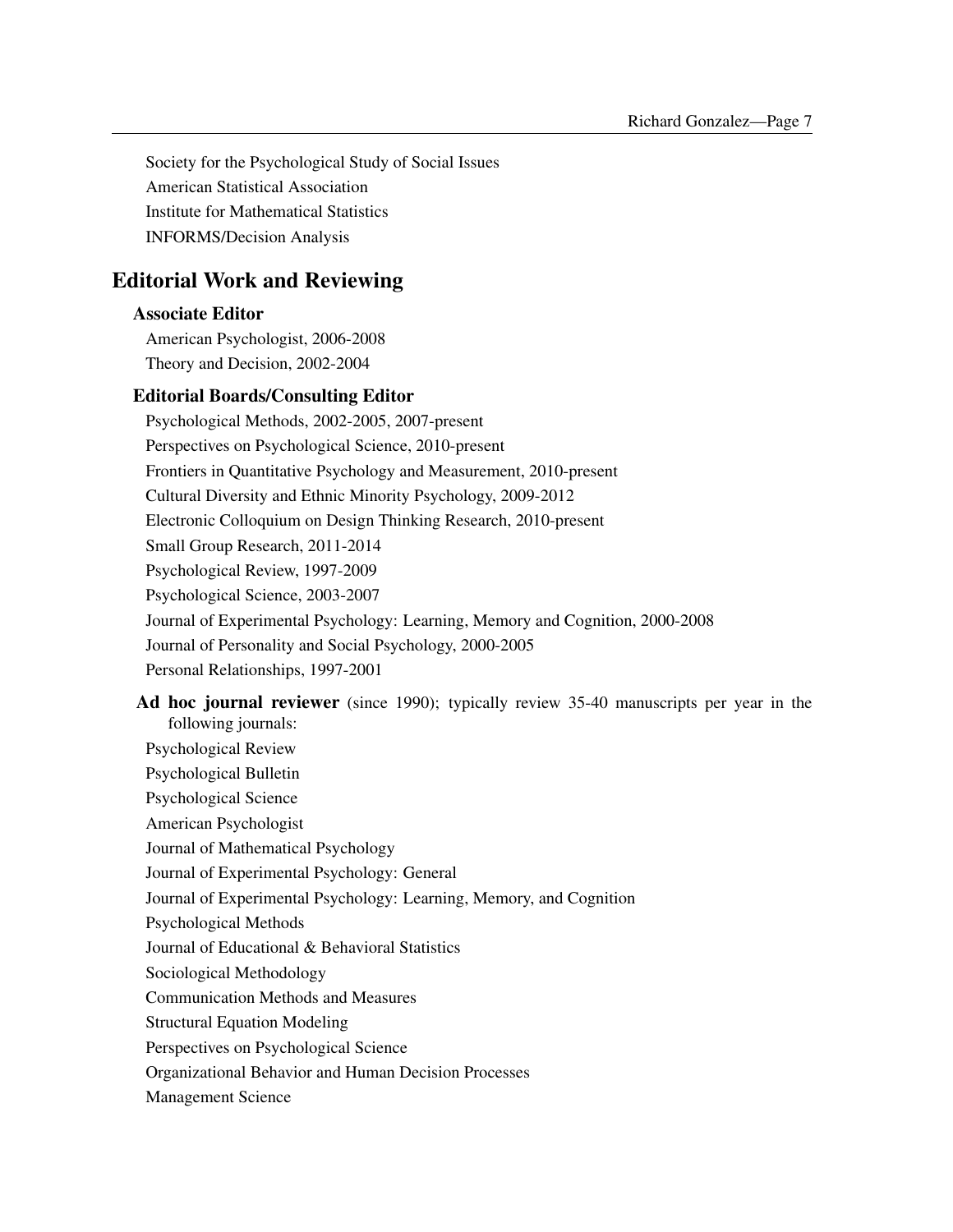Marketing Science Journal of Risk and Uncertainty Journal of Behavioral Decision Making Theory and Decision Journal of Economic Behavior & Organization Risk Analysis Journal of Neuroscience, Psychology, and Economics Journal of Personality and Social Psychology Personality and Social Psychology Review Personality and Social Psychology Bulletin Journal of Personality Social Cognition British Journal of Social Psychology Personal Relationships Journal of Social and Personal Relationships Small Group Research Cognitive Science Memory and Cognition Applied Cognitive Psychology Instructional Science Psychology and Aging Mathematics of Operations Research Proceedings of the National Academy of Sciences Nature Science Nature Neuroscience Human Brain Mapping Biological Psychiatry Behavior Research Methods, Instruments, and Computers Child Development Developmental Psychology Journal of Research on Adolescence International Journal of Behavioral Development Law and Human Behavior Journal of Applied Psychology Journal of Vocational Behavior Journal of Family Psychology Systems Practice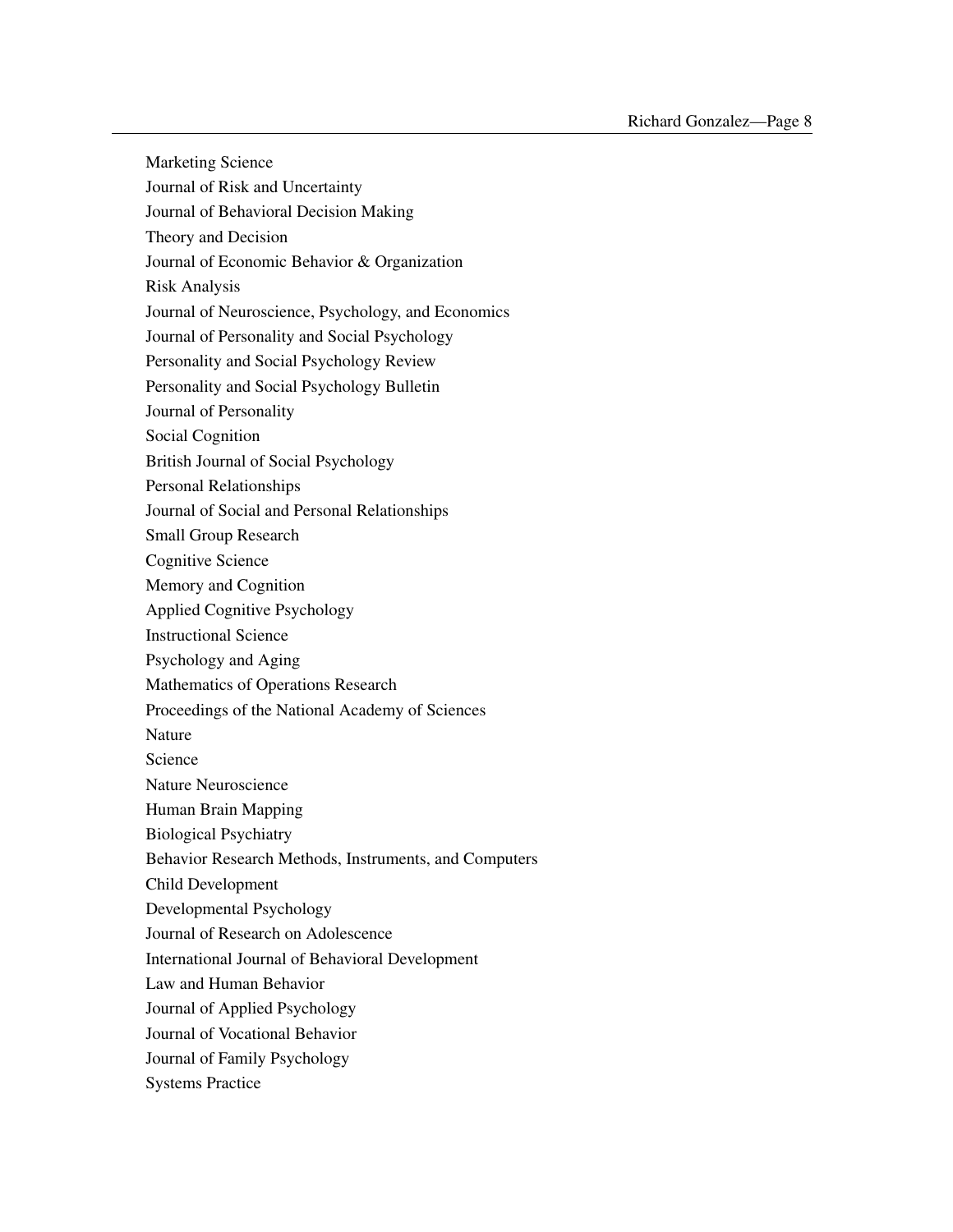Review of General Psychology

Journal of Genetic Counseling

Methodology

Journal of Mechanical Design

Artificial Intelligence in Engineering Design, Analysis and Manufacturing

Cultural Diversity and Ethnic Minority Psychology

### Ad hoc conference reviewer

Cognitive Science Conference, 2005

### Guest Editor

Journal of Experimental Psychology: Learning, Memory and Cognition

#### Grant proposal reviewer—ad hoc

National Science Foundation National Institute of Mental Health Air Force Office of Scientific Research Social Sciences and Humanities Research Council of Canada Israel Science Foundation

### Grant panels—member

National Institute of Health, SPIP Study Section Permanent Member, 2012-2016 National Science Foundation, Decision, Risk, and Management Sciences Program, 2007-2008 National Science Foundation, Methodology, Measurement, and Statistics Program, 2001-2002 National Institute of Mental Health, Translational Research, 2001, 2003 National Institute of Mental Health, Social Psychology, 1999

#### Grant panels—ad hoc

National Institute of Health, 1998-2003

## Teaching

- Formal courses taught since 2002: First Year Graduate Statistics Sequence; Graduate level Theories of Social Psychology; Psychology of Choice and Decision; Seminar in Social Psychology; Design Process Models; Decision Consortium
- Informal teaching/mentoring: typically work with 4-6 graduate students and over 10 undergraduate students each semester
- Teaching interests (have taught these courses since 1990): undergraduate & graduate statistics; research methods; psychological measurement; multivariate statistics; mathematical psychology & modeling; marketing and design models; judgment and decision making; negotiation (both PhD and MBA courses); social psychology; group dynamics

## Administrative Activities and Service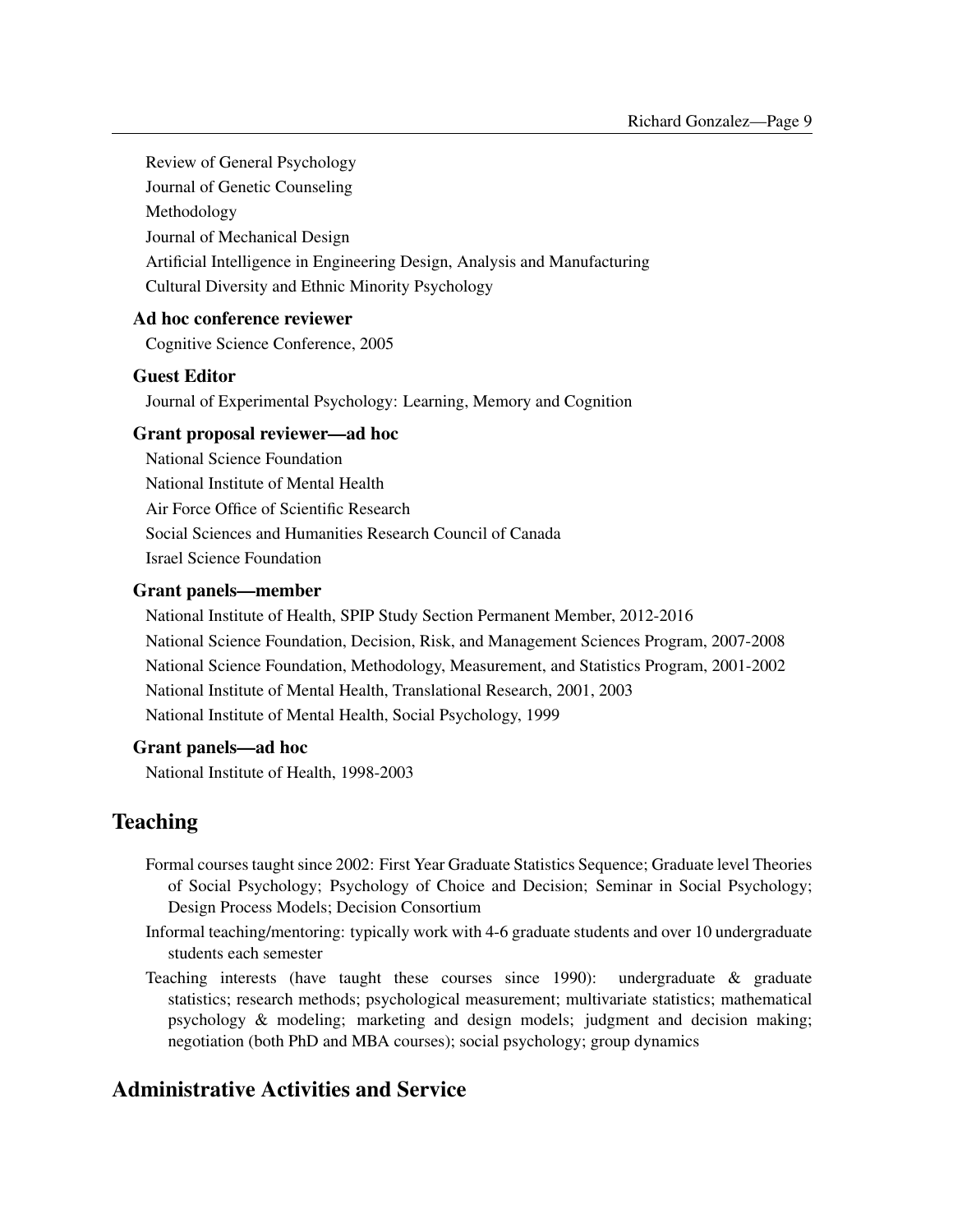#### University of Michigan (1997-present)

Director, Biosocial Methods Collaborative, 2013-present Director, Research Center for Group Dynamics, 2015-present Member, Translational Research Council, UM Office of Research, 2016-present Member, University Committee on Disclosure to Research Participants, 2017-present Member, President's Advisory Panel on the Biosciences, 2014-2015 Associate Director, Research Center for Group Dynamics, 2013-2014 Chair, Department of Psychology, 2002-2007 73 UM Dissertation Committees (30 chair or co-chair) 8 UM Postdocs Business Engagement Center Internal/External Review Committee, Member and Chair of Faculty Subcommittee, 2016. University of Michigan Transportation Research Institute Internal Review Committee, Member, 2015. Center for Human Growth and Development, Steering Committee, 2014-present Rackham Graduate School, Selection Committee, Distinguished Faculty Achievement Award, 2013-16 Chair, Quantitative Faculty Search Committee, Psychology, 2014-2016 Chair, Quantitative Training Task Force Review Committee, Psychology, 2014-2016 Social area graduate admissions, chair, 2013-2016 Social area interim chair, Winter term 2016 UM IT Scientific Visualization Advisory Group, 2012-present RCGD Executive Committee, 2006-07, 2008-2014 ISR Policy Committee, 2009-2014 UM Office of Research Cyberinfrastructure IT Council, 2010-2013 Advisory Board, UM Medical Innovation Center, 2011-2012 CARSS Steering Committee, 2009-2013 Member, UM Faculty Grievance Review Board, 2008-2010 Member, Program in Quantitative Methodology, ISR, 1997-present Coordinating Committee, Research Center for Group Dynamics, 1997-present Faculty affiliate, LIFE Program, 2004-2012; UM Steering Committee, 2008-2012 UM Design Science PhD Program, Co-Founder, Co-Director (2006-2013), Executive Committee Member (2006-2015) Depression Center University Advisory Committee, 2004-2008 Michigan Center for Advancing Safe Transportation throughout the Lifespan, Executive Committee, 2007-2011; Research Subcommittee, 2008 fMRI Center Internal Review Committee, 2006 LSA Budget Advisory Committee, 2006-2007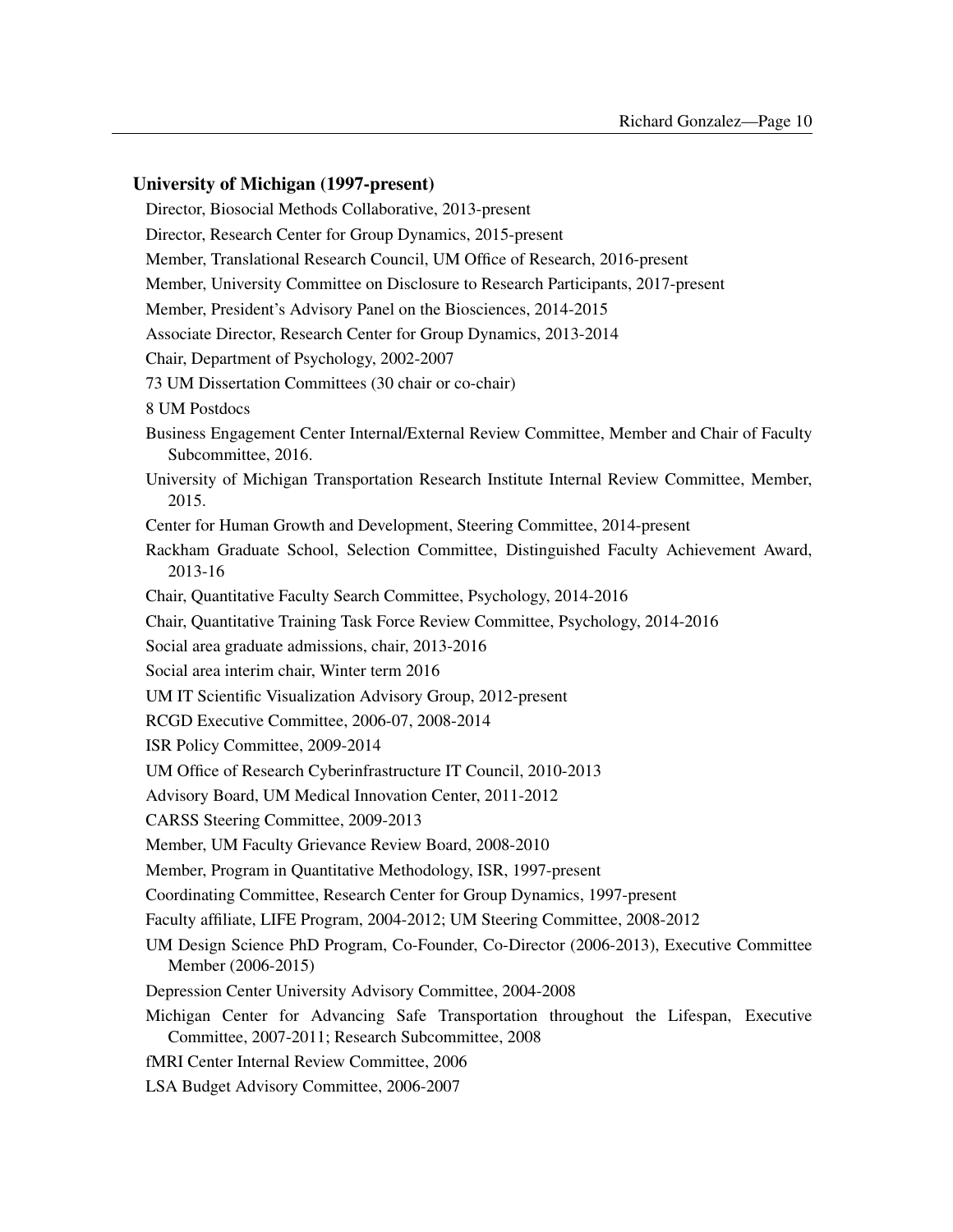Center for Human Growth and Development, Advisory Committee, 2005-2007 Ctools Faculty Advisor Committee, 2005-2008 ISR Director Search Committee, 2004 Member, Faculty Executive Council, Interdisciplinary Programs, Engineering, 2002-04 Chair, Social Area Computer Committee, 1999-2002 Computer Committee Chair, Psychology, 1998-2002 Organizer, Summer Workshops in Methodology and Experimental Social Psychology, 1998-2002 Member, LS&A IT Faculty Advisory Committee, 1998-2002 Member, Psychology Department Executive Committee, 1999-2001 Member, LS&A Committee for Large Scale Computing, 2000-2001 Chair, Quantitative Search Committee, Psychology, 1998-2000 Standing Committee on ISR Computing, 1997-1999 Ad hoc LS&A Committee to Assess ROTC Academic Credit, 1999 Ad hoc statistical consultant, Affirmative Action Lawsuit, UM, 1999, 2002-03 Psychology, Social Area Admissions Committee, 1998, 2001 Member, ISR Founder's Dissertation Award Committee, 1998 UM Delegate, Chancellor Inauguration, University of Wisconsin, Parkside. 1998

### University of Washington (1990-1997)

32 UW Dissertation Committees (6 chair) Social/Personality Area Coordinator, 1995 Social/Personality Faculty Search Committee Member, 1995 Director, Center for Judgment and Decision Making, UW, 1993-1997 Chair, Guthrie Prize Committee, 1994 Quantitative Area Co-coordinator, 1992-1997 Computer Committee, 1991-95 Undergraduate Curriculum Committee, 1990-91

#### National & International

Statistics Advisory Committee, Psychological Science, 2016 Member, APA Task Force—Training for Multidisciplinary Team Science, 2011-12 Co-chair, Methods Pre-conference, Social Psychology and Personality Conference, 2011, San Antonio, TX APA Division 5 Diversity Committee, 2008-2010 Participant, NSF Multidisciplinary Graduate Design Program, 2008 Member, APA Quantitative Psychology Task Force, 2006-07 Member, Scientific Committee of the Foundations of Utility and Risk, 2005-2011 *Psychological Methods* Editor Nomination Committee, 2005-06 Reviewer, Psychology Departments (Purdue University, University of Florida, University of San

Francisco, Universidade Federal do Rio Grande do Sul—Brazil, Ohio State University, UCLA,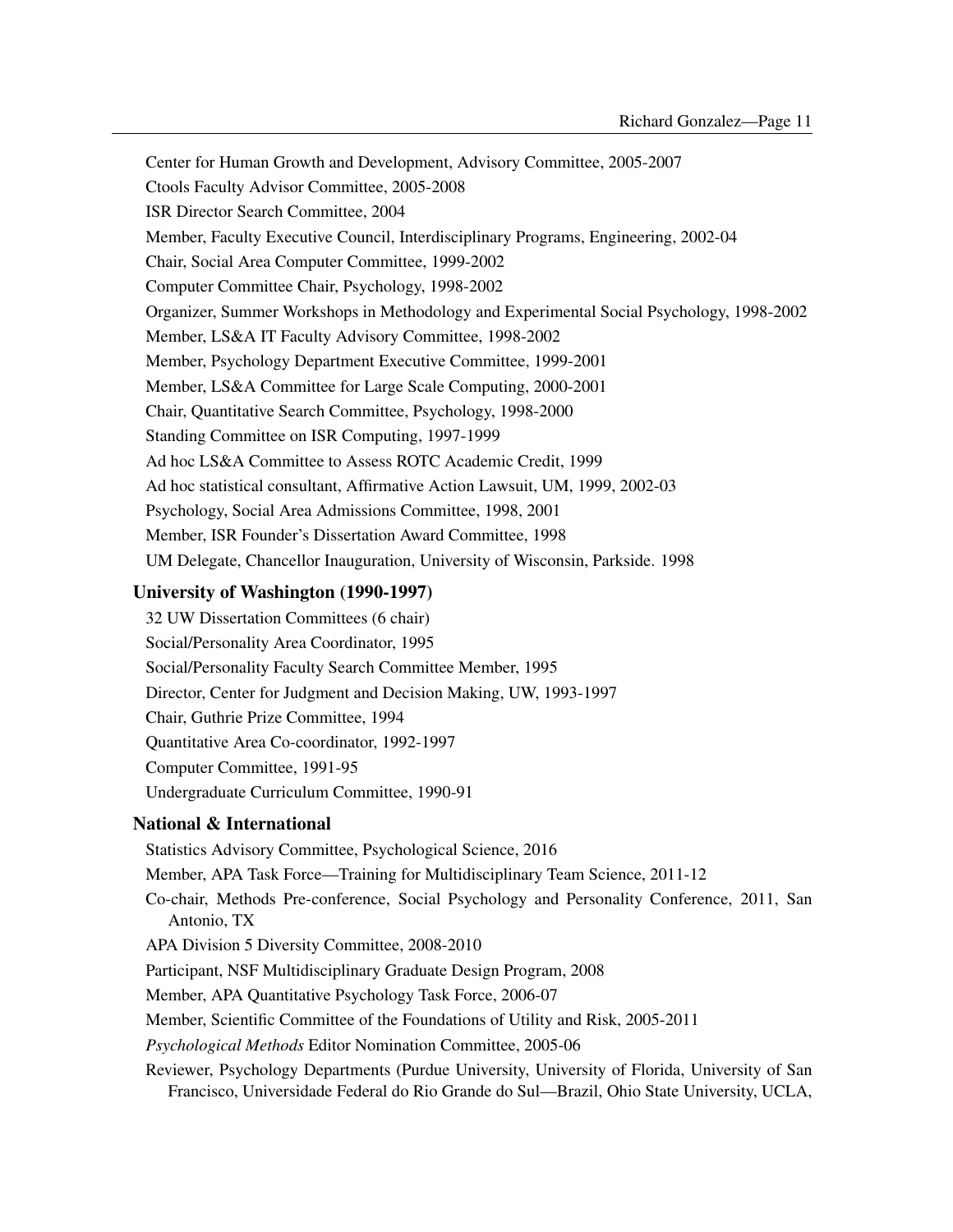University at Buffalo-SUNY)

Co-organizer, Summer Institute in Social Psychology, Ann Arbor, MI, 2005 (also SPSP Steering Committee Member for the Summer Program)

*Psychological Review* Editor Nomination Committee, 2002-03

National Research Council, Committee on Disability Determination for Individuals with Visual Impairments, 2000-2001 [\(Report PDF\)](http://www.umich.edu/~gonzo/papers/nrc-vision-report.pdf)

*Journal of Personality and Social Psychology* Editor Nomination Committee, 2000

National Advisory Mental Health Council's Behavioral Sciences Workgroup, charged with identifying funding priorities for NIMH, 1999-2000 [\(Report PDF\)](http://www.umich.edu/~gonzo/papers/bswreport.pdf)

Co-director, Convention of the Society for Mathematical Psychology, Seattle, 1994

## **Publications**

### **Dissertation**

Gonzalez, R. (1990). *The Impact of Others' Decisions.* Stanford University.

#### Books

Gonzalez, R. (2009). *Data Analysis for Experimental Design.* Guilford Press.

#### Journal Articles and Book Chapters

- Gonzalez, R. & Tversky, A. (1990). The impact of others' decisions on investment decisions. In K. Borcherding, O. I. Larichev, and D. M. Messick (Eds.), *Contemporary Issues in Decision Making*, Elsevier Science Publishers, pp. 367-373.
- Gonzalez, R., Ellsworth, P., & Pembroke, M. (1993). Response biases in lineups and showups. *Journal of Personality and Social Psychology, 64*, 525-537. doi[:10.1037/0022-3514.64.4.525](http://dx.doi.org/10.1037/0022-3514.64.4.525) [\(PDF\)](http://www.umich.edu/~gonzo/papers/showup2.pdf)
	- Covered by several newspapers (e.g., Seattle Times, Salt Lake Tribune, Dallas Morning News, Detroit News)
- Edwards, A. L. & Gonzalez, R. (1993). Simplified successive interval scaling. *Applied Psychological Measurement, 17,* 21-27. doi[:10.1177/014662169301700106](http://dx.doi.org/10.1177/014662169301700106) [\(PDF\)](http://www.umich.edu/~gonzo/papers/edwardsgonz.pdf)
- Gonzalez, R. & Loftus, E. (1993). The police, the witness, and the solving of crimes. Forward to P. Starrett and Keegan, *Police Identification Guide*.
- Gonzalez, R. (1994). When words speak louder than actions: Another's evaluation can appear more diagnostic than their decision. *Organization Behavior and Human Decision Processes, 58*, 214-245. doi[:10.1006/obhd.1994.1035](http://dx.doi.org/10.1006/obhd.1994.1035) [\(PDF\)](http://www.umich.edu/~gonzo/papers/whenwords.pdf)
	- Published version of 1990 dissertation, *Dissertation Abstracts International, 51(8-B)*, 4101-4102.
	- Reprinted in W. De Bondt (Ed), 2005, *The Psychology of World Equity Markets.*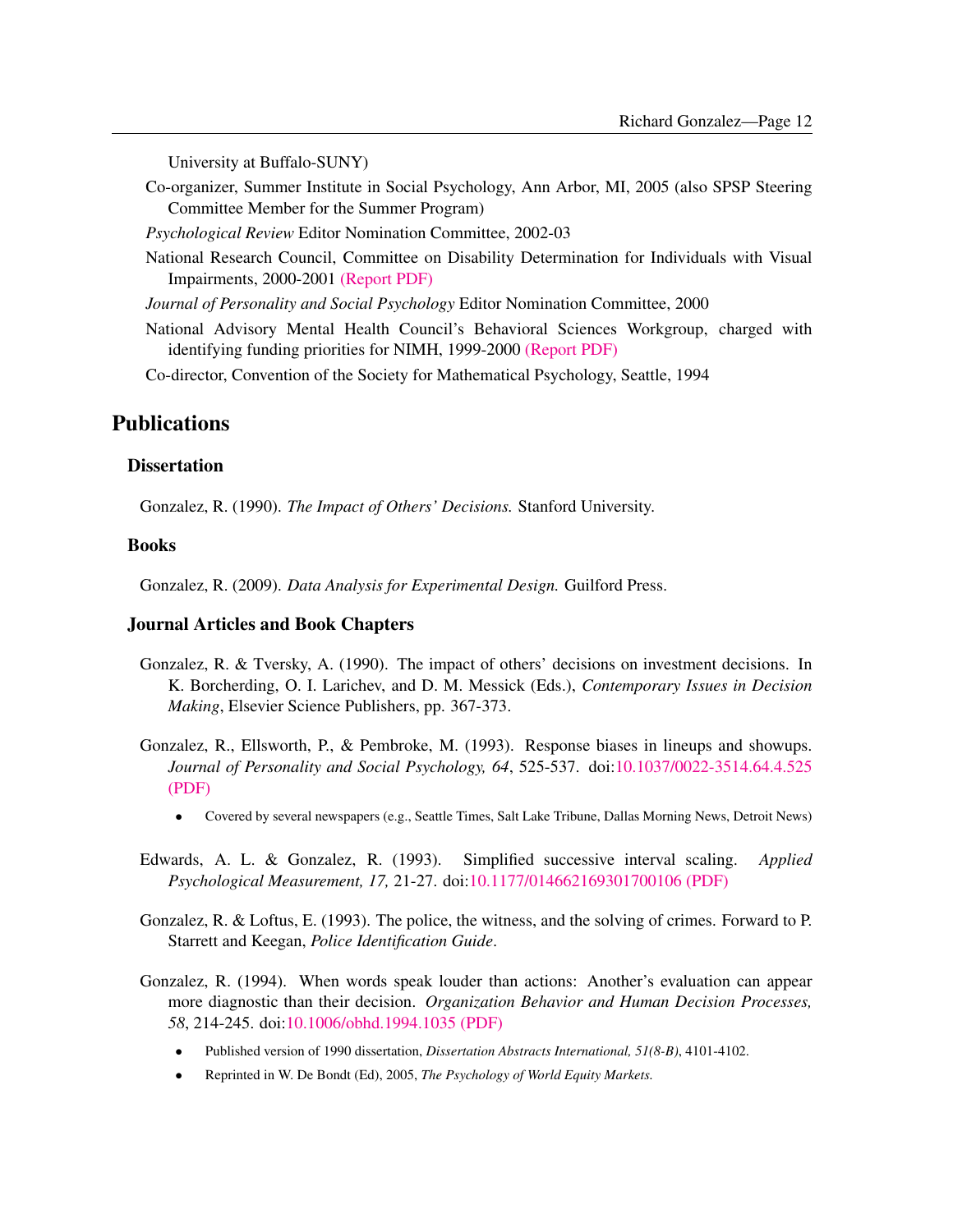- Ickes, W. & Gonzalez, R. (1994). "Social" cognition and social cognition: From the subjective to the intersubjective. *Small Group Research, 25*, 294-315. doi[:10.1177/1046496494252008.](http://dx.doi.org/10.1177/1046496494252008) [\(PDF\)](http://www.umich.edu/~gonzo/papers/ickesgonzalez.pdf)
- Heath, F. & Gonzalez, R. (1995). Interaction with others increases decision confidence: Evidence against information collection views of interactive decision making. *Organizational Behavior and Human Decision Processes, 61*, 305-326. doi[:10.1006/obhd.1995.1024](http://dx.doi.org/10.1006/obhd.1995.1024) [\(PDF\)](http://www.umich.edu/~gonzo/papers/heathgonzalez.pdf)
- Gonzalez, R., Davis, J. & Ellsworth, P. (1995). Who should stand next to the suspect? Arrangement effects in the lineup. *Journal of Applied Psychology, 80,* 525-531. doi[:10.1037/0021-](http://dx.doi.org/10.1037/0021-9010.80.4.525) [9010.80.4.525](http://dx.doi.org/10.1037/0021-9010.80.4.525) [\(PDF\)](http://www.umich.edu/~gonzo/papers/standnext.pdf)
- Griffin, D. & Gonzalez, R. (1995). Correlation models for dyad-level models: I. Models for the exchangeable case. *Psychological Bulletin, 118,* 430-439. doi[:10.1037/0033-2909.118.3.430](http://dx.doi.org/10.1037/0033-2909.118.3.430) [\(PDF\)](http://www.umich.edu/~gonzo/papers/exch.pdf)
- Miyamoto, J., Gonzalez, R., & Tu, S. (1995). Compositional anomalies in the semantics of evidence. In J. R. Busemeyer, R. Hastie, and D. L. Medin (Eds.), *Decision Making from a Cognitive Perspective*, Volume 32 of the *Psychology of Learning and Motivation* series. Academic Press, 319-383. [\(PDF\)](http://www.umich.edu/~gonzo/papers/compositional-anomolies.pdf)
- Gonzalez, R. & Nelson, T. O. (1996). Measuring ordinal association in situations that contain tied scores. *Psychological Bulletin, 119*, 159-165. doi[:doi:10.1037/0033-2909.119.1.159](http://dx.doi.org/doi:10.1037/0033-2909.119.1.159) PMid: 8559859 [\(PDF\)](http://www.umich.edu/~gonzo/papers/gamma.pdf)
- Gonzalez, R. (1996). Circles and squares, spheres and cubes: What's the deal with circumplex models?. *Journal of Vocational Behavior, 48*, 77-84. doi[:10.1006/jvbe.1996.0008](http://dx.doi.org/10.1006/jvbe.1996.0008) [\(PDF\)](http://www.umich.edu/~gonzo/papers/circles.pdf)
- Greenwald, A. G., Gonzalez, R., Harris, R. J., & Guthrie, D. (1996). Effect sizes and *p*-values: What should be reported and what should be replicated? *Psychophysiology, 33*, 175-183. doi[:10.1111/j.1469-8986.1996.tb02121.x](http://dx.doi.org/10.1111/j.1469-8986.1996.tb02121.x) PMid: 8851245 [\(PDF\)](http://www.umich.edu/~gonzo/papers/effect.pdf)
- Gonzalez, R. & Griffin, D. (1996). Dyadic data analysis: New statistical tools for analyzing relationships data. *International Society for the Study of Personal Relationships Bulletin, 12(2),* 7-9.
- Wu, G. & Gonzalez, R. (1996). Curvature of the probability weighting function. *Management Science, 42*, 1676-1690. doi[:10.1287/mnsc.42.12.1676](http://dx.doi.org/10.1287/mnsc.42.12.1676) [\(PDF\)](http://www.umich.edu/~gonzo/papers/wugonzmansci.pdf)
- Ickes, W. & Gonzalez, R. (1996). Social cognition: From the subjective to the intersubjective. In J. Nye & A. Brower (Eds.), *What's Social About Social Cognition? Research on Socially Shared Cognition in Small Groups*, Sage Publications, 285-308. [Expanded version of Ickes & Gonzalez, 1994.]
- Gonzalez, R. & Griffin, D. (1997). On the statistics of interdependence: Treating dyadic data with respect. In S. W. Duck (Ed.), *Handbook of Personal Relationships: Theory, Research, and Interventions* (2nd Ed), Chichester: Wiley, pp 271-302.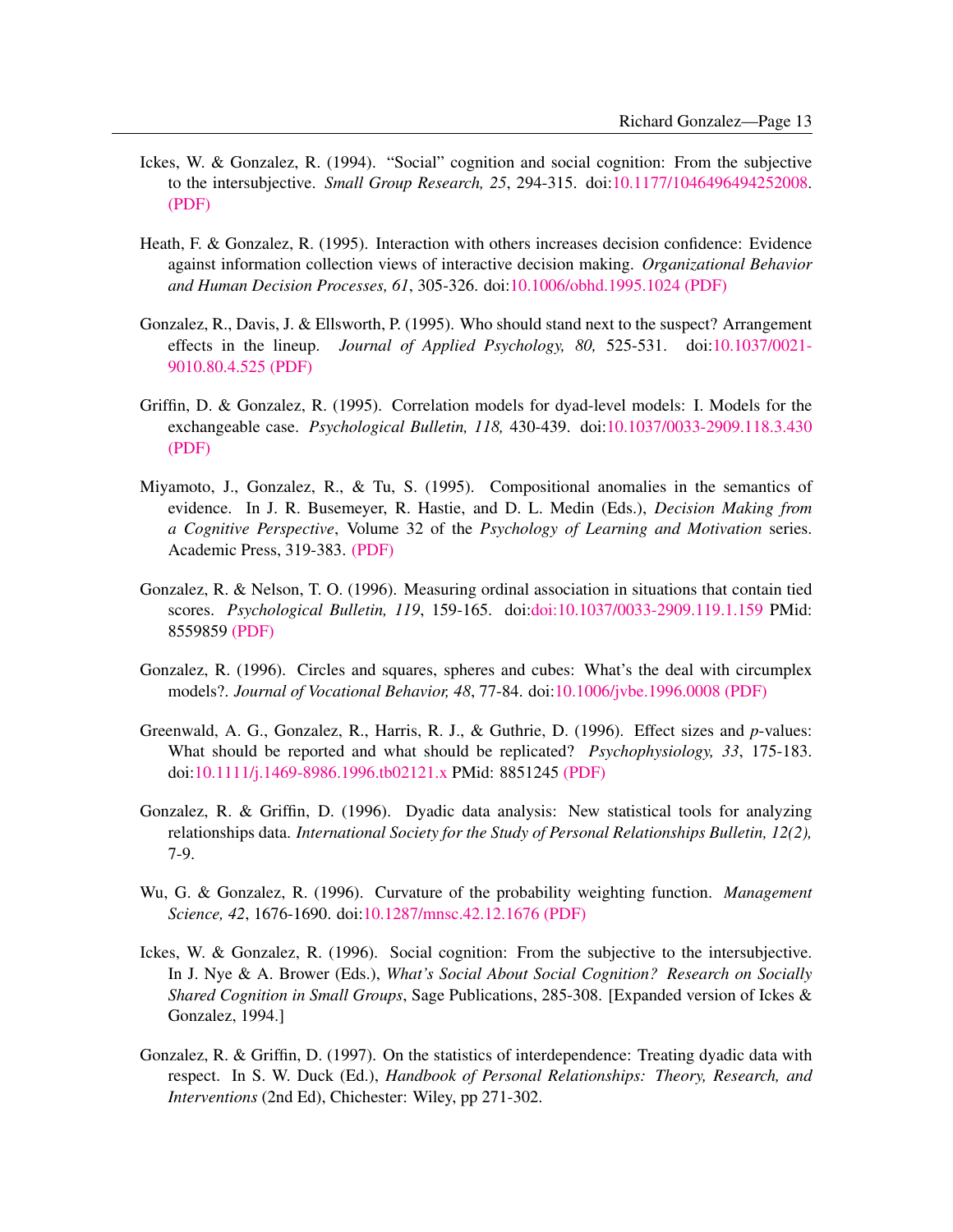- Moore, S., Smith, R. E., & Gonzalez, R. (1997). Personality and judgment heuristics: Contextual and individual difference interactions in social judgment. *Personality and Social Psychology Bulletin, 23*, 76-83. doi[:10.1177/0146167297231008](http://dx.doi.org/10.1177/0146167297231008) [\(PDF\)](http://www.umich.edu/~gonzo/papers/mooreetal.pdf)
- Thompson, L. & Gonzalez, R. (1997). Environmental disputes: Competition for scarce resources and clashing of values. In M. Bazerman, D. Messick, A. Tenbrussel, & K. Wade-Benzoni (Eds.), *Environment, Ethics, and Behavior*. The New Lexington Press, pp 75-104. [\(PDF\)](http://www.umich.edu/~gonzo/papers/leigh.pdf)
- Wu, G., & Gonzalez, R. (1998). Common consequence conditions in decision making under risk. *Journal of Risk and Uncertainty, 16*, 115-139. doi[:10.1023/A:1007714509322](http://dx.doi.org/10.1023/A:1007714509322) [\(PDF\)](http://www.umich.edu/~gonzo/papers/comm_cons.pdf)
- Wu, G. & Gonzalez, R. (1999). Nonlinear decision weights in choice under uncertainty. *Management Science, 45*, 74-85. doi[:10.1287/mnsc.45.1.74](http://dx.doi.org/10.1287/mnsc.45.1.74) [\(PDF\)](http://www.umich.edu/~gonzo/papers/uncertainty.pdf)
- Gonzalez, R. & Wu, G. (1999). On the shape of probability weighting function. *Cognitive Psychology, 38*, 129-166. doi[:10.1006/cogp.1998.0710](http://dx.doi.org/10.1006/cogp.1998.0710) PMid: 10090801 [\(PDF\)](http://www.umich.edu/~gonzo/papers/shapewf.pdf)
- Kray, L. & Gonzalez, R. (1999). Differential weighting in choice versus advice: I'll do this, you do that. *Journal of Behavioral Decision Making, 12,* 207-218. doi[:10.1002/\(SICI\)1099-](http://dx.doi.org/10.1002/(SICI)1099-0771(199909)12:3%3C207::AID-BDM322%3E3.0.CO;2-P) [0771\(199909\)12:3<207::AID-BDM322>3.0.CO;2-P](http://dx.doi.org/10.1002/(SICI)1099-0771(199909)12:3%3C207::AID-BDM322%3E3.0.CO;2-P) [\(PDF\)](http://www.umich.edu/~gonzo/papers/kraygonzalez.pdf)
- Gonzalez, R & Griffin, D. (1999). The correlation analysis of dyad-level data in the distinguishable case. *Personal Relationships, 6,* 449-469. doi[:10.1111/j.1475-6811.1999.tb00203.x](http://dx.doi.org/10.1111/j.1475-6811.1999.tb00203.x) [\(PDF\)](http://www.umich.edu/~gonzo/papers/dist.pdf)
- Griffin, D., Murray, S., & Gonzalez, R. (1999). Difference score correlations in relationship research: A conceptual primer. *Personal Relationships, 6,* 505-518. doi[:10.1111/j.1475-](http://dx.doi.org/10.1111/j.1475-6811.1999.tb00206.x) [6811.1999.tb00206.x](http://dx.doi.org/10.1111/j.1475-6811.1999.tb00206.x) [\(PDF\)](http://www.umich.edu/~gonzo/papers/diffscore.pdf)
- Gonzalez, R. & Griffin, D. (2000). The statistics of interdependence: Treating dyadic data with respect. In W. Ickes and S. W. Duck (Eds.), *The Social Psychology of Personal Relationships*, Chichester: Wiley, 181-213. [Revised and expanded version of Gonzalez & Griffin, 1997.] [\(PDF\)](http://www.umich.edu/~gonzo/papers/duckch2.pdf)
- Gonzalez, R. & Griffin, D. (2001). A statistical framework for modeling homogeneity and interdependence in groups. *Blackwell Handbook of Social Psychology, Vol 2: Interpersonal Processes*, M. Clark and G. Fletcher (Eds), p. 505-534. [\(PDF\)](http://www.umich.edu/~gonzo/papers/groupch.pdf)
- Griffin, D., Gonzalez, R. & Varey, C. (2001). The heuristics and biases approach to judgment under uncertainty. *Blackwell Handbook of Social Psychology, Vol X: Intraindividual Processes*, A. Tesser and N. Schwarz (Eds), 207-235. [\(PDF\)](http://www.umich.edu/~gonzo/papers/heuristics-clean.pdf)
- Clarkson, D. B. & Gonzalez, R. (2001). Random effects diagonal metric multidimensional scaling models. *Psychometrika, 66*, 25-43. doi[:10.1007/BF02295730](http://dx.doi.org/10.1007/BF02295730) [\(PDF\)](http://www.umich.edu/~gonzo/papers/clarkson.pdf)
- Gonzalez, R. & Griffin, D. (2001). Testing parameters in structural equation modeling: Every "one" matters. *Psychological Methods, 6,* 258-269. doi[:10.1037/1082-989X.6.3.258](http://dx.doi.org/10.1037/1082-989X.6.3.258) PMid: 11570231 [\(PDF\)](http://www.umich.edu/~gonzo/papers/sem.pdf)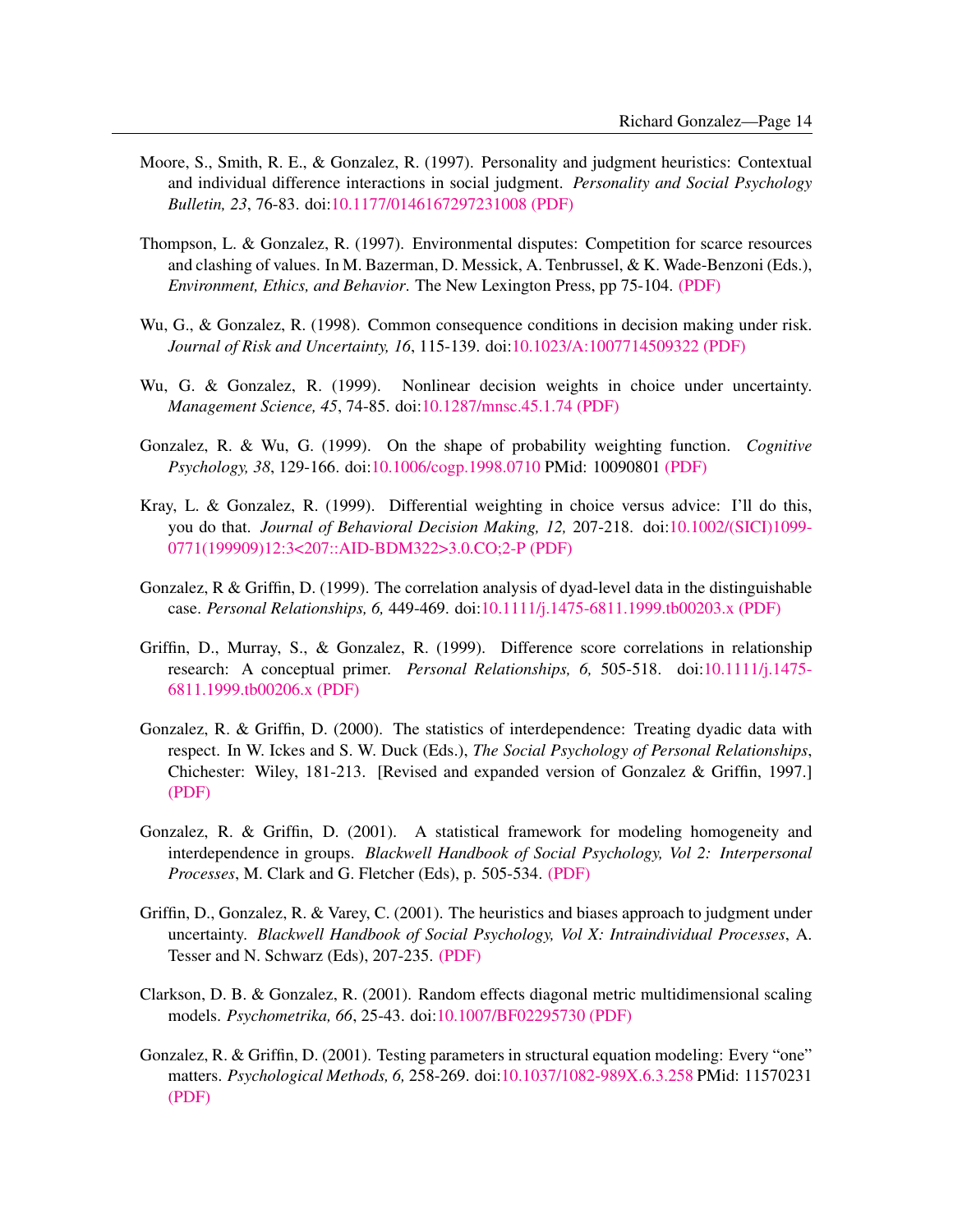- Trask, P., Paterson, A., Wang, C., Hayasaka, S., Milliron, K., Blumberg, L., Gonzalez, R., Murray, S., & Merajver, S. (2001). Cancer-specific worry interference in women attending a breast and ovarian cancer risk evaluation program: Impact on emotional distress and health functioning. *Psycho-Oncology,10*, 349-360. doi[:10.1002/pon.510](http://dx.doi.org/10.1002/pon.510) PMid: 11536413 [\(PDF\)](http://www.umich.edu/~gonzo/papers/trasketl.pdf)
- Gonzalez, R. (2001). Decision making in real life. *Journal of Behavioral Decision Making, 14*, 365-367. doi[:10.1002/bdm.388](http://dx.doi.org/10.1002/bdm.388) [\(PDF\)](http://www.umich.edu/~gonzo/papers/gonzondm.pdf)
- Gonzalez, R. (2001). Experimental laboratories, social psychological. *International Encyclopedia of the Social & Behavioral Sciences, Vol 8, 5113-5,* Smelser and Baltes, Editors. Pergamon Press. [\(PDF\)](http://www.umich.edu/~gonzo/papers/labs.pdf)
	- Revised version appeared in Wright, J. (Ed), *International Encyclopedia of the Social & Behavioral Sciences,* 2nd Ed, Vol 8. Oxford: Elsevier, p 556-8 under the title *Experimental Laboratories: Social and Economic.* [\(PDF\)](http://www.umich.edu/~gonzo/papers/labs-v2.pdf)
- Polk, T. A., Behensky, C., Gonzalez, R., & Smith, E. (2002). Rating the similarity of simple perceptual stimuli: Asymmetries induced by manipulating exposure frequency. *Cognition, 82*, B75-B88. doi[:10.1016/S0010-0277\(01\)00151-2](http://dx.doi.org/10.1016/S0010-0277(01)00151-2) [\(PDF\)](http://www.umich.edu/~gonzo/papers/thad.pdf)
- Gonzalez, R. & Griffin, D. (2002). Modeling the personality of dyads and groups. *Journal of Personality, 70,* 901-924. PMid: 12498359 [\(PDF\)](http://www.umich.edu/~gonzo/papers/persdyads.pdf)
- Griffin, D. & Gonzalez, R. (2003). Models of dyadic social interaction. *Philosophical Transactions of the Royal Society of London, Series B, Biological Sciences, 358*, 573-581. doi[:10.1098/rstb.2002.1263](http://dx.doi.org/10.1098/rstb.2002.1263) PMid: 12689382 PMCid: 1693140 [\(PDF\)](http://www.umich.edu/~gonzo/papers/royalsoc.pdf)
	- Reprinted in Frith & Wolpert, Editors. (2004). *The Neuroscience of Social Interaction: Decoding, imitating, and influencing the actions of others*, Oxford University Press.
- Treynor, W., Gonzalez, R., & Nolen-Hoeksema, S. (2003). Rumination reconsidered: A psychometric analysis. *Cognitive Therapy and Research, 27,* 247-259. doi[:10.1023/A:1023910315561](http://dx.doi.org/10.1023/A:1023910315561) [\(PDF\)](http://www.umich.edu/~gonzo/papers/treynor-rumination.pdf)
- Ellsworth, P. & Gonzalez, R. (2003). Questions and comparisons: Methods of research in social psychology. *Sage Handbook of Social Psychology*, Michael Hogg and Joel Cooper, Editors, Sage, 24-42. [\(PDF\)](http://www.umich.edu/~gonzo/papers/phoebe-sagech.pdf)
- Wang, C., Gonzalez, R., & Merajver, S. (2004). Assessment of genetic testing and related counseling services: Current research and future direction. *Social Science and Medicine, 58*, 1427-42. doi[:10.1016/S0277-9536\(03\)00337-X](http://dx.doi.org/10.1016/S0277-9536(03)00337-X) [\(PDF\)](http://www.umich.edu/~gonzo/papers/wang-2004.pdf)
- Gonzalez, R. & Griffin, D. (2004). Measuring individuals in a social environment: Conceptualizing dyadic and group interaction. *Sage Handbook of Methods in Social Psychology*, C. Sansone, C. Morf, & A. Panter, Editors, Sage:Thousand Oaks, 313-334. [\(PDF\)](http://www.umich.edu/~gonzo/papers/gonzalez-griffin-methodshb.pdf)
- Franks, M. M., Wendorf, C. A., Gonzalez, R., & Ketterer, M. (2004). Aid and influence: Health promoting exchanges of older married partners. *Journal of Social and Personal Relations, 21,* 431-445. doi[:10.1177/0265407504044839](http://dx.doi.org/10.1177/0265407504044839) [\(PDF\)](http://www.umich.edu/~gonzo/papers/franks-2004.pdf)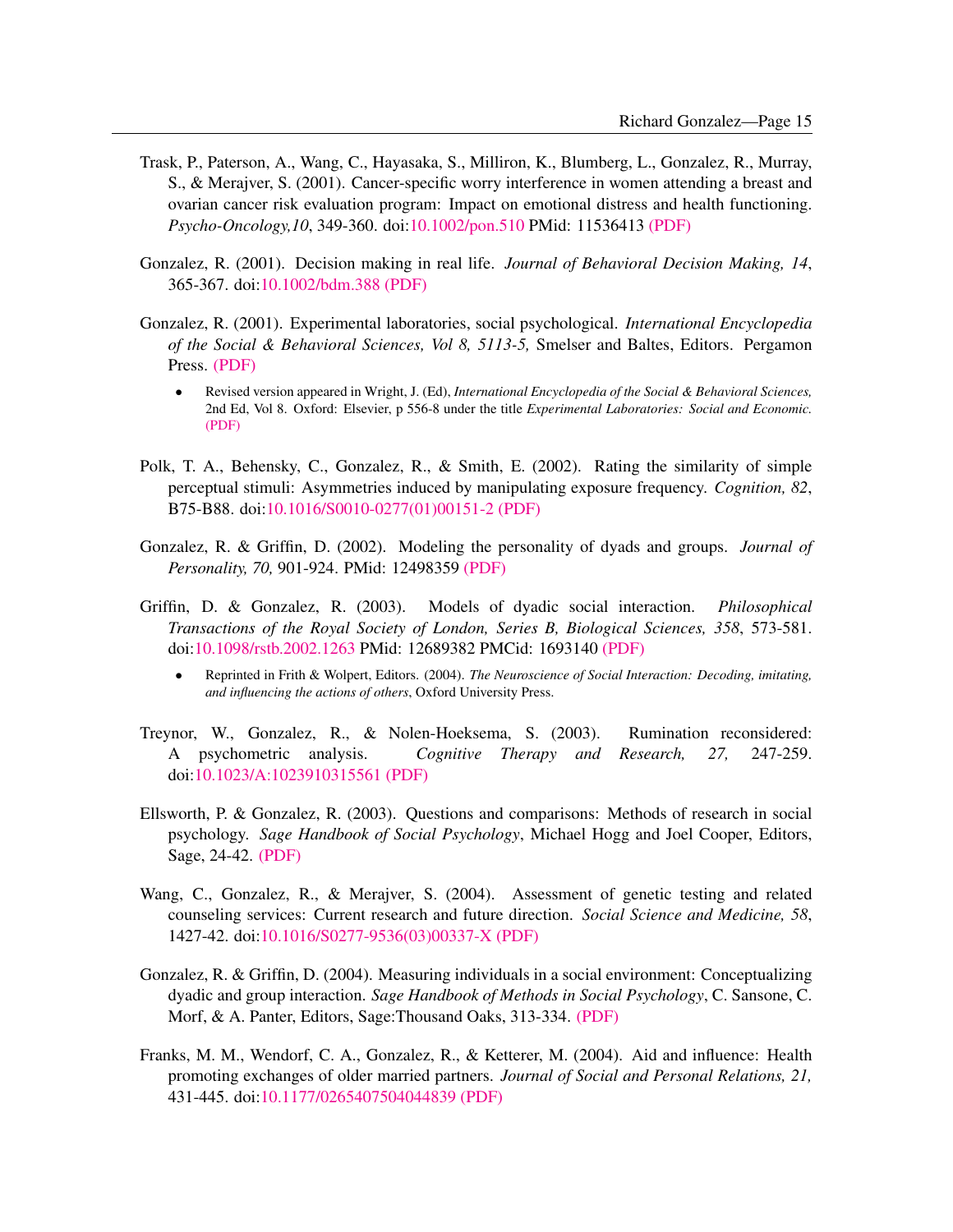- Savit, R., Koelle, K., Treynor, W., & Gonzalez, R. (2004). Man and superman: Human limitations, innovation, and emergence in resource competition. In K. Tumer and D. Wolpert (eds), *Collectives and the Design of Complex Systems*, Springer: New York, 199-212. [\(PDF\)](http://www.umich.edu/~gonzo/papers/Savit-etalch.pdf)
- Wu, G., Zhang, J., & Gonzalez, R. (2004). Decision under risk. In N. Harvey and D. Koehler (Eds), *Blackwell Handbook of Judgment and Decision Making*, Blackwell: MA, 399-423. doi[:10.1002/9780470752937.ch20](http://dx.doi.org/10.1002/9780470752937.ch20) [\(PDF\)](http://www.umich.edu/~gonzo/papers/wu-etal-ch.pdf)
- Hossoy, I., Papalambros, P., Gonzalez, R., & Aitken, T. (2004). Modeling customer perceptions of craftsmanship in vehicle interior design. Proceedings of the Tools and Methods of Competitive Engineering (TMCE, peer-reviewed), Horvath & Xirouchakis, Eds, 1091-93. [\(PDF\)](http://www.umich.edu/~gonzo/papers/hossoy-etal-2004.pdf)
- Wang, C., Gonzalez, R., Milliron, K., Strecher, V., & Merajver, S. (2005). Genetic counseling for BRCA1/2: A randomized controlled trial of two strategies to facilitate the education and counseling process. *American Journal of Medical Genetics, 134,* 66-73. doi[:10.1002/ajmg.a.30577](http://dx.doi.org/10.1002/ajmg.a.30577) PMid: 15690408 [\(PDF\)](http://www.umich.edu/~gonzo/papers/Wang-etal-2005.pdf)
- Hong, T., Franks, M., Gonzalez, R., Keteyian, S., Franklin, B., & Artinian, N. (2005). A dyadic investigation of exercise support between cardiac patients and their spouses. *Health Psychology, 24,* 430-434. doi[:10.1037/0278-6133.24.4.430](http://dx.doi.org/10.1037/0278-6133.24.4.430) PMid: 16045379 [\(PDF\)](http://www.umich.edu/~gonzo/papers/hongetal-exercise-2005.pdf)
- Yoon, C., Laurent, G., Fung, H., Gonzalez, R., Gutchess, A., Hedden, T., Lambert-Pandraud, R., Mather, M., Park, D., Peters, E., & Skurnik, I. (2005). Cognition, persuasion and decision making in older consumers. *Marketing Letters, 16*, 429-41. doi[:10.1007/s11002-005-5903-3](http://dx.doi.org/10.1007/s11002-005-5903-3) [\(PDF\)](http://www.umich.edu/~gonzo/papers/yoonetal-2005.pdf)
- Gonzalez, R. & Siarkiewicz, M. (2006). How can we analyze a relationship between trust and satisfaction in married couples? *Nowiny Psychologiczne (Translation from Polish: Psychological News), 1*, 15-25. [\(PDF\)](http://www.umich.edu/~gonzo/papers/Gonzalez-polish.pdf)
- Garcia, S., Tor, A., & Gonzalez, R. (2006). Ranks and rivals: A theory of competition. *Personality and Social Psychology Bulletin, 32*, 970-982. doi[:10.1177/0146167206287640](http://dx.doi.org/10.1177/0146167206287640) PMid: 16738029 [\(PDF\)](http://www.umich.edu/~gonzo/papers/garcia-etal-2006.pdf)
	- Highlighted in *US News & World Report*'s "Best in Business" section, August 20, 2006.
	- 12/10/2006—top 10 downloaded papers on Social Science Research Network (http://www.ssrn.com/).
- Liu, L. & Gonzalez, R. (2007). Judgment and decision processes in older adults' compliance with medical regimens. in D. C. Park & L. Liu (Eds.), *Medical Adherence and Aging: Social and Cognitive Perspectives*, American Psychological Association Books. doi[:10.1037/11557-009](http://dx.doi.org/10.1037/11557-009) [\(PDF\)](http://www.umich.edu/~gonzo/papers/liu-gonzalez-2007.pdf)
- Wang, C., Gonzalez, R., Janz, N., Milliron, K., & Merajver, S. (2007). The role of cognitive appraisal and worry in BRCA1/2 testing decisions among a clinic population. *Psychology & Health, 22*, 719-736. doi[:10.1080/14768320600976216](http://dx.doi.org/10.1080/14768320600976216) [\(PDF\)](http://www.umich.edu/~gonzo/papers/wang-etal-2007.pdf)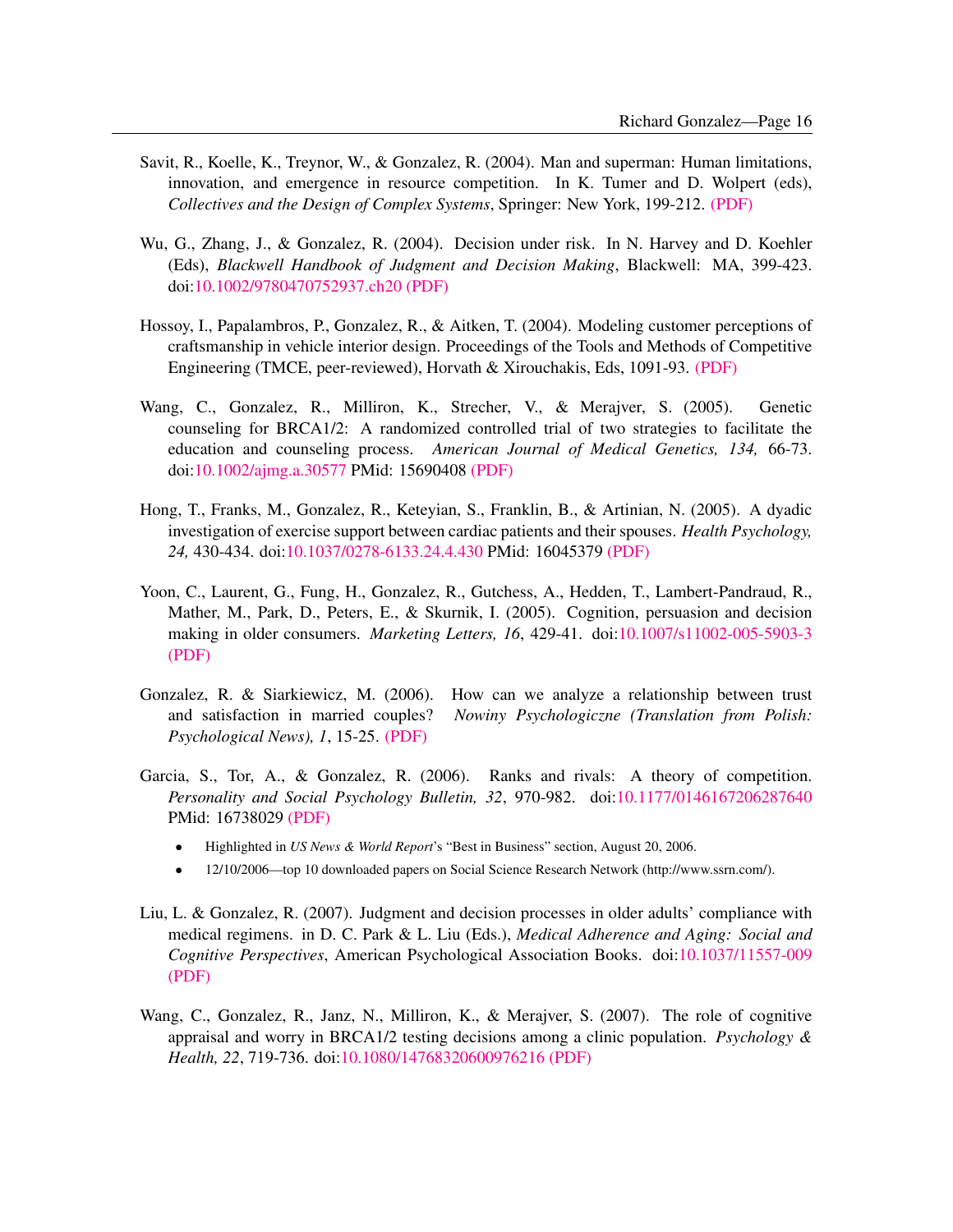- Masuda, T., Gonzalez, R., Kwan, L., & Nisbett, R. (2008). Culture and esthetic preference: Comparing the attention to context of East Asians and Americans. *Personality and Social Psychology Bulletin, 9,* 1260-1275. doi[:10.1177/0146167208320555](http://dx.doi.org/10.1177/0146167208320555) PMid: 18678860 [\(PDF\)](http://www.umich.edu/~gonzo/papers/masuda-etal-2008.pdf)
- Petiot, J-F., Salvo, C., Hossoy, I., Gonzalez, R., & Papalambros, P. (2009). A cross-cultural study of users' craftsmanship perceptions in vehicle interior design. *International Journal of Product Development, 7*, 28-46. doi[:10.1504/IJPD.2009.022275](http://dx.doi.org/10.1504/IJPD.2009.022275) [\(PDF\)](http://www.umich.edu/~gonzo/papers/petiot-etal-2009.pdf)
- Biele, G., Rieskamp, J., & Gonzalez, R. (2009). Computational models for the combination of advice and individual learning. *Cognitive Science, 33,* 206-42. doi[:10.1111/j.1551-](http://dx.doi.org/10.1111/j.1551-6709.2009.01010.x) [6709.2009.01010.x](http://dx.doi.org/10.1111/j.1551-6709.2009.01010.x) [\(PDF\)](http://www.umich.edu/~gonzo/papers/biele-2009-advice.pdf)
- Yoon, C., Gonzalez, R., & Bettman, J. (2009). Using fMRI to inform marketing research: Challenges and opportunities. *Journal of Marketing Research, 46*, 17-19. [\(PDF\)](http://www.umich.edu/~gonzo/papers/yoonetal-2009-fmri.pdf)
- MacDonald, E., Gonzalez, R. & Papalambros, P. (2009). Preference inconsistency in multidisciplinary design decision making. *Journal of Mechanical Design, 131*, 1-13. doi[:10.1115/1.3066526](http://dx.doi.org/10.1115/1.3066526) [\(PDF\)](http://www.umich.edu/~gonzo/papers/macdonald-2009-preference-inconsistency.pdf)
- Gonzalez, R. (2009). Transactions and statistical modeling: Developmental theory wagging the statistical tail. A. Sameroff (Ed), *Transactional Processes in Development: How children and contexts shape each other.* American Psychological Association Books: Washington, 223-245. [\(PDF\)](http://www.umich.edu/~gonzo/papers/gonzalez-transactional-wagging-2009-ch.PDF)
- Sacharin, V., Lee, F., & Gonzalez, R. (2009). Identities in harmony? Gender-work identity integration moderates frame-switching in cognitive processing. *Psychology of Women Quarterly, 33*, 275-284. doi[:10.1111/j.1471-6402.2009.01500.x](http://dx.doi.org/10.1111/j.1471-6402.2009.01500.x) [\(PDF\)](http://www.umich.edu/~gonzo/papers/sacharin-etal-2009-identities.pdf)
- Gonzalez, R. & Griffin, D. (2009). Dyadic data analysis. Edited by H. Reis and S. Sprecher, *Encyclopedia of Human Relationships*, Sage: Thousand Oaks, CA, 471-74.
- Chua, H., Gonzalez, R., Taylor, S., & Liberzon, I. (2009). Neural bases of regret and disappointment. An fMRI study of emotions and decision making. *NeuroImage, 47,* 2031- 2040. doi[:10.1016/j.neuroimage.2009.06.006](http://dx.doi.org/10.1016/j.neuroimage.2009.06.006) PMid: 19524050 [\(PDF\)](http://www.umich.edu/~gonzo/papers/chua-etal-2009-regret.PDF)
- MacDonald, E., Gonzalez, R., & Papalambros, P. (2009). Construction of preference for crux and sentinel product attributes. *Journal of Engineering Design, 20*, 609-626. doi[:10.1080/09544820802132428](http://dx.doi.org/10.1080/09544820802132428) [\(PDF\)](http://www.umich.edu/~gonzo/papers/macdonald-2009-crux.pdf)
- Chavez, A. & Gonzalez, R. (2009). Visualizing data, visualizing models: Getting priorities right when analyzing data. *Problemy Zarządzania, 7, nr 4 (26)*, 185-199. [\(PDF\)](http://www.umich.edu/~gonzo/papers/Chavez-Gonzalez.pdf)
- Gonzalez, R. & Liberzon, I. (2010). Decision making under risk and stress: Developing a testable model. In Kornguth, S., Steinberg, R., & Matthews, M., (Eds), *Neurocognitive and Physiological Factors During High-Tempo Operations.* Ashgate Press, UK. [\(PDF\)](http://www.umich.edu/~gonzo/papers/gonzalez-liberzon-ch-stress.pdf)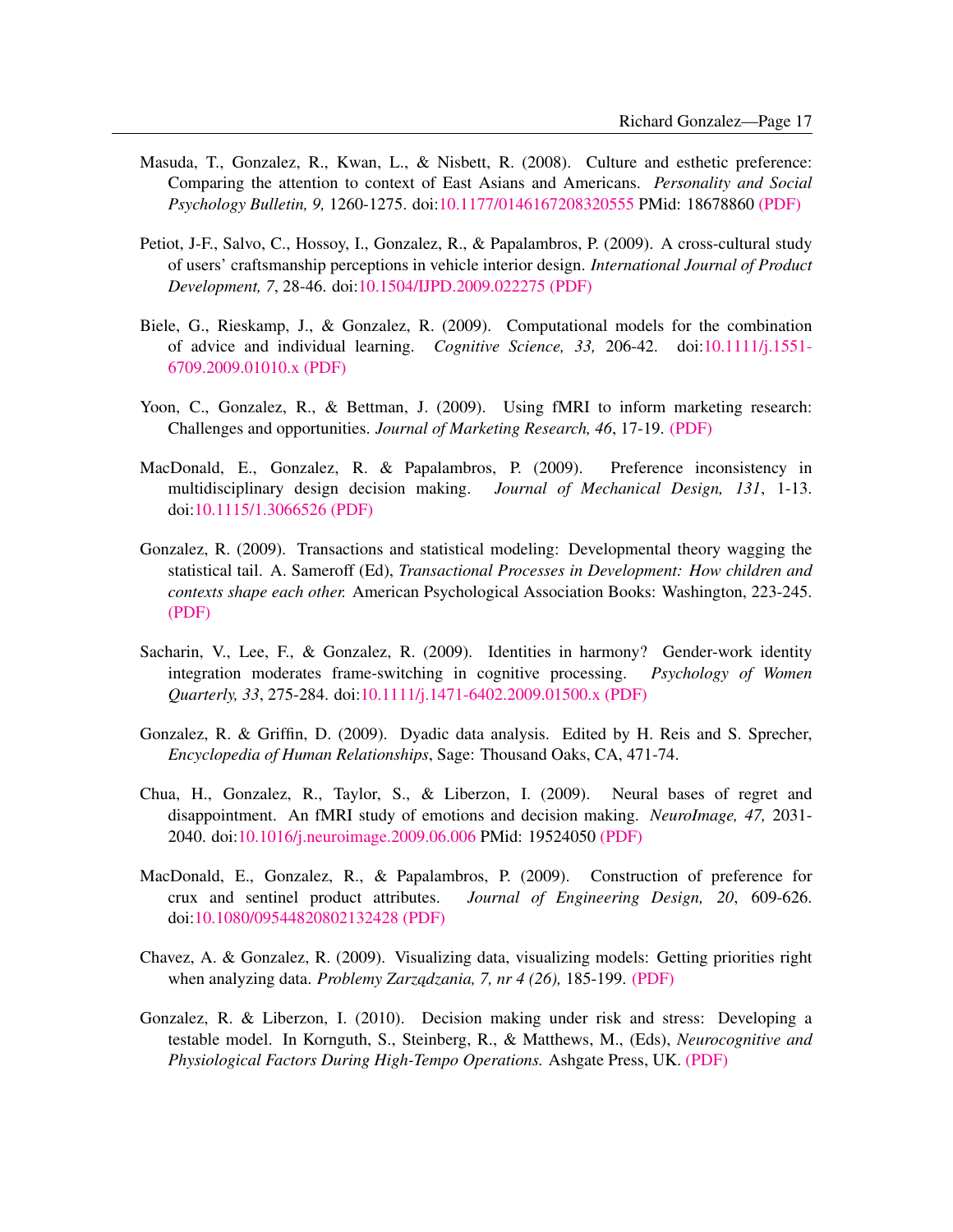- Gonzalez, R. & Berman, M. (2010). The value of brain imaging in psychological research. *Acta Psychologica Sinica, 42*, 111-119. doi[:10.3724/SP.J.1041.2010.00111](http://dx.doi.org/10.3724/SP.J.1041.2010.00111) [\(PDF\)](http://www.umich.edu/~gonzo/papers/gonzalez-berman.pdf)
- Berman, M., Park, J., Gonzalez, R., Polk, T., Gehrke, A., Knaffla, S., & Jonides, J. (2010). Evaluating functional localizers; The case of the FFA. *NeuroImage, 50,* 56-71. PMCid: 2825676 doi[:10.1016/j.neuroimage.2009.12.024](http://dx.doi.org/10.1016/j.neuroimage.2009.12.024) PMid: 20025980 [\(PDF\)](http://www.umich.edu/~gonzo/papers/Berman-etal-2010-localizer.pdf)
- Na, J., Grossman, I., Varnum, M., Kitayama, S., Gonzalez, R., & Nisbett, R. (2010). Cultural differences are not always reducible to individual differences. *Proceedings of the National Academy of Sciences, 107,* 6192-6197. PMCid: 2851996 doi[:10.1073/pnas.1001911107](http://dx.doi.org/10.1073/pnas.1001911107) PMid: 20308553 [\(PDF\)](http://www.umich.edu/~gonzo/papers/na-etal-2010-cultural-differences.pdf)
- Yilmaz, S., Gonzalez, R., & Seifert, C. (2010). Cognitive heuristics in design: Instructional strategies to increase creativity in idea generation. *Artificial Intelligence for Engineering Design, Analysis, and Manufacturing, 24,* 335-56. doi[:10.1017/S0890060410000235](http://dx.doi.org/10.1017/S0890060410000235) [\(PDF\)](http://www.umich.edu/~gonzo/papers/yilmaz-etal-2010.pdf)
- Stern, E., Gonzalez, R., Welsh, R., & Taylor, S. (2010). Updating beliefs for a decision: Neural correlates of uncertainty and underconfidence. *Journal of Neuroscience, 30(23),* 8032-8041. PMCid: 2896864 doi[:10.1523/JNEUROSCI.4729-09.2010](http://dx.doi.org/10.1523/JNEUROSCI.4729-09.2010) PMid: 20534851 [\(PDF\)](http://www.umich.edu/~gonzo/papers/stern-etal-2010-beliefs-fmri.pdf)
- Reid, T., Gonzalez, R., & Papalambros, P. (2010). Quantification of perceived environmental friendliness for vehicle silhouette design. *Journal of Mechanical Design, 132,* 101010-1 to 101010-12. doi[:10.1115/1.4002290](http://dx.doi.org/10.1115/1.4002290) [\(PDF\)](http://www.umich.edu/~gonzo/papers/reid-etal-2010-PEF-design.pdf)
- Franks, M., Lucas, T., Stephens, M., Rook, K., & Gonzalez, R. (2010). Diabetes distress and depressive symptoms: A dyadic investigation of older patients and their spouses. *Family Relations, 59,* 599-610. doi[:10.1111/j.1741-3729.2010.00626.x](http://dx.doi.org/10.1111/j.1741-3729.2010.00626.x) [\(PDF\)](http://www.umich.edu/~gonzo/papers/franks-etal-2010-diabetes-distress.pdf)
- Ersal (Hossoy), I., Papalambros, P., Gonzalez, R., & Aitken, T. (2011). Modeling customer perceptions of craftsmanship in vehicle interior design. *Journal of Engineering Design, 22,* 129-144. doi[:10.1080/09544820903095219](http://dx.doi.org/10.1080/09544820903095219) [\(PDF\)](http://www.umich.edu/~gonzo/papers/ersal-etal-2011-craftsmanship.pdf)
- Berman, M., Nee, D., Casement, M., Kim, H., Deldin, P., Kross, E., Gonzalez, R., Gotlib, I., Hamilton, P., Joorman, J., Waugh, C., & Jonides, J. (2011). Neural and behavioral effects of interference resolution in depression and rumination. *Cognitive, Affective, and Behavioral Neuroscience, 11,* 85-96. PMCid: 4006074 doi[:10.3758/s13415-010-0014-x](http://dx.doi.org/10.3758/s13415-010-0014-x) [\(PDF\)](http://www.umich.edu/~gonzo/papers/berman-etal-2011.pdf)
- Sacharin, V., Gonzalez, R. & Andersen, J. (2011). Object and user levels of analysis in design: The impact of emotions on implicit and explicit preferences for 'green' products. *Journal of Engineering Design, 22,* 217-234. doi[:10.1080/09544820903158850](http://dx.doi.org/10.1080/09544820903158850) [\(PDF\)](http://www.umich.edu/~gonzo/papers/sacharin-etal-2011-JofEngDes.pdf)
- Sripada, C., Gonzalez, R., Phan, K. L. & Liberzon, I. (2011). The neural correlates of intertemporal decision-making: Contributions of subjective value, stimulus type, and trait impulsivity. *Human Brain Mapping, 32,* 1637-48. doi[:10.1002/hbm.21136](http://dx.doi.org/10.1002/hbm.21136) [\(PDF\)](http://www.umich.edu/~gonzo/papers/sripada-etal-2011.pdf)
- Daly, S., Christian, J., Yilmaz, S., Seifert, C., & Gonzalez, R. (2011). Assessing design heuristics for idea generation in an introductory engineering course. *International Journal of Engineering*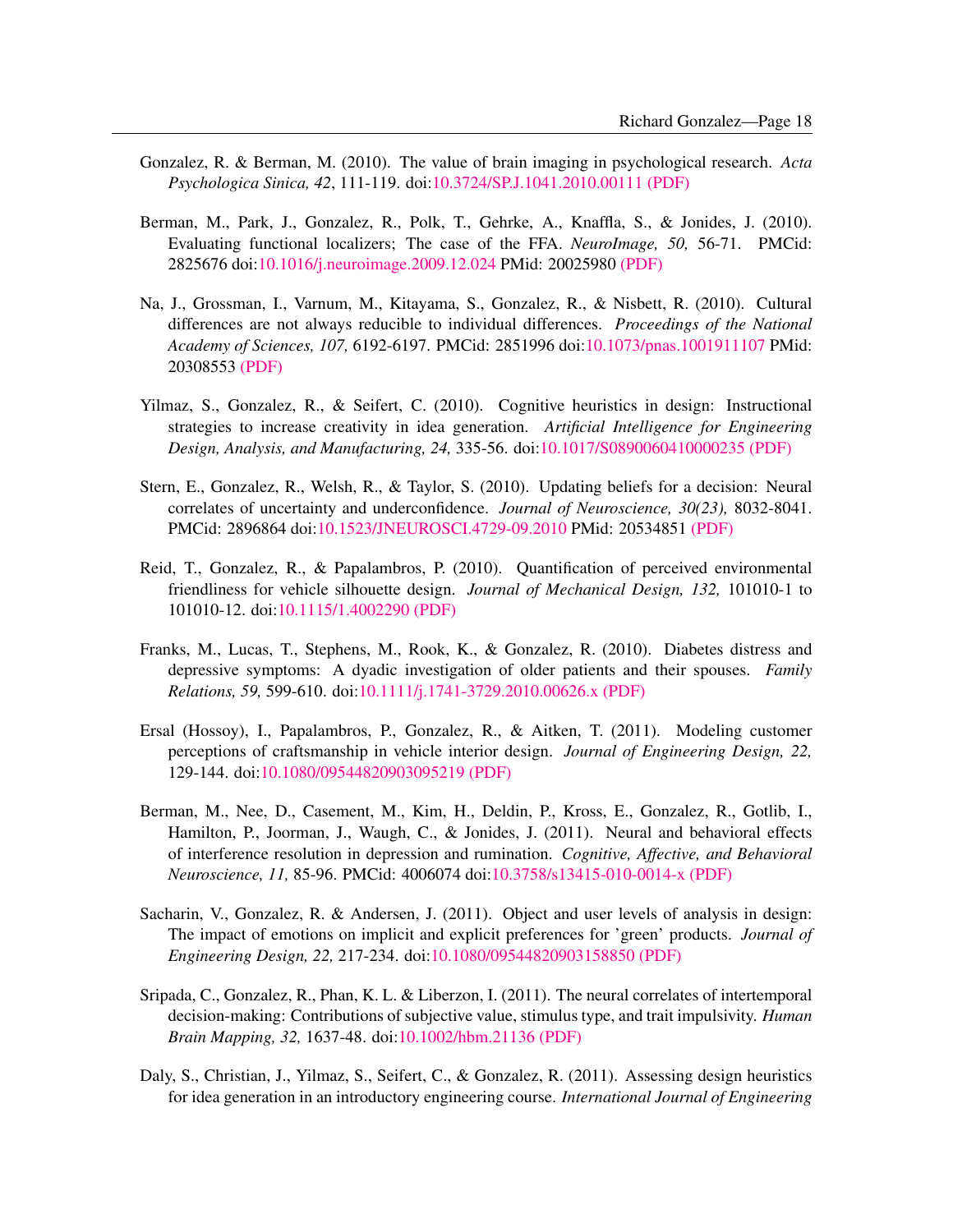*Education, 28*, 463-473. [\(PDF\)](http://www.umich.edu/~gonzo/papers/daly-etal-2012-intro-engin-course.pdf)

- Gonzalez, R., Yu, T., & Volling, B. (2012). Analysis of experimental and quasi-experimental data: Pinpointing explanations. In *Handbook of Developmental Research Methods*, B. Laursen, T. Little, & N. Card (Eds). Guilford Publications: New York, 247-264. [\(PDF\)](http://www-personal.umich.edu/~gonzo/papers/gonzalez-etal-2011-quasi-experimental.pdf)
- Yoon, C., Gonzalez, R., Bechara, A., Berns, G., Dagher, A., Dube, L., Huettel, S., Kable, J., Liberzon, I., Plassmann, H., Smidts, A., & Spence, C. (2012). Decision neuroscience and consumer decision making. *Marketing Letters, 23*, 473-485. doi[:10.1007/s11002-012-9188-z](http://dx.doi.org/10.1007/s11002-012-9188-z) [\(PDF\)](http://www.umich.edu/~gonzo/papers/yoon-etal-2012-decision-neuroscience.pdf)
- Feinberg, F. & Gonzalez, R. (2012). Bayesian modeling for psychologists: An applied approach. *Handbook of Research Methods: Vol 2. Research Designs*, H. Cooper, Editor-in-Chief, Washington, DC: American Psychological Association, 445-464. doi[:10.1037/13620-024](http://dx.doi.org/10.1037/13620-024) [\(PDF\)](http://www.umich.edu/~gonzo/papers/feinberg-gonzalez-2012-bayesian.pdf)
- Gonzalez, R. & Griffin, D. (2012). Dyadic data analysis. *Handbook of Research Methods in Psychology: Vol 3. Data Analysis and Research Publication*, H. Cooper, Editor-in-Chief, New York: American Psychological Association, 439-450. doi[:10.1037/13621-022](http://dx.doi.org/10.1037/13621-022) [\(PDF\)](http://www.umich.edu/~gonzo/papers/gonzalez-griffin-2012-dyadic-ch.pdf)
- Griffin, D., Gonzalez, R., Koehler, D., & Gilovich, T. (2012). Judgmental heuristics: A historical overview. In K. Holyoak and R. Morrison, *Oxford Handbook of Thinking and Reasoning*, K. Holyoak and R. Morrison, Eds. Oxford: Oxford University Press, 322-345. [\(PDF\)](http://www.umich.edu/~gonzo/papers/griffin-etal-2012-heuristics.pdf)
- Ybarra, O., Lee, D., & Gonzalez, R. (2012). Supportive social relationships attenuate the appeal of choice. *Psychological Science, 23*, 1186-92. doi[:10.1177/0956797612440458](http://dx.doi.org/10.1177/0956797612440458) [\(PDF\)](http://www.umich.edu/~gonzo/papers/ybarra-etal-2012-supportive.pdf)
	- Highlighted in *This Week in Psychological Science*, e-news featuring online-early access to research in *PS*, September 11, 2012.
- Ho, S., Gonzalez, R., Abelson, J. & Liberzon, I. (2012). Neurocircuits underlying cognitionemotion interaction in a social decision making context. *NeuroImage, 63*, 843-57. doi[:10.1016/j.neuroimage.2012.07.017](http://dx.doi.org/10.1016/j.neuroimage.2012.07.017) [\(PDF\)](http://www.umich.edu/~gonzo/papers/ho-etal-2012.pdf)
- Daly, S., Yilmaz, S., Christian, J., Seifert, C., & Gonzalez, R. (2012). Design heuristics in engineering concept generation. *Journal of Engineering Education, 101,* 601-629. [\(PDF\)](http://www.umich.edu/~gonzo/papers/daly-etal-2012-design-heuristics.pdf)
	- Showcased in [PRISM Magazine,](http://www.prism-magazine.org/dec12/tt_02.cfm) the American Society for Engineering Education's monthly magazine, December 2012
	- Selected for the AERA Division I Outstanding Publication for 2012 Award
- Gonzalez, R. & Griffin, D. (2013). Deriving estimators and their standard errors in dyadic data analysis: Examples using a symbolic computation program. In M. Edwards  $\&$  R. MacCallum (Eds.), *Current Topics in the Theory and Application of Latent Variable Models*, Routledge, 24-41. [\(PDF\)](http://www.umich.edu/~gonzo/papers/gonzalez-griffin-2012-standard-error-chapter.pdf)
- Griffin, D. & Gonzalez, R. Endowment and contrast: A lens for happiness research. (2013). In S. David, I. Boniwell and A. Conley Ayers (Ed.), *Oxford Handbook of Happiness*. Oxford, UK: Oxford University Press, p 35-59. [\(PDF\)](http://www.umich.edu/~gonzo/papers/griffin-gonzalez-2013-endowment-contrast.pdf)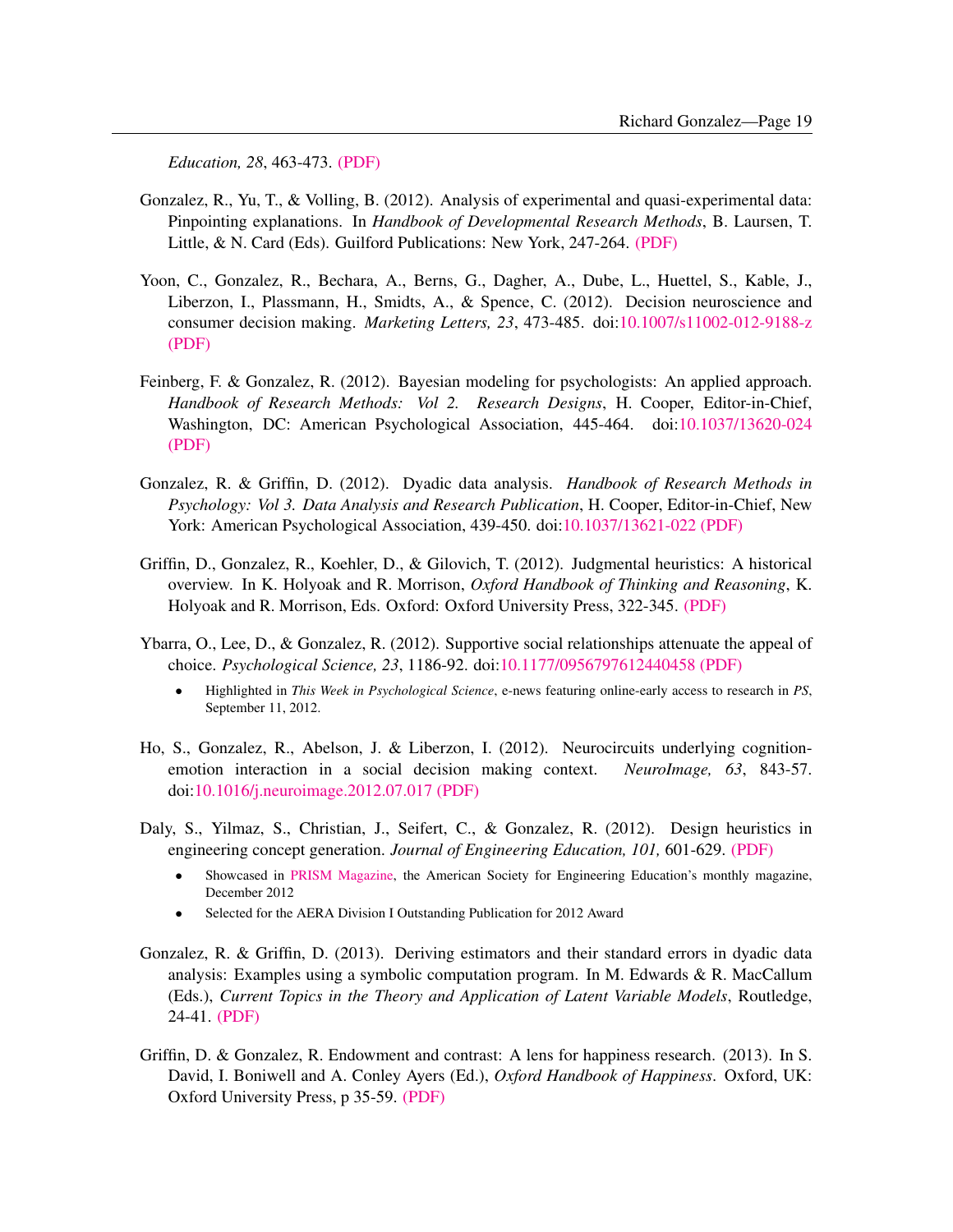- Cavagnaro, D., Gonzalez R., Myung, J., & Pitt, M. (2013). Optimal decision stimuli for risky choice experiments: An adaptive approach. *Management Science, 59,* 358-75. PMCid: 3924862 doi[:10.1287/mnsc.1120.1558](http://dx.doi.org/10.1287/mnsc.1120.1558) [\(PDF\)](http://www.umich.edu/~gonzo/papers/cavagnaro-etal-2013.pdf)
	- Abstract listed in Brunswik Society Newsletter, 2012.
- Sorensen, N., Gurin, P., Nagda, B., Stephan, W., Gonzalez, R., Lopez, G., & Rodriguez, J. (2013). Effects of intergroup dialogue: A focus on processes and outcomes. In P. Gurin, B. Nagda and X. Zuniga, *Dialogue across Differences: Practice, Theory and Results on Intergroup Dialogue.* Russell Sage: New York, p 147-179.
- Eggly, S., Penner, L., Hagiwara, N., Gonzalez, R., Harper, F., Heath, E., & Albrecht, T. (2013). Patient, companion, and oncologist perceptions of information discussed during oncology clinical interactions. *Psych-Oncology, 22*, 637-645. PMCid: 3772532 doi[:10.1002/pon.3045](http://dx.doi.org/10.1002/pon.3045) [\(PDF\)](http://www.umich.edu/~gonzo/papers/eggly-etal-2013-patients-companions.pdf)
- Hagiwara, N., Penner, L., Gonzalez, R., Eggly, S., Dovidio, J., Gaertner, S., West, T., & Albrecht, T. (2013). Racial attitudes, physician-patient talk time ratio, and adherence in racially discordant medical interactions. *Social Science & Medicine, 87,* 123-131. PMCid: 3677202 doi[:10.1016/j.socscimed.2013.03.016](http://dx.doi.org/10.1016/j.socscimed.2013.03.016) [\(PDF\)](http://www.umich.edu/~gonzo/papers/hagiwara-etal-talk-time-ratio-2013.pdf)
	- Cited in Forbes, 7/21/2013
	- Winner, 2014 Kale Award in Oncology, Karmanos Comprehensive Cancer Clinic
- Stern, E., Welsh, R., Gonzalez, R., Fitzgerald, K., Abelson, J., & Taylor, S. (2013). Subjective uncertainty and limbic hyperactivation in obsessive-compulsive disorder. *Human Brain Mapping. 34,* 1956-1970. doi[:10.1002/hbm.22038](http://dx.doi.org/10.1002/hbm.22038) [\(PDF\)](http://www.umich.edu/~gonzo/papers/stern-etal2.pdf)
- Cavagnaro, D., Pitt, M., Gonzalez, R., & Myung, J. (2013). Discriminating among probability weighting functions using adaptive design optimization. *Journal of Risk and Uncertainty, 47,* 255-289. PMCid: 3895409 doi[:10.1007/s11166-013-9179-3](http://dx.doi.org/10.1007/s11166-013-9179-3) [\(PDF\)](http://www.umich.edu/~gonzo/papers/cavagnaro-etal-2013-weighting-function-ADO.pdf)
- Falk, E., Hyde, L., Mitchel, C., Faul, J., Gonzalez, R., Heitzeg, M., Keating, D., Langa, K., Martz, M., Maslowsky, J., Morrison, F., Noll, D., Patrick, M., Pfeffer, P., Reuter-Lorenz, P., Thomason, M., Davis-Kean, P., Monk, C., Schulenberg, J. (2013). Neuroscience meets population science: What is a representative brain? *Proceedings of the National Academy of Sciences, 110,* 17615- 22. PMCid: 3816464 doi[:10.1073/pnas.1310134110](http://dx.doi.org/10.1073/pnas.1310134110 ) [\(PDF\)](http://www.umich.edu/~gonzo/papers/PNAS-2013-Final Paper.pdf)
- Hagiwara, N., Penner, L., Gonzalez, R., Eggly, S., & Albrecht, T. (2013). Within-group health disparities among Blacks: The effects of Afrocentric features and unfair treatment. *Cultural Diversity & Ethnic Minority Psychology, 19*, 477-480. PMCid: 3818459 doi[:10.1037/a0032566](http://dx.doi.org/10.1037/a0032566) [\(PDF\)](http://www.umich.edu/~gonzo/papers/hagiwara-etal-2013-health-disparities.pdf)
- Smith, J., Ryan, L., Queen, T., Becker, S., & Gonzalez, R. (2014). Snapshots of mixtures of affective experiences in a day: Findings from the Health and Retirement Study. *Journal of Population Ageing, 7*, 55-79. PMCid: PMC3979585 doi[:10.1007/s12062-014-9093-8](http://dx.doi.org/10.1007/s12062-014-9093-8) [\(PDF\)](http://www.umich.edu/~gonzo/papers/smith-etal-2014.pdf)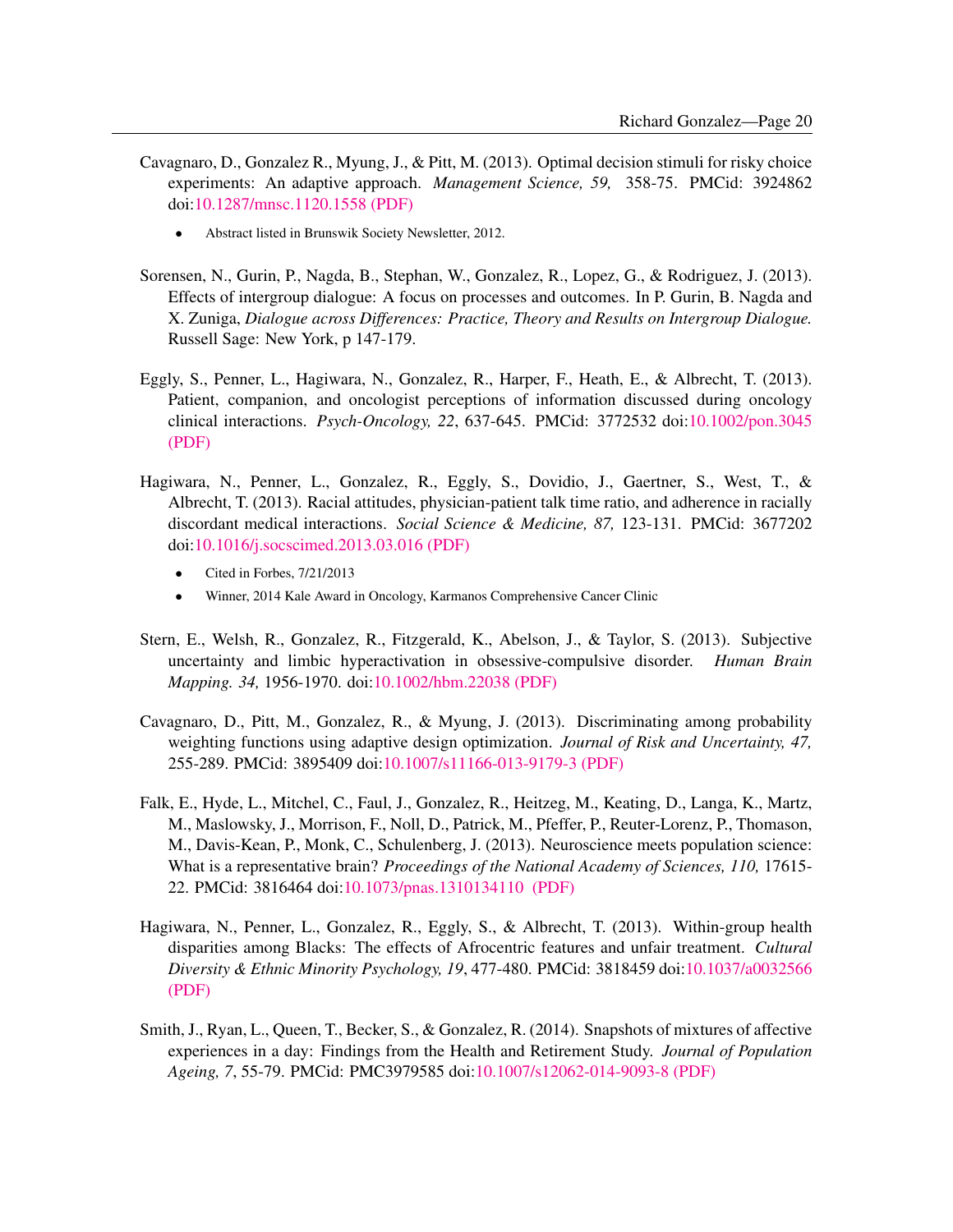- Aguayo, C., Utter, B., Luntz, J., Gonzalez, R., Brei, D. , Johnson, N., & Alexander, P. (2014). Damper-controlled switch for SMA motion smoothing. *Proceedings of SPIE, Volume 9059, Industrial and Commercial Applications of Smart Structures Technologies.*
- Yilmaz, S., Daly, S., Christian, J., Seifert, C., & Gonzalez, R. (2014). Can experienced designers learn from new tools? A case study of idea generation in a professional engineering team. *International Journal of Design Creativity and Innovation, 2,* 82-96. doi[:10.1080/21650349.2013.832016](http://dx.doi.org/10.1080/21650349.2013.832016) PMCid: NA [\(PDF\)](http://www.umich.edu/~gonzo/papers/yilmaz-etal-2014.pdf)
- Daly, S. R., Yilmaz, S., Christian, J. L., Seifert, C. M., & Gonzalez, R. (2014). 77 Design Heuristics. In H. S. Fogler & S. LeBlanc (eds.), Strategies for Creative Problem Solving 3rd Ed. New York: Prentice Hall.
- Stern, E., Gonzalez, R., Welsh, R., & Taylor, S. (2014). Medial frontal cortex and anterior insula are less sensitive to outcome predictability when monetary stakes are higher. *Social Cognitive and Affective Neuroscience, 9,* 1625-31. doi[:0.1093/scan/nst154](http://dx.doi.org/0.1093/scan/nst154) [\(PDF\)](http://www.umich.edu/~gonzo/papers/stern-2014.pdf)
- Yilmaz, S., Daly, S. R., Seifert, C. M., & Gonzalez, R. (2014). Different perspectives. *Engineering Designer Magazine âA ŞInstitution of Engineering and Design Education Selects, March, 24-27.*
- Volling, B., Yu, T., Gonzalez, R., Kennedy, D., Rosenberg, L., & Oh, W. (2014). Children's responses to mother-infant and father-infant interaction with a baby sibling: Jealousy or Joy? *Journal of Family Psychology, 28,* 634-644. doi[:10.1037/a0037811](http://dx.doi.org/10.1037/a0037811) [\(PDF\)](http://www.umich.edu/~gonzo/papers/volling-etal-jealousy.pdf)
- Oh, W., Volling, B., & Gonzalez, R. Trajectories of children's social interactions with their infant sibling in the first year: A multidimensional approach. (2015). *Journal of Family Psychology, 29* , 119-129. doi[:10.1037/fam0000051](http://dx.doi.org/10.1037/fam0000051) [\(PDF\)](http://www.umich.edu/~gonzo/papers/oh-etal-2015-trajectories.pdf)
- Volling, B., Oh, W., Gonzalez, R., Kuo, P., & Yu, T. Patterns of marital change across the transition from one child to two. (2015). *Couple and Family Psychology: Research and Practice,4*, 177- 97.
- Kramer, J., Daly, S., Yilmaz, S., Seifert, C., & Gonzalez, R. (2015). Investigating the impact of design heuristics on idea initiation and development. *Advances in Engineering Education, Summer 2015*.
- Bonem, E., Ellsworth, P. & Gonzalez, R. (2015). Age differences in risk: Perceptions, intentions and domains. *Journal of Behavioral Decision Making, 29,* 317-330. doi[:10.1002/bdm.1848](http://dx.doi.org/10.1002/bdm.1848)
- Burnap, A., Ren, Y., Gerth, R., Papazoglou, G., Gonzalez, R. & Papalambros, P. (2015). When Crowdsourcing Fails: A Study of Expertise on Crowdsourced Design Evaluation. *Journal of Mechanical Design, 137*. 137-43. doi[:10.1115/1.4029065](http://dx.doi.org/10.1115/1.4029065)
- Yilmaz, S., Daly, S., Seifert, C., & Gonzalez, R. (2015). How do designers generate new ideas? Design heuristics across two disciplines. *Design Science, 1.* doi[:10.1017/dsj.2015.4](http://dx.doi.org/10.1017/dsj.2015.4)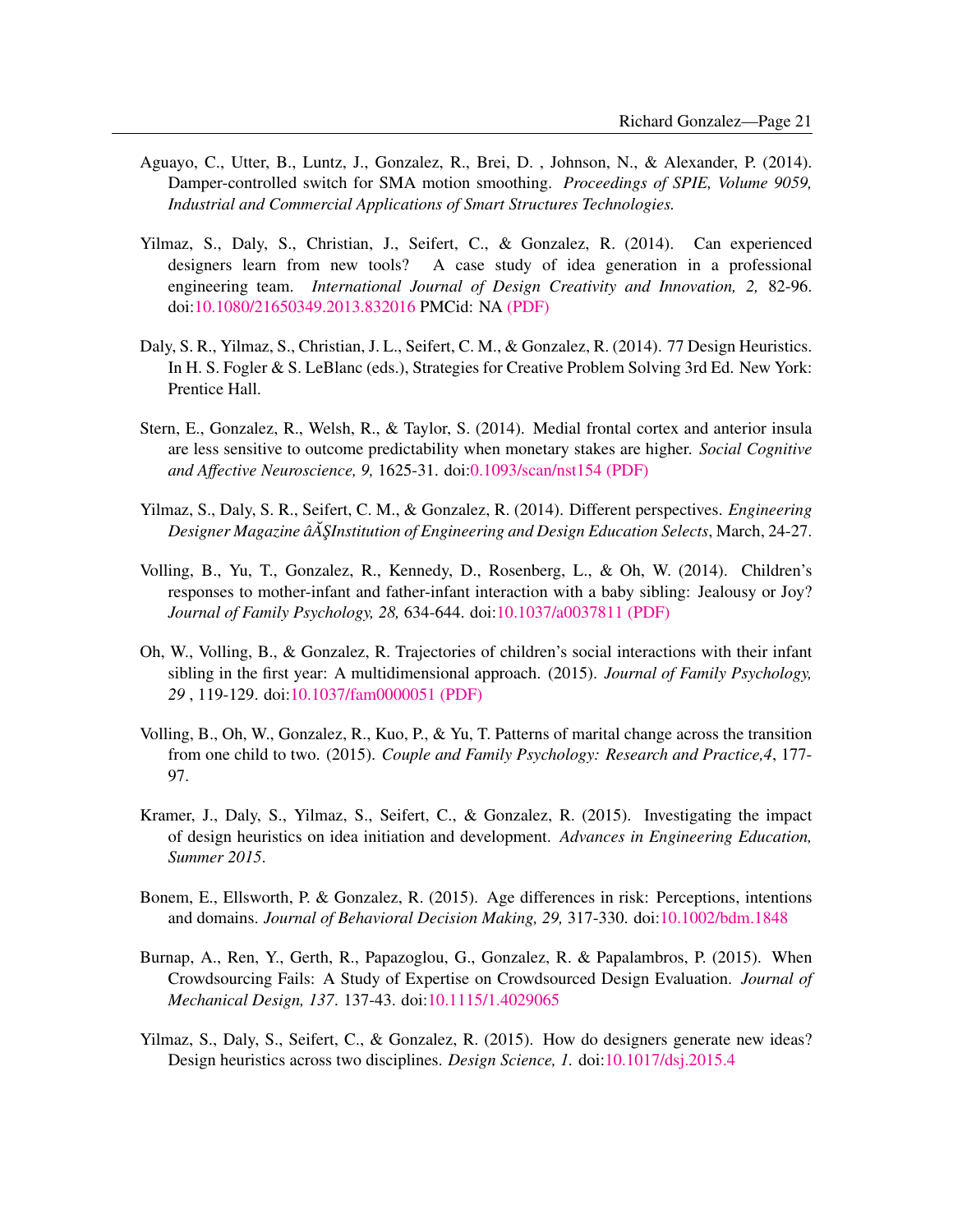- Falk, E., O'Donnell, M., Tompson, S., Gonzalez, R., Dal Cin, S., Strecher, V. Cummings, K. M. & An L. (2016). Functional brain imaging predicts health campaign success. *Social, Cognitive and Affective Neuroscience, 11,* 204-14.
- Vickers, B., Preston, S., Gonzalez, R., & Angott, A. (2016). Hoarders only discount consumables and are more patient for money. *Frontiers in Behavioral Neuroscience, 10:30*. doi[:doi:10.3389/fnbeh.2016.00030](http://dx.doi.org/doi:10.3389/fnbeh.2016.00030)
- Penner, L., Dovidio, J., Gonzalez, R., Albrecht, A., CHapman, R., Foster, T., Harper, F., Hagiwara, N., Haeel, L., Shields, A., Gadgeel, S., Simon, M., Griggs, J., & Eggly, S. (2016). The Effects of Oncologist Implicit Racial Bias in Racially Discordant Oncology Interactions. *Journal of Clinical Oncology,* . doi[:10.1200/JCO.2015.66.3658](http://dx.doi.org/10.1200/JCO.2015.66.3658) PMCid: PMC5012663
- Gray, C., Seifert, C., Yilmaz, S., C., Daly, S & Gonzalez, R. (2016). What is the Content of "Design Thinking?" Design Heuristics as Conceptual Repertoire. *International Journal of Engineering Education, 32(3B)*, 1349-1355. doi[:0949-149X/91](http://dx.doi.org/0949-149X/91)
- Burnap, A., Pan, Y., Liu, Y., Ren, Y., Lee, H., Gonzalez, R., & Papalambros, P. (2016). Improving design preference prediction accuracy using feature learning. *Journal of Mechanical Design, 138,* 714-26. doi[:10.1115/1.4033427](http://dx.doi.org/10.1115/1.4033427)
- Yilmaz, S., Seifert, C., Daly, S., & Gonzalez, R. (2016). Evidence-based design heuristics for idea generation. *Design Studies, 46,* 95-124. doi[:10.1016/j.destud.2016.05.001](http://dx.doi.org/10.1016/j.destud.2016.05.001)
- Seifert, C., Gonzalez, R., Yilmaz, S., & Daly, S. R. (2016). Boosting creativity in idea generation using Design Heuristics. Luchs, M., Swan, K., & Griffin, A. Editors, *Design and Design Thinking,* Product Development and Management Association Hoboken, NJ: Wiley, 71-81.
- Seifert, C., Gonzalez, R., Yilmaz, S., & Daly, S. R. (2016). Design Heuristics: A tool for innovation in consumer product design. In R. Batra, C. Seifert, & D. Brei, (eds.), *The Psychology of Design: Creating Consumer Appeal.* New York: M. E. Sharp, 327-44.
- Eggly, S., Hamel, L., Foster, T., Albrecht, T., Harper, F., Chapman, R., Thompson, H., Griggs, J., Gonzalez, R., Berry-Bobovski, L., Tkatch, R., Simon, M., Shields, A., Gadgeel, S., Loutfi, R., Ali, H., Wollner, I., & Penner, L. (2016). Randomized Trial of a Question Prompt List to Increase Patient Active Participation During Interactions with Black Patients and their Oncologists. *Patient Education & Counseling*. doi[:10.1016/j.pec.2016.12.026](http://dx.doi.org/10.1016/j.pec.2016.12.026)
- Yilmaz, S., Daly, S., Seifert, C. & Gonzalez, R. (2016). Design Heuristics in Innovative Products. *Journal of Mechanical Design, 138,* XX. doi[:10.1115/1.4032219](http://dx.doi.org/10.1115/1.4032219)
- Kuo, P. et al. (2016) Individual variation in father's testosterone reactivity to infant distress predicts parenting behaviors with their one-year old infants. *Developmental Psychobiology, 58,* 303-14. doi[:10.1002/dev.21370](http://dx.doi.org/10.1002/dev.21370) PMCid: PMC4801682
- Burnap, A., Hartley, J., Pan, Y., Gonzalez, R., & Papalambros, P. (2016). Balancing design freedom and brand recognition in the evolution of automobile brand styling. *Design Science.*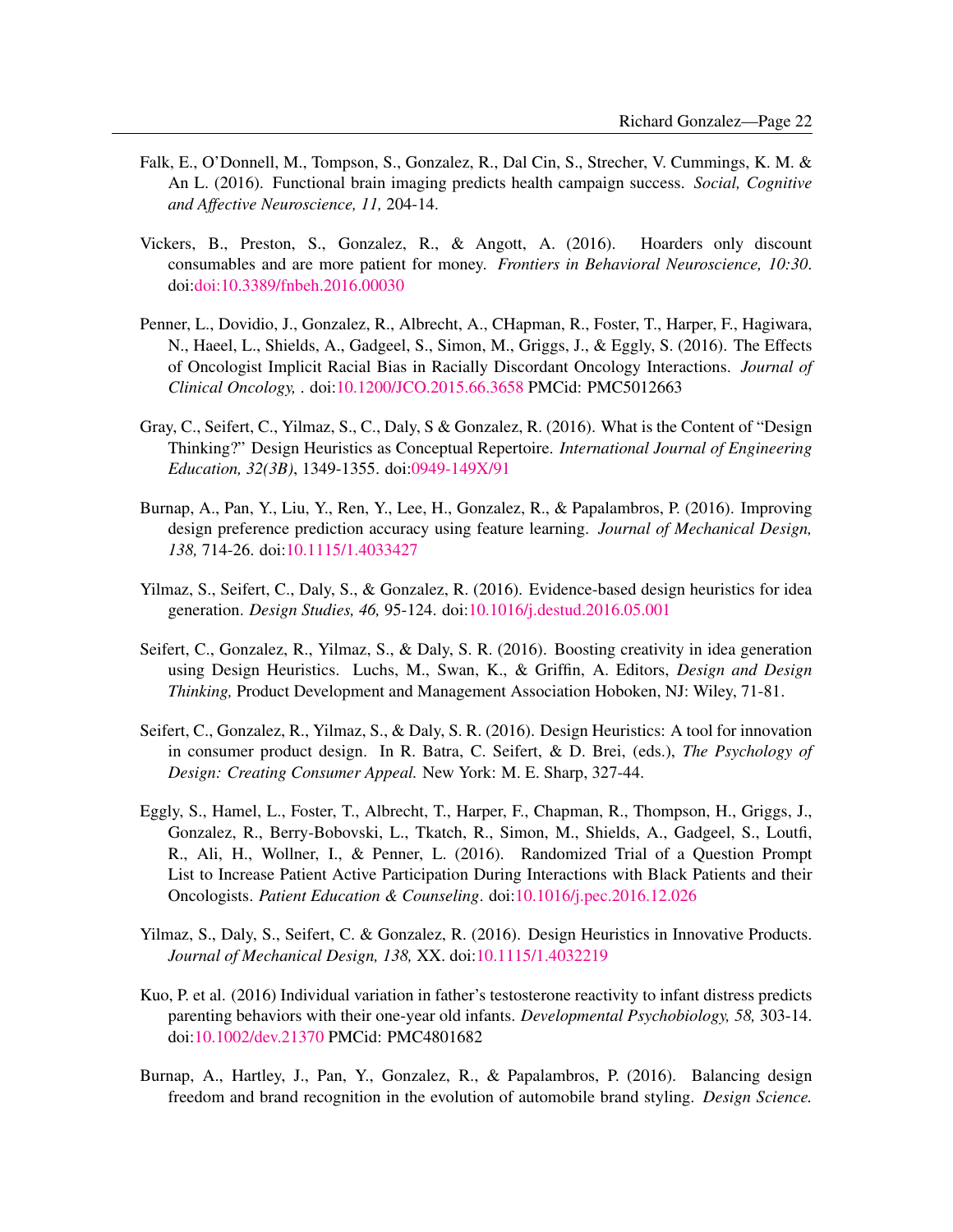doi[:10.1017/dsj.2016.9](http://dx.doi.org/10.1017/dsj.2016.9)

- Daly, S. et al. (2016). Comparing ideation techniques for beginning designers. *Journal of Mechanical Design, 138*. doi[:10.1115/1.4034087](http://dx.doi.org/10.1115/1.4034087)
- Newton, N., Pladevall-Guyer, J., Gonzalez, R., & Smith, J. (2016). Activity Engagement and Activity-related Experiences: The Role of Personality. *Journal of Gerontology: Social Sciences*. doi[:10.1093/geronb/gbw098](http://dx.doi.org/10.1093/geronb/gbw098)
- Mejía, S., Ryan, L., Gonzalez, R., & Smith, J., (In press). Successful aging at the intersection of individual resources, age, environment, and experiences of well-being in daily activities. *Journal of Gerontology: Social Sciences*. doi[:10.1093/geronb/gbw148](http://dx.doi.org/10.1093/geronb/gbw148)
- Kuo, P., Volling, B., & Gonzalez, R. (In Press). Gender role beliefs, work-family conflict, and father involvement after the birth of a second child. *Psychology of Men & Masculinity*.
- Xie, B., Larson, J., Gonzalez, R., Pressler, S., Lustig, C., & Arslanian-Engoren, C. (In press). Components and indicators of frailty measures: A literature review. *Journal of Frailty & Aging*.
- Kuo, P., Volling, B., & Gonzalez, R. (In press). His, Hers, or Theirs? Coparenting after the birth of a second child. *Journal of Family Psychology*.
- Burnap, A., Gerth, R., Gonzalez, R., & Papalambros, P. (In press). Identifying experts in the crowd for evaluation of engineering designs. *Journal of Engineering Design.*
- Mejía, S. et al. Couples' shared beliefs about aging and implications for future functional limitations. (In press). *Gerontologist*.
- MacDonald, E., Whitefoot, K., Du, P., Papalambros, P., Gonzalez, R., & Allison, J. Sustainability, preference, and profitability in design optimization. Manuscript under review.
- Yilmaz, S., Daly, S., Seifert, C. & Gonzalez, R. Design heuristic use in concept generation: A comparison of engineering and industrial designers. Manuscript under review.
- Raichur, V., Chock, D., Gonzalez, R. Xie, Q., Shen W., & Zhang, S. Emerging Urban Mobility Systems: Analysis of Commuters? Preferences in Beijing, China. Manuscript under review.
- Yilmaz, S., Seifert, C., Daly, S. & Gonzalez, R. Evidence in Design: 77 Design Heuristics for Idea Generation. Under review.
- Sarvestani, A., Gonzalez, R., Johnson, T., & Sienko, K. Empirical evaluation of elicitation method for engineering design requirements from multiple stakeholders: Designing a medical device in low-resource settings. Under review.
- Narisetty, N., Mukherjee, B., Chen, Y., Gonzalez, R., & Meeker, J. Selection of nonlinear interactions by a forward stepwise algorithm: Application to characterizing the health effects of environmental chemical mixtures. Manuscript under review.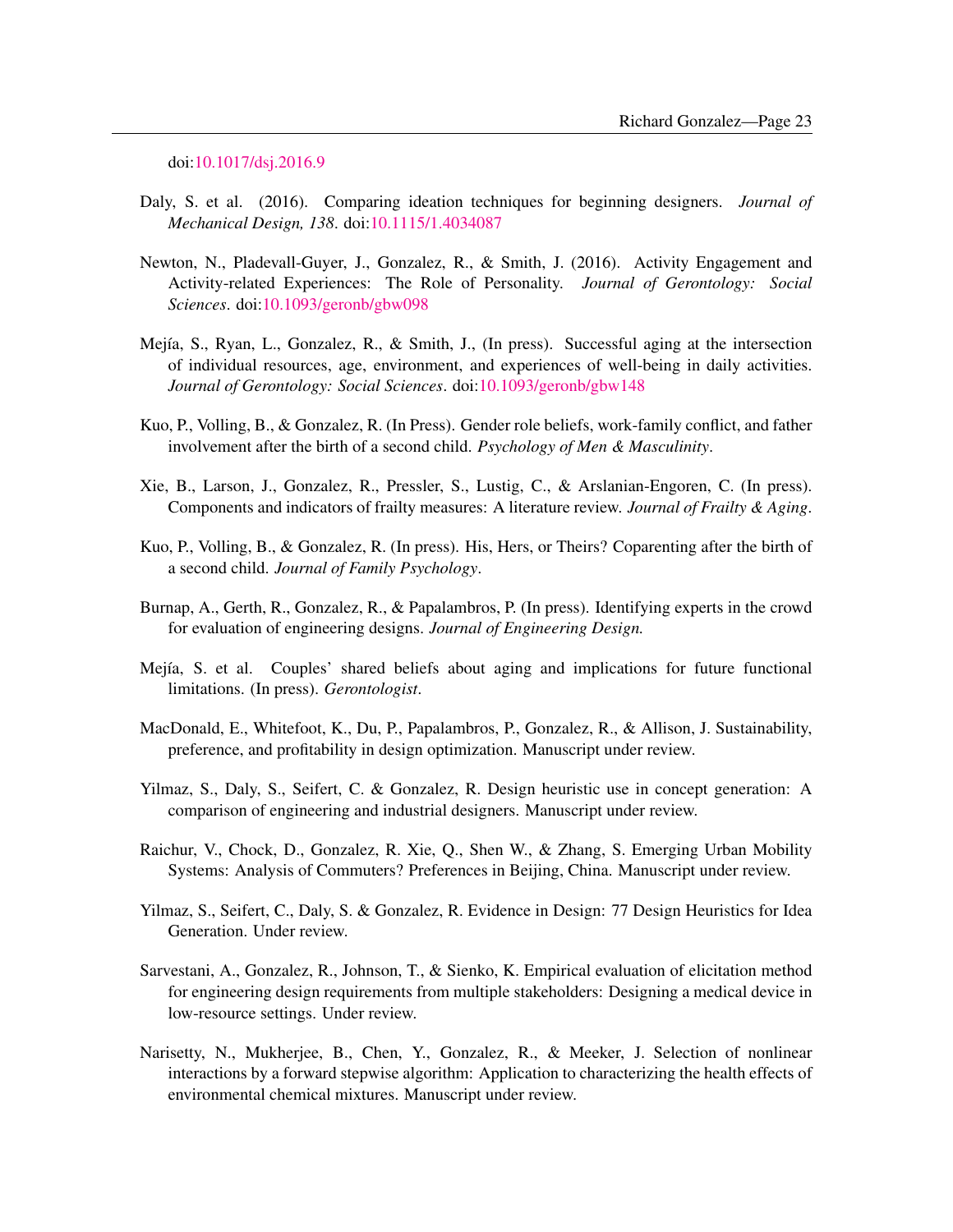#### Book Reviews

- Gonzalez, R. (1994). The statistics ritual in psychological research. *Psychological Science, 5*, 321- 328.
- Gonzalez, R. (1997). Making sense of multiple comparisons. *Systems Practice, 10,* 115-117.
- Ellsworth, P. & Gonzalez, R.  $(2001)$ . The handbook of research methods in social and personality psychology: A toolbox for serious researchers. *Psychological Science, 12*, 266-286. [\(PDF\)](http://www.umich.edu/~gonzo/papers/phoebehandbook.pdf)
- Gonzalez, R. (2003). Review of Steven's *Applied Multivariate Statistics for the Social Sciences*, *American Statistician, 53,* 3-4.

#### Manuscripts and Technical Reports

- Liu, L., Gonzalez, R., & Park, D. All judgments are not created equal: Evidence for age differences in availability bias. Manuscript.
- Gonzalez, R. Contrasts on binomial data: Between-subjects designs. Manuscript.
- Gonzalez, R. & Griffin, D. Understanding the intraclass correlation. Technical report.
- Gonzalez, R. & Griffin, D. An approximate significance test for the group-level correlation. Technical report.
- Hossoy, I., Papalambros, P., Gonzalez, R., & Aitken, T. A methodology to include craftsmanship considerations in product design process. Technical report.

### Professional Presentations

- Gonzalez, R., & Lepper, M. (1987). The components of discovery and didactic instruction. Presented at the Western Psychological Association Convention, Long Beach, CA.
- Gonzalez, R., & Smith, V. (1988). Jurors' perception of witness confidence. Presented at the Western Psychological Association Convention, Burlingame, CA.
- Gonzalez, R. & Tversky, A. (1989). The effect of others' decisions on stock selection. Presented at the Twelfth Research Conference on Subjective Probability, Utility and Decision Making, Moscow, USSR.
- Gonzalez, R., & Tversky, A. (1989). Unique v. shared information in stock market decisions. Presented at the Western Psychological Association Convention, Reno, NV.
- Gonzalez, R., & Ellsworth, P. (1989). Lineups v. showups: Comparing absolute and relative judgments. Presented at the Western Psychological Association Convention, Reno, NV.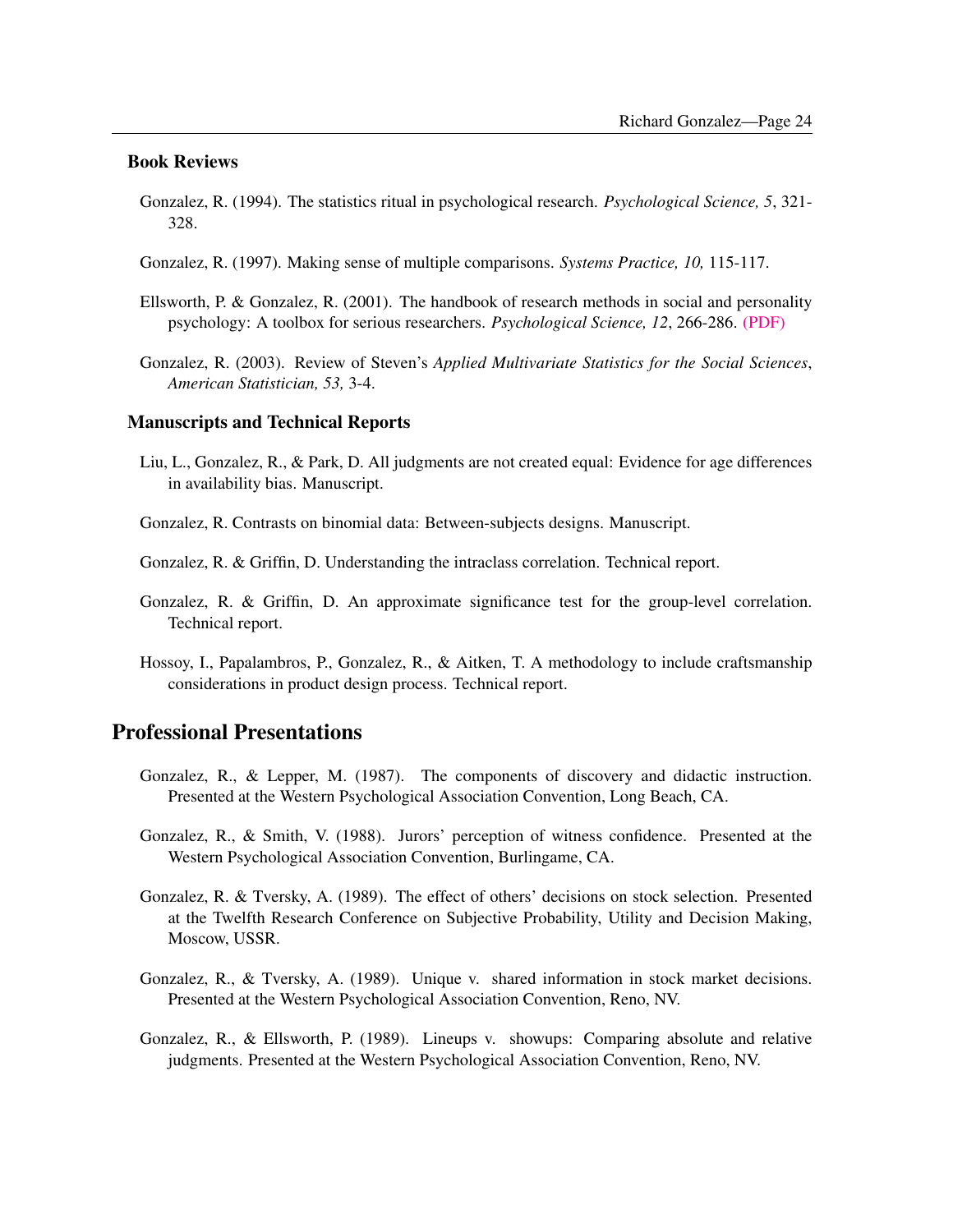- Heath, F., Gonzalez, R., & Tversky, A. (1990). Interactive decision making: Information and confidence. Presented at the Fourth Behavioral Decision Research in Management Conference, Wharton School, Philadelphia.
- Nelson, T. O. & Gonzalez, R. (1992). Relationships between proportional reduction in error (PRE) measures and their probabilistic interpretations. European Mathematical Psychology Meeting, Brussels, Belgium.
- Gonzalez, R. (1992). Source dependence in decision making. Presented at the Joint Meeting of the Institute of Management Sciences and Operations Research Society of America, Orlando, FL.
- Carmichael-Olson, H., Feldman, J., Streissguth, A. P., & Gonzalez, R. (1992). Neuropsychological deficits and life adjustments in adults and adolescents with Fetal Alcohol Syndrome. Presented at the Research Society on Alcoholism Annual Meeting, San Diego, CA.
- Gonzalez, R. (1992). An introduction to generalized expected utility theories. Instructional Workshop with J. Miyamoto and E. Weber at the Fourteenth annual meeting of the Society for Medical Decision Making, Portland, Oregon.
- Wu, G. & Gonzalez, R. (1993). Editing and cumulative prospect theory: Ordinal independence and outcome cancellation. Presented at the Joint Meeting of the Institute of Management Sciences and Operations Research Society of America, Chicago, Il.
- Gonzalez, R. (1993). New experiments on the probability weighting function. Presented at the Society for Mathematical Psychology Meetings. Norman, OK.
- Gonzalez, R. & Wu, G. (1994). New directions in modeling risky choice: Editing revisited. Presented at the Joint Meeting of the Institute of Management Sciences and Operations Research Society of America, Boston, Mass.
- Wu, G. & Gonzalez, R. (1994). Violations of cumulative prospect theory. Presented at the Foundations of Utility and Risk Meetings, Oslo, Norway.
- Davis, J., Gonzalez, R., & Ellsworth, P. (1994). Arrangement effects in measures of lineup fairness. Presented at the American Psychology and Law Society Meetings, Santa Fe, New Mexico.
- Gonzalez, R. & Griffin, D. (1994). An overview of the intraclass correlation with applications to interpersonal research. Presented at the International Conference on Personal Relationships Meeting, Groningen, Netherlands.
- Griffin, D. & Gonzalez, R. (1994). The correlational analysis of dyad-level data: Models for the exchangeable case. Presented at the International Conference on Personal Relationships Meeting, Groningen, Netherlands.
- Gonzalez, R. & Griffin, D. (1994). Dyads and groups as personality systems. Presented at the Annual Meeting of the American Psychological Association, Los Angeles.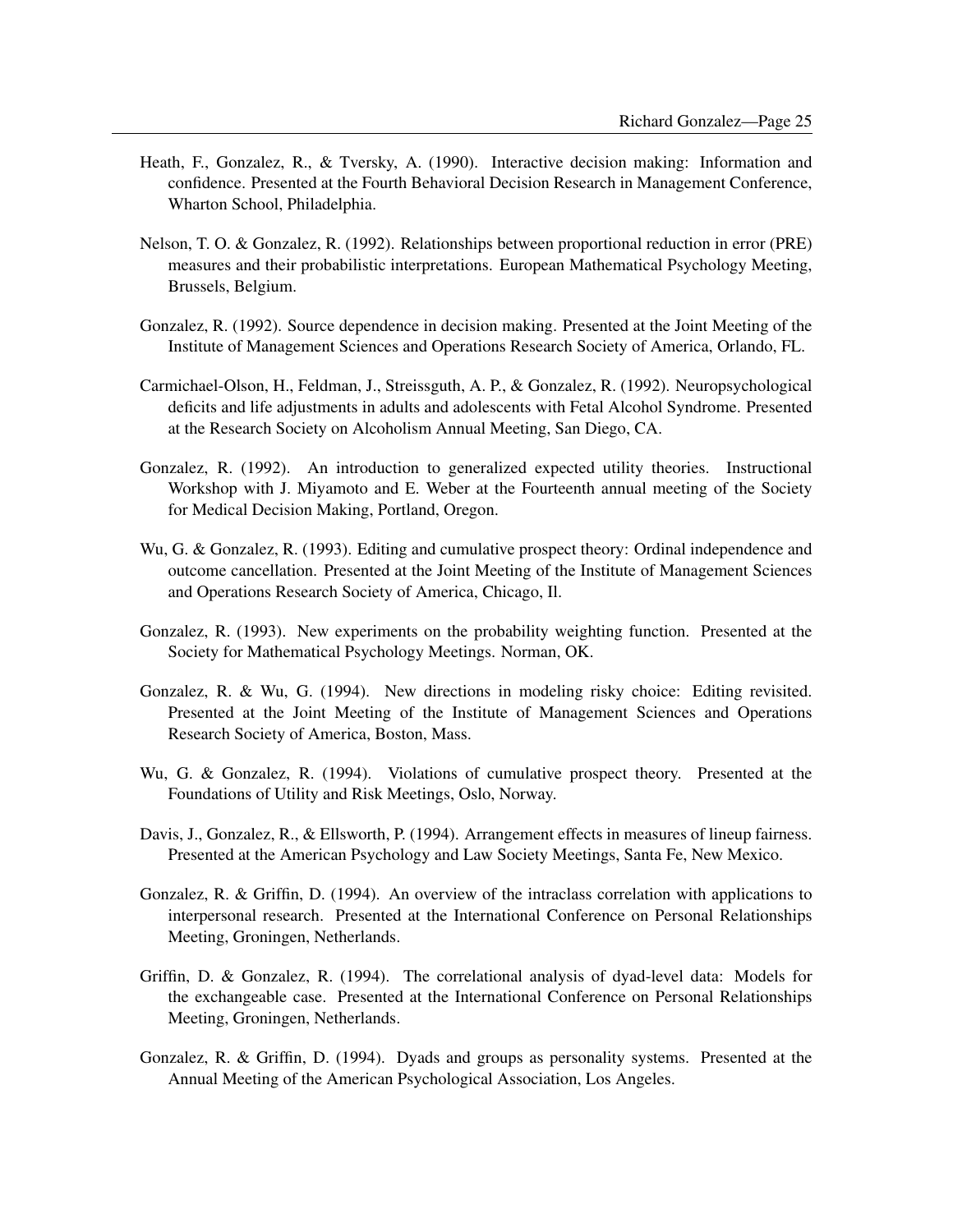- Wu, G. & Gonzalez, R. (1994). New results in cumulative prospect theory. Annual Meeting of the Society for Mathematical Psychology, Seattle.
- Wu, G. & Gonzalez, R. (1995). Modeling the weighting function over events spaces. Conference on Subjective Probability, Utility and Decision Making, Jerusalem.
- Ickes, W. & Gonzalez, R. (1995). Two paradigms for social cognition. Presented at the Annual Meeting of the Society for Experimental Social Psychology, Washington D.C.
- Kray, L. & Gonzalez, R. (1995). Self/other discrepancies in decision making. Presented at the Society for Judgment and Decision Making Meetings, Los Angeles.
- Wu, G. & Gonzalez, R. (1995). The curvature of the weighting function. Presented at the Society for Judgment and Decision Making Meetings, Los Angeles.
- Thompson, L. & Gonzalez, R. (1995). A social-psychological analysis of environmental disputes. Presented at Conference for Psychological Perspectives to Environmental and Ethical Issues in Management, Northwestern University, Evanston.
- Davis, J. and Gonzalez, R. (1996). Absolute and comparative judgments in eyewitness identification procedures. Presented at the American Psychology and Law Society Meetings, South Carolina.
- Gonzalez, R. & Griffin, D. (1996). Dyadic data analysis. Symposium at the INPR conference, Seattle, WA.
- Griffin, D. & Gonzalez, R. (1996). Analyzing data in personal relationships research. Symposium at the International Society for the Study of Personal Relationships conference, Banff, Canada.
- Gonzalez, R. & Wu, G. (1996). A functional equations analysis of the weighting function. Judgment and Decision Making Society Meetings, Chicago, Illinois.
- Wu, G. & Gonzalez, R. (1997). Common consequence conditions in decision making under uncertainty. Third Annual Rutgers Research Conference: Recent Developments in Experimental Analysis of Individual and Group Choice in Economics, Rutgers, NJ.
- Gonzalez, R., Griffin, D., & Thompson, M. (1997). Psychological ambivalence. 105th Convention of the American Psychological Association, Chicago, Illinois.
- Wu, G. & Gonzalez, R. (1997). Dominance violations & event splitting in decision making under uncertainty. Institute for Operations Research and Management Sciences meetings, Dallas, Texas.
- Gonzalez, R. (1998). The psychology of risk aversion. Decision Making Consortium Annual Conference, University of Michigan.
- Gonzalez, R. and Wu, G. (1998). A new nonparametric algorithm for estimating utility functions and probability distortions. INFORMS, Seattle, WA.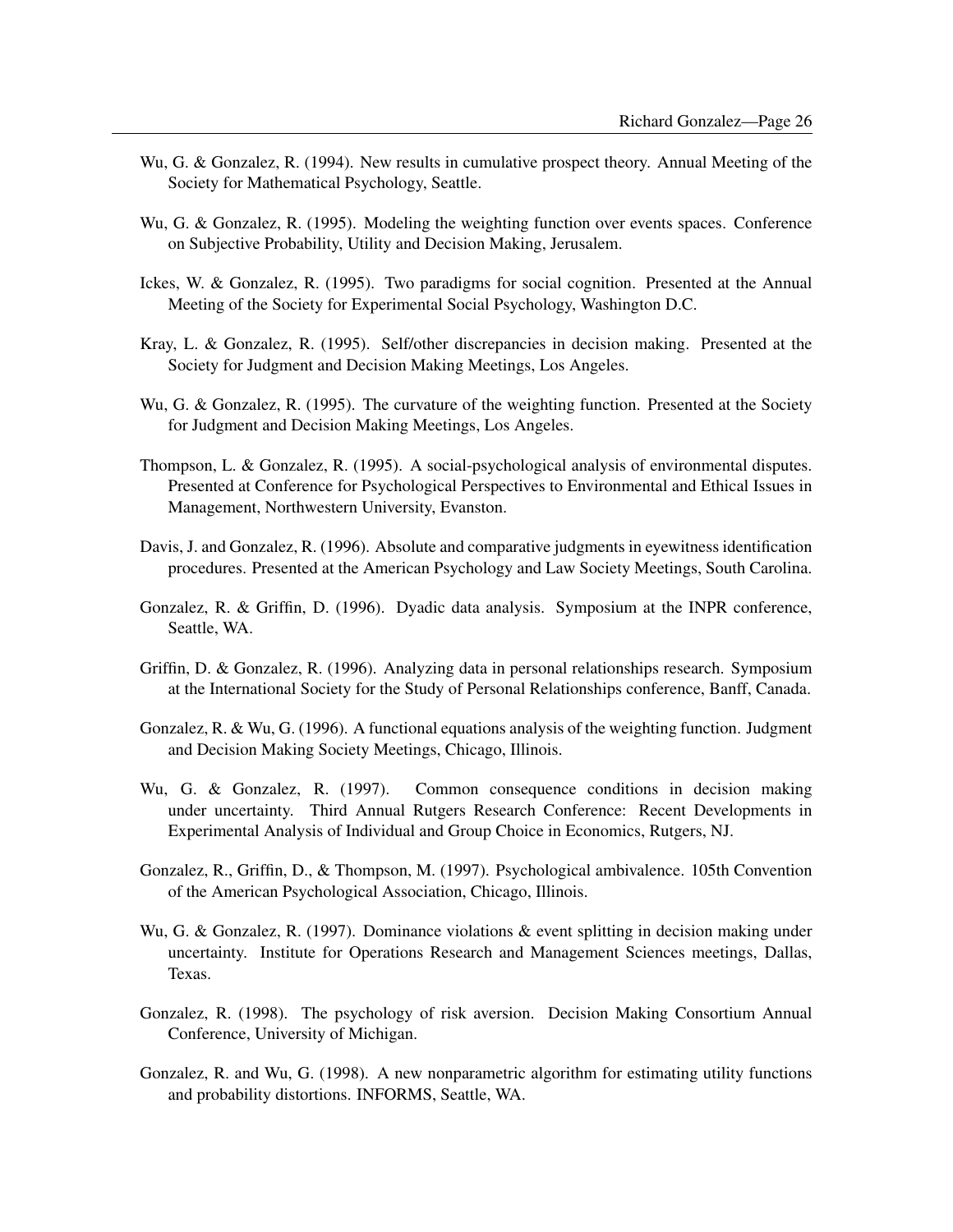- Wu, G. and Gonzalez, R. (1999). Composition rules in original and cumulative prospect theory. INFORMS, Cincinnati, OH.
- Gonzalez, R. and Wu, G. (1999). Nonparametric estimation for cumulative prospect theory. Foundations of Utility and Risk, Marakesh, Morocco.
- Clarkson, D., Gonzalez, R., & Lu, J. (1999). Random effects multidimensional scaling models. Proceedings of the 31st Symposium on the Interface: Computing Science and Statistics, Schaumburg, Illinois.
- Behensky, C. K., Polk, T. A., Gonzalez, R. & Smith, E. E. (2000). Understanding and manipulating asymmetries in similarity judgments. Annual meeting Society for Cognitive Neuroscience, San Francisco.
	- Abstract published in the *Journal of Cognitive Neuroscience, 4C, Suppl. S*.
- Wu, G. & Gonzalez, R. (2000). Implications of the probability weighting function for economics. Conference on the Foundations of Risk, Uncertainty, and Ambiguity, Mannheim, Germany.
- Wang, C., Milliron, K., Hayasaka, S., Murray, S., Paterson, A., Trask, P., Gonzalez, R., & Merajver, S. (2000). Understanding genetic risk for hereditary breast cancer: Complexities and challenges. National Conference on Genetics and Public Health, Ann Arbor, MI.
- Gonzalez, R. & Griffin, D. (2000). Separating individual processes from group processes. Annual meeting of the Society for Experimental Social Psychology, Close Relationships Pre-Conference, Atlanta.
- Griffin, D. & Gonzalez, R. (2000). Advanced regression models in dyadic and group research. Annual meeting of the Society for Experimental Social Psychology, Close Relationships Pre-Conference, Atlanta.
- Gonzalez, R. & Griffin, D. (2000). Testing linear models with nonindependent data. Special Symposium on Statistical Models for Groups, Annual meeting of the Society for Experimental Social Psychology, Atlanta.
- Smith, D., Gonzalez, R., Yates, F., & Riis, J. (2000). Overconfidence in groups: An integrative model. Psychonomics, New Orleans.
- Veniot, E., Yates, F., & Gonzalez, R. (2000). Decision readiness. Society for Judgment and Decision Making, New Orleans.
- Wang, C., Gonzalez, R., Hayasaka, S., Milliron, K., Trask, P., Paterson, A., Murray, S, & Merajver, S. (2001). Predictors of genetic testing decisions among unaffected women attending a risk evaluation clinic for BRCA1/2. Society of Behavioral Medicine's 22nd Annual Scientific Sessions, Seattle, WA.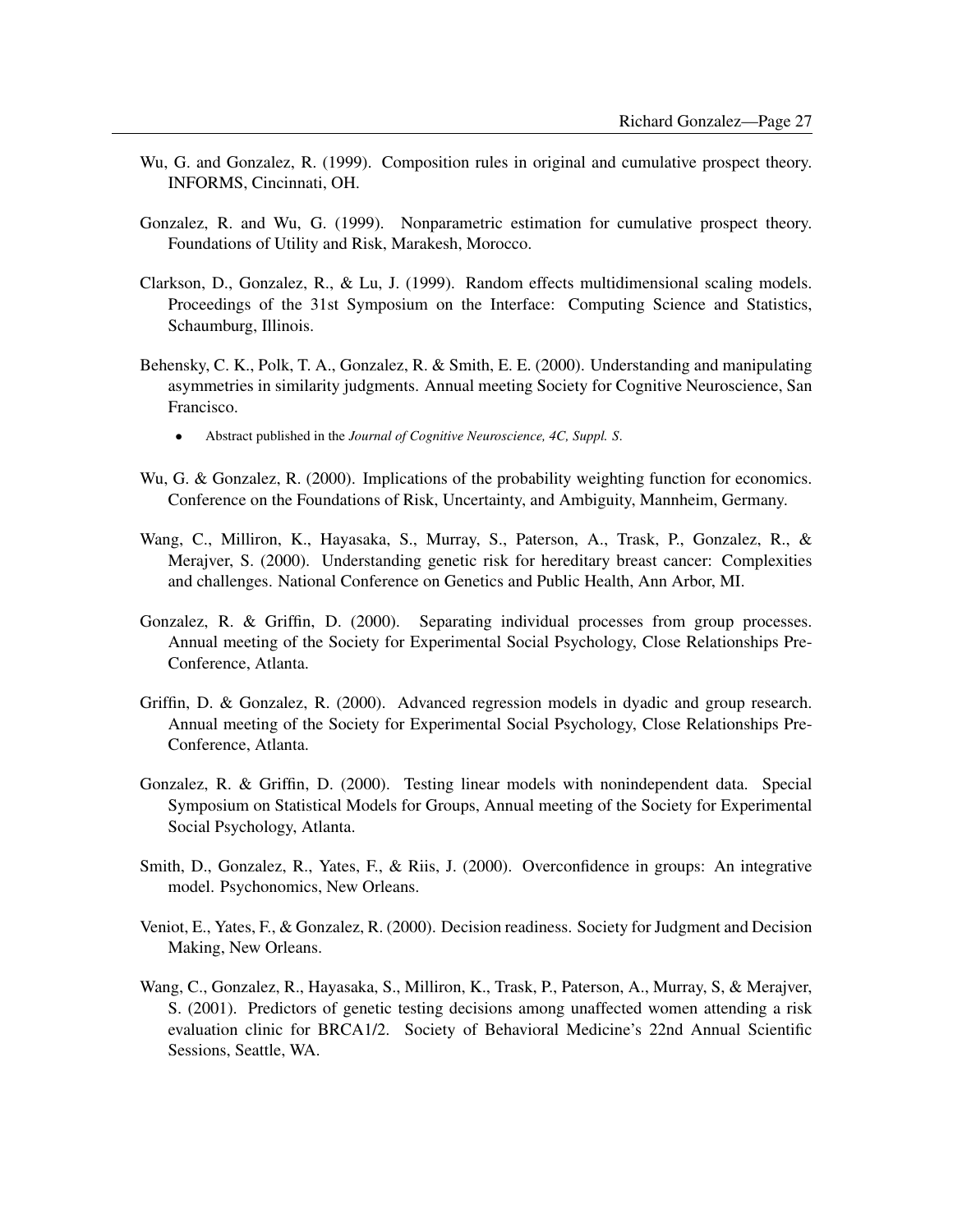- Gonzalez, R. & Griffin, D. (2001). Models of social interaction. Symposium on Analytic Methods in Developmental Psychology, Annual meeting of the Society for Research in Child Development, Minnesota.
- Gonzalez, R. & Wu. G. (2001). Composition rules: Failures of cumulative prospect theory. Foundations of Uncertainty and Risk X, Turin, Italy.
- Hoering, A., Clarkson, D., & Gonzalez, R. (2001). Random effects multidimensional unfolding models. Presented at the American Statistical Association meetings, Atlanta, Georgia.
- Sinkevich, O., Gonzalez, R., & Papalambros, P. (2001). Contingent weighting in engineers and artists. Society for Judgment and Decision Making, Orlando.
- Sinkevich, O., Gonzalez, R. & Papalambros, P. (2001). Coupling of the engineering performance and customer preference models. SIAM Annual Meeting, San Diego, CA.
- Sinkevich, O., Gonzalez, R. & Papalambros, P. (2001). Coordination of product design decisions. INFORMS International Conference, Hawaii.
- Savit, R., Koelle, K., Treynor, W., & Gonzalez, R. (2002). Experiments on the minority game. International Conference on Complex Systems, Nashua, New Hampshire.
- Jung, S. & Gonzalez, R. (2002). Estimating random effects in multidimensional unfolding. American Statistical Association Annual Meeting, New York, New York.
- Wang, C., Milliron, K., Gonzalez, R., & Merajver, S. Process issues in genetic counseling for hereditary breast and ovarian cancer: Client ratings and session characteristics. (2002). American Society of Human Genetics, Baltimore, Maryland.
	- Abstract published in *American Journal of Human Genetics, 71*, 342 995 Suppl. S, Oct, 2002
- Wang, C., Gonzalez, R., Milliron, K., & Merajver, S. (2002). Genetic counseling as a decision aid: Using counseling for hereditary breast/ovarian cancer as an example. Society for Medical Decision Making, Baltimore, Maryland.
- Gonzalez, R., Wang, C., Merajver, S., & Milliron, K. (2002). Behavioral decision theory and genetic counseling. National Society for Genetic Counseling, Phoenix, Arizona.
	- Plenary address
- Savit, R., Koelle, K., Treynor, W., & Gonzalez, R. (2002). Man and superman: Human limitations, innovation and emergence in resource competition. Workshop on Collectives and the Design of Complex Systems, NASA-Ames Research Center, San Jose, CA. [Full paper published in Proceedings].
- Gonzalez, R. & Griffin, D. (2002). Data analysis issues in the study of bereavement. Changing Lives of Older Couples Workshop, Ann Arbor, Michigan.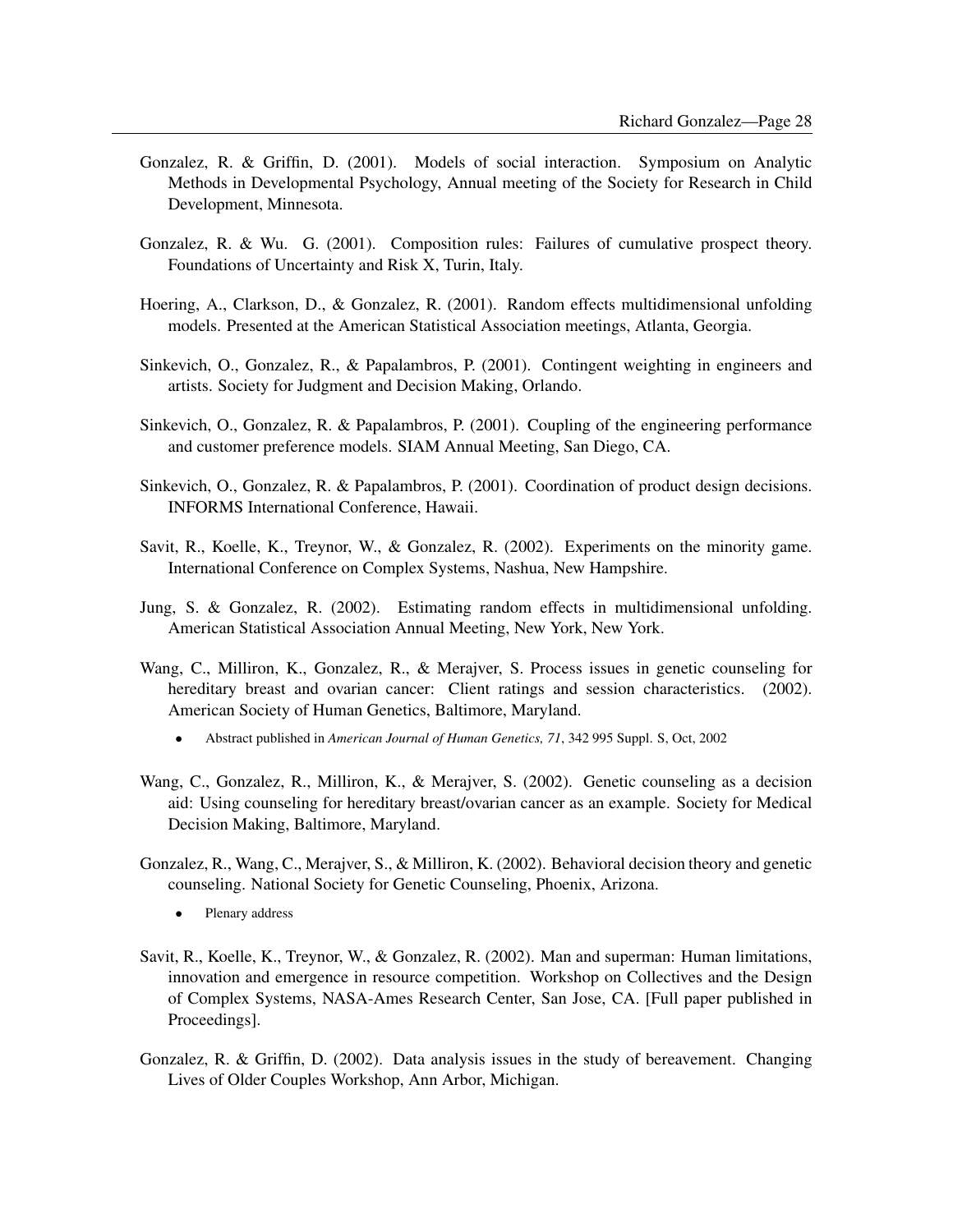- Venoitt, E., Yates, F., Gonzalez, R., & Verosky, S. (2002). What if the grass is greener on the other side? The psychology of deferred decisions. Society for Judgment and Decision Making, Kansas City.
- Wang, C., Gonzalez, R., Milliron, K., & Merajver, S. (2003). Appraisal of BRCA1/2 threat: Cognition, affect and testing decisions. Society of Behavioral Medicine, Salt Lake City, Utah.
- Gonzalez, R. & Wu, G. (2003). Composition rules. Annual meetings of the Society for Mathematical Psychology, Ogden, Utah.
- Jung, S. & Gonzalez, R. (2003). Likelihood approach to the estimation of random effects multidimensional unfolding. American Statistical Association Annual Meeting, San Francisco, CA.
- Kuan, K., Olson, J., & Gonzalez, R. (2003). Effects of information presentation on perceived reputation in virtual communities: A controlled experiment. International Conference on Information Systems, Seattle, WA.
- Treynor, W., Pang, J., & Gonzalez, R. (2003). A new cheating paradigm. Kyoto University International Symposium on Self, Cognition and Emotion, Kyoto-Michigan Collaboration in Psychology, Ann Arbor, MI.
- Wang, C., Gonzalez, R., Strecher, V., Milliron, K., & Merajver, S. (2004). A randomized controlled trial of a cd-rom and written feedback to genetic counselor: Impact on BRCA1/2 counseling outcomes. Society for Behavioral Medicine, Baltimore, MD.
	- Wang et al selected for a "Citation Recognition" at the SBM conference.
- Caza, A. & Gonzalez, R. (2004). Green grass, familiar devils, and aphoristic decision making. American Psychological Association, Honolulu, Hawaii.
- Gehring, W., Willoughby, A., & Gonzalez, R. (2004). The processing of negative events in the medial-frontal cortex. Society for Psychophysiological Research, Santa Fe, NM.
	- Abstract published in *Psychophysiology, 41,* S15, Suppl. 1, 2004.
- Masuda, T., Gonzalez, R., & Nisbett, R. (2004). Culture and aesthetic preference: Comparing attention to context of East Asians and Euro-Americans. Mind, Culture and Evolution conference, University of British Columbia.
	- Also presented at the 2004 International Congress of Psychology, Beijing, China
	- Abstract published in 2004, *International Journal of Psychology, 39,* 361
	- Also presented at the 68th conference of the Japanese Psychological Association, Kansai University, Osaka, Japan
- Gonzalez, R. (2004). Judgment and decision making in older adults. Invitational Choice Symposium, Estes Park, CO.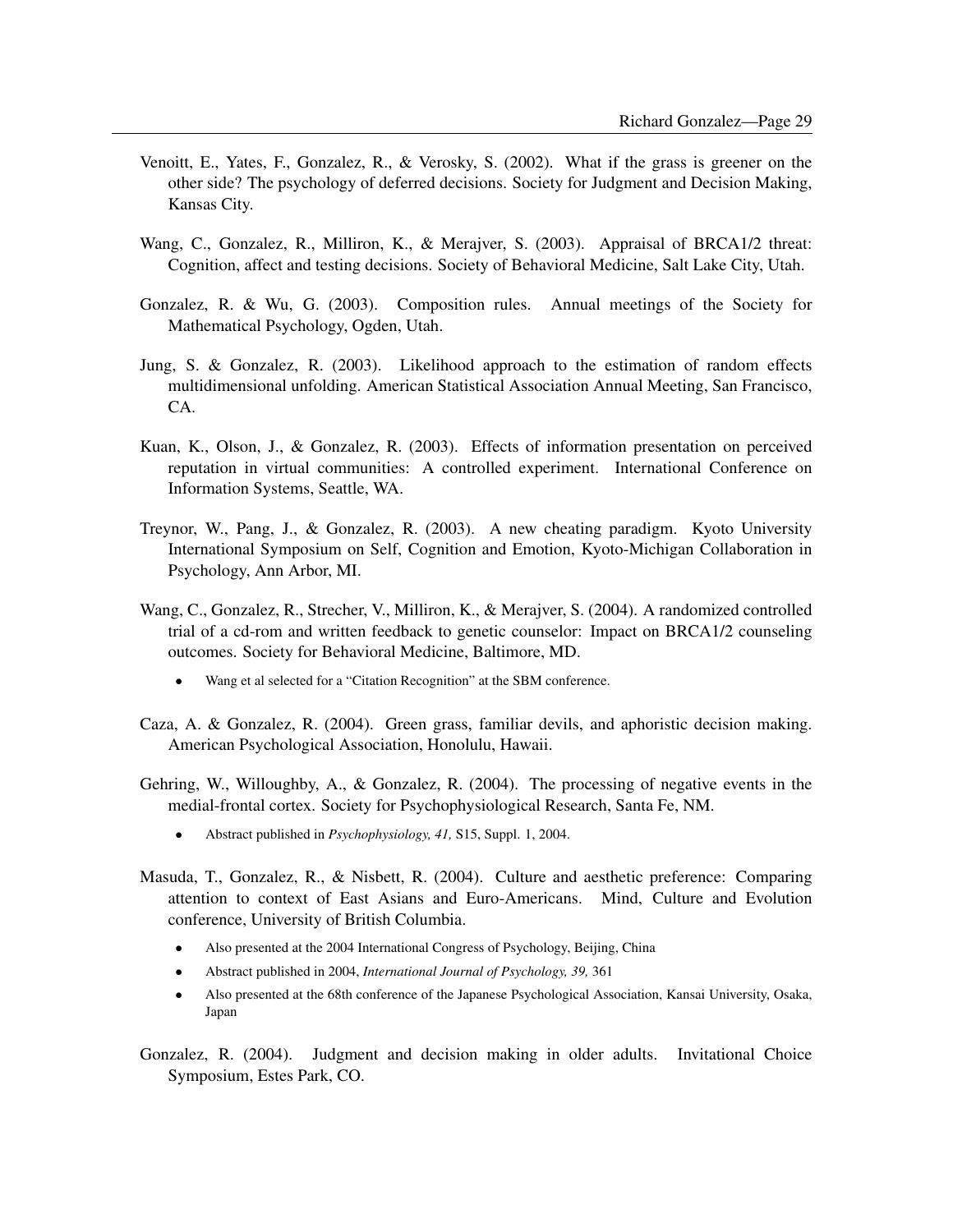- Gonzalez, R. (2004). Intuition and understanding: Teaching social science statistics to graduate students. American Psychological Association Education Leadership Conference, Washington DC.
- Gonzalez, R. (2004). New directions in decision making: Interpersonal processes and aging. The Life Course: Evolutionary and Ontogenetic Dynamics (LIFE Academy), Max Planck, Germany.
- Olson, S., Gonzalez, R., Kerr, D., & Lunkenheimer, E. (2005). Development of externalizing problems in early childhood: A transactional perspective. Society for Research on Child Development, Atlanta, Georgia.
- Biele, G., Rieskamp, J., Gonzalez, R., & Gigerenzer, G. (2005). Computational models of social learning. The Life Course: Evolutionary and Ontogenetic Dynamics (LIFE Academy), University of Virginia.
- Gonzalez, R. (2005). Interdependence issues in doctor-patient interaction. Meeting of the Network on Methodology Development, Karmanos Cancer Center, Detroit, MI.
- Gonzalez, R. (2005). Dependent data in intergenerational designs. Intergenerational Methods Workshop, University of Michigan, Ann Arbor, MI.
- Chua, H. F., Gonzalez, R., & Liberzon, I. Regret, disappointment and risky choice. (2005). Society of Biological Psychiatry, Atlanta, Georgia.
	- Abstract published in *Biological Psychiatry, 57,* Suppl. S APR 15 2005.
- Gonzalez, R. (2005). Brain imaging techniques as a tool in consumer research (symposium discussant). Association of Consumer Research, San Antonio, TX.
- Gonzalez, R. (2005). Uncertainty as the underlying mechanism in pattern-centered and variablecentered approaches to analyses. The Life Course: Evolutionary and Ontogenetic Dynamics (LIFE Academy), University of Michigan.
- Biele, G., Rieskamp, J., & Gonzalez, R. (2005). How advice influences individual learning: Models of advice reinforcement competition. Society of Judgment and Decision Making, Toronto, CA.
- Chua, H. F., Gonzalez, R., Liberzon, I., & Patel, C. (2005). Regret and disappointment: An fMRI study on emotions and decision making. Society of Judgment and Decision Making, Toronto, CA.
- Ho, S. H., Macholan, C., Gonzalez, R., Taylor, S., & Liberzon, L. (2005). Role of emotion on sensitivity on response bias in decision making. Society for Neuroscience Annual Meeting, Washington, D. C.
	- Abstract selected by the Public Information Committee of the Society to appear in the Press Book.
- Chua, H. F., Gonzalez, R., Welch, R., Patel, C., & Liberzon, I. (2005). Regret and disappointment: fMRI investigations in the context of decision making. Society for Neuroscience Annual Meeting, Washington, D. C.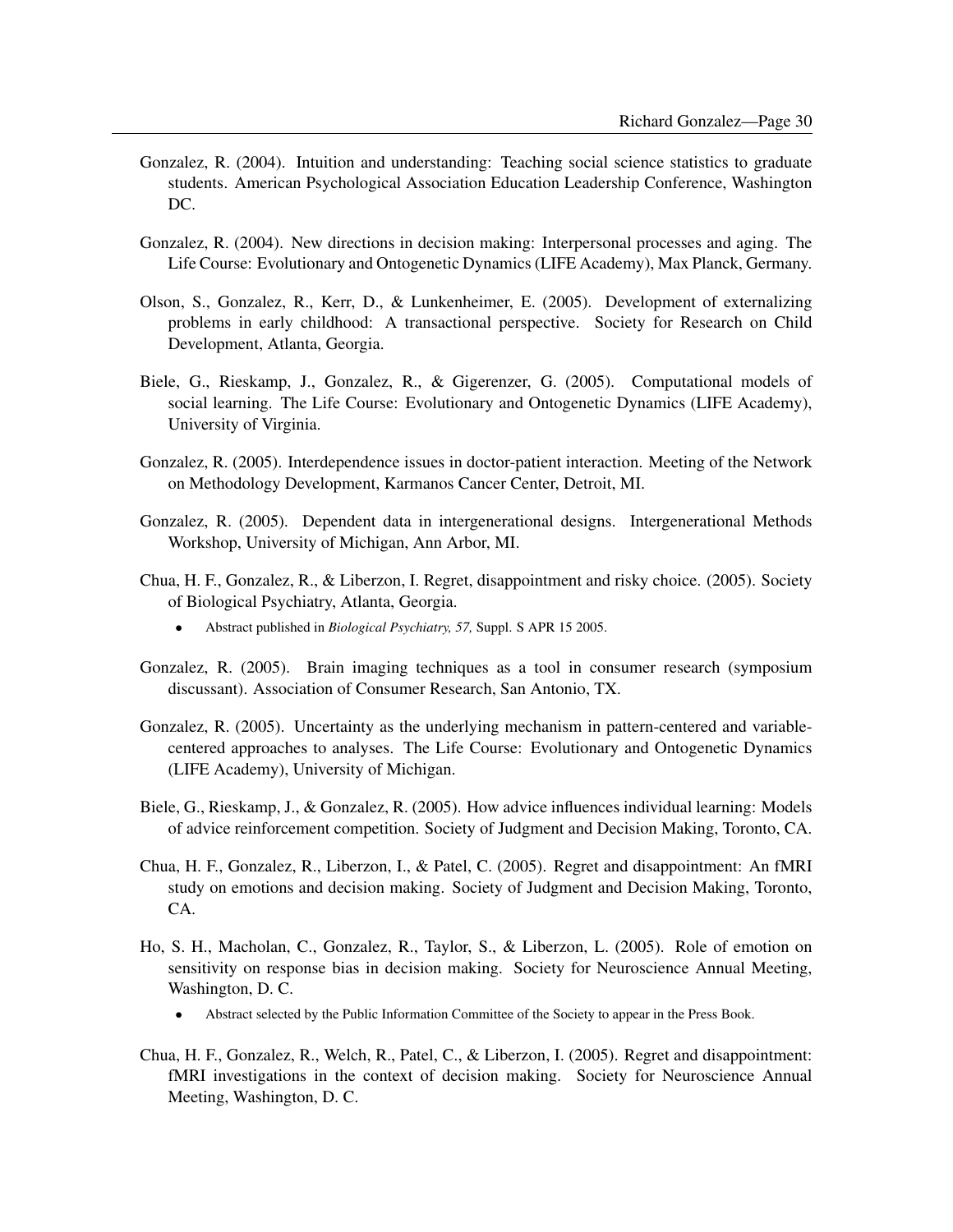- Watabe, M., Gonzalez, R., Toriyama, R., Ishii, K., Morimoto, Y. & Oozono, H. (2005). Effect of information about others' trustworthiness in an ultimatum game: A cross-cultural study in Japan and the US. Japanese Society of Social Psychology, Kwansei Gakuin University, Japan.
- Gonzalez, R. (2006). Psychology of Decision Making. Psychiatric Illness and Decision Making, Ann Arbor, MI.
- Gonzalez, R. & Griffin, D. (2006). General overview of dependent data. Society for Personality and Social Psychology, Palm Springs, CA.
- Chua, H., Gonzalez, R., Taylor, S., Welsh, R., Patel, C., Liberzon, I. (2006). Regret & disappointment: fMRI investigations of emotions and decision making. Society for Cognitive Neuroscience, San Francisco, CA.
- Wang, C., Gonzalez, R., Milliron, K., & Merajver, S. (2006). Active coping mediates the relationship between primary appraisal of hereditary cancer threat and genetic testing uptake. Society of Behavioral Medicine, San Francisco, CA.
- Ho, S., Gonzalez, R., & Liberzon, I. (2006). Dissociation of emotion and motivation modulation on context-based reward learning and decision making. Society of Biological Psychiatry 61st Annual Convention, Toronto, Canada.
	- Abstract published in *Biological Psychiatry, 59,* Suppl. S APR 15 2006.
- Chua, H., Gonzalez, R., Welsh, R., & Liberzon, I. Regret and disappointment: An event related fMRI study. Society of Biological Psychiatry 61st Annual Convention, Toronto, Canada.
	- Abstract published in *Biological Psychiatry, 59,* Suppl. S APR 15 2006.
- Gonzalez, R., Siarkiewicz, M., & Wieczorkowska, G. (2006). The diary method of metabolism typing in eating disorders. Institute for Social Studies Conference, 15th Anniversary, Warsaw, Poland.
- Gonzalez, R. (2006). New developments in mathematical psychology. The Life Course: Evolutionary and Ontogenetic Dynamics (LIFE Academy), University of Virginia.
- Gonzalez, R. (2006). Statistical frameworks for implementing basic concepts from transactional models. Transactional Analysis Workshop, Ann Arbor, MI.
- Gonzalez, R., Chua, H. & Liberzon, I. (2006). Emotions, decision making and the brain. Academy of Consumer Research, Orlando, FL.
- MacDonald, E., Backsell, Gonzalez, R., & Papalambros, P. (2006). The Kano method. International Conference on Engineering Design, Paris, France.
- Garcia, S., Tor, A., & Gonzalez, R. (2006). Ranks and rivals: A theory of competition. Social Psychology Winter Conference, Park City, UT.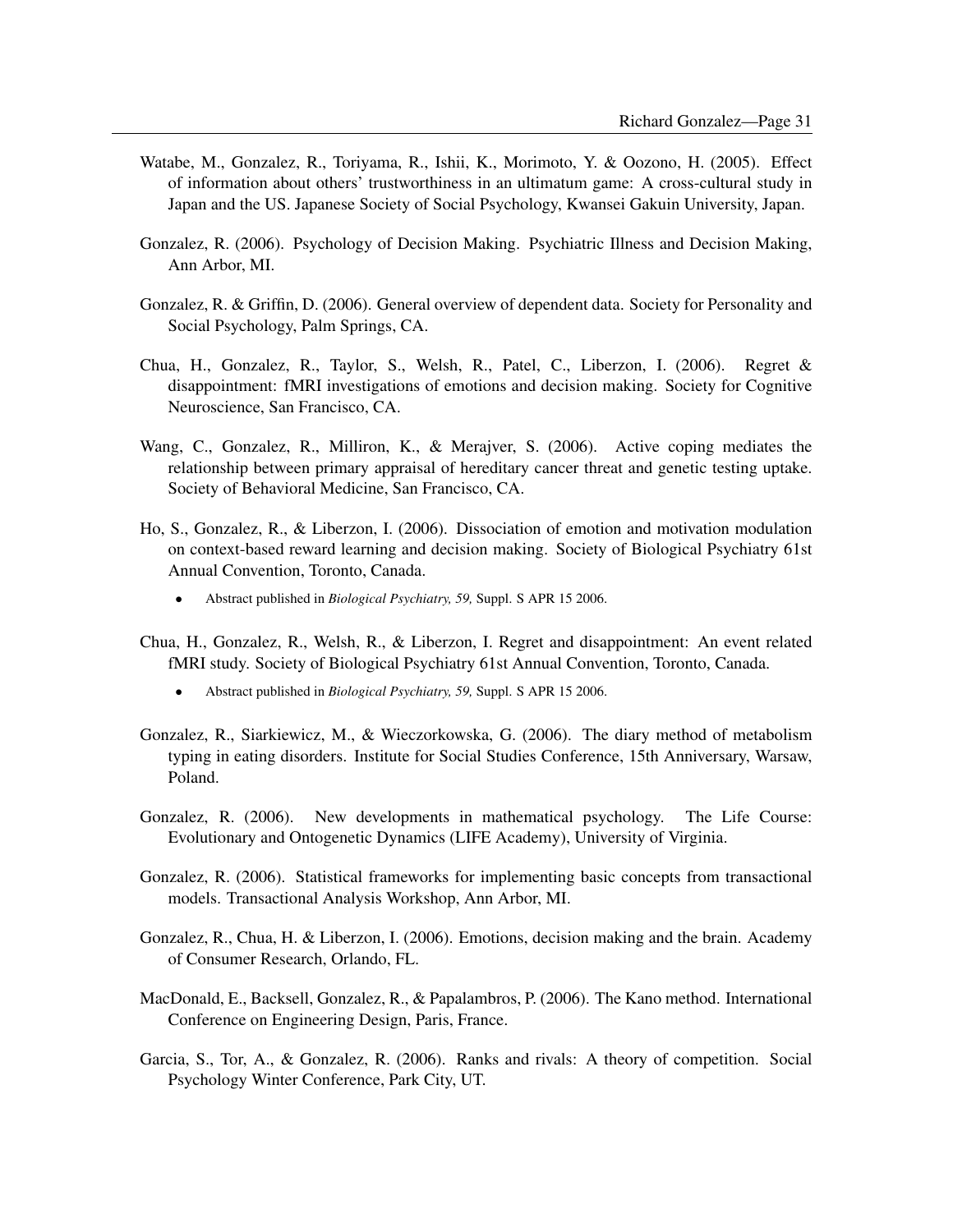- Ho, S., Gonzalez, R., Taylor, S., Liberzon, I. (2006). Participation of neural circuits underlying emotions in value acquisition and retrieval in decision making. Society for Neuroscience, Atlanta, Georgia.
- Watabe, M., Gonzalez, R., Toriyama, R., Ishii, K., Morimoto, Y., Oozono, H. & Nakamura, M. (2006). Cultural difference of resource distribution and opportunity costs. Cultural and Adaptive Bases of Human Sociality, Hokkaido University, Japan.
- Harlow, L., Eber, H., Boodoo, G., Widaman, K., Velicer, W., Byrne, B., Bandalos, D., & Gonzalez, R. (2006). Committee report on 3rd Annual Minority Student Quantitative Psychology Program, Society for Experimental Multivariate Psychology, Lawrence, Kansas.
- Aiken, L., Panter, A., Boodoo, G., & Gonzalez, R. (2006). Committee report on the APA Task Force to Increase the Number of Quantitative Psychologists, Society for Experimental Multivariate Psychology, Lawrence, Kansas.
- MacDonald, E., Backsell, Gonzalez, R., & Papalambros, P. (2006). The Kano method's imperfections: Implications in product decision theory. International Design Research Symposium, Seoul, Korea. [\(PDF\)](http://www.umich.edu/~gonzo/papers/macdonald-etal-2006-kano.pdf)
- Gonzalez, R. (2006). Maintaining a diverse department. American Psychological Association Science Leadership Conference, Washington DC.
- Ho, Shaun, Gonzalez, R., Taylor, S., & Liberzon, I. (2007). Putting value in context: Dissociable functional and neural mechanisms underlying context-dependent incentive learning in humans. Society for Biological Psychiatry, San Diego, CA.
	- Abstract published in *Biological Psychiatry, 61,* Suppl. S APR 15 2007.
	- Also presented at the Organization for Human Brain Mapping, Chicago, Illinois, 2007.
- Gonzalez, Richard. (2007). Developing intuition for longitudinal statistical analyses. Center for the Analysis of Pathways from Childhood to Adulthood, Ann Arbor, MI.
- MacDonald, E., Gonzalez, R., & Papalambros, P. (2007). The construction of preferences for crux and sentinel products attributes. International Conference on Engineering Design, Paris, France.
	- Also presented at the Decision Consortium May Conference, Ann Arbor, MI, 2007.
- MacDonald, E., Gonzalez, R., & Papalambros, P. (2007). Preference inconsistency in multidisciplinary design. Proceedings of the ASME International Design Engineering Technical Conferences, Las Vegas, NV.
- Watabe, M., Gonzalez, R., Toriyama, R., Ishii, K., Nakamura, M., Morimoto, Y., & Oozono, H. (2007). Culturally embedded resource allocation strategy: An ultimatum game experiment and agent-based computer simulation. American Sociological Association Annual Convention, New York.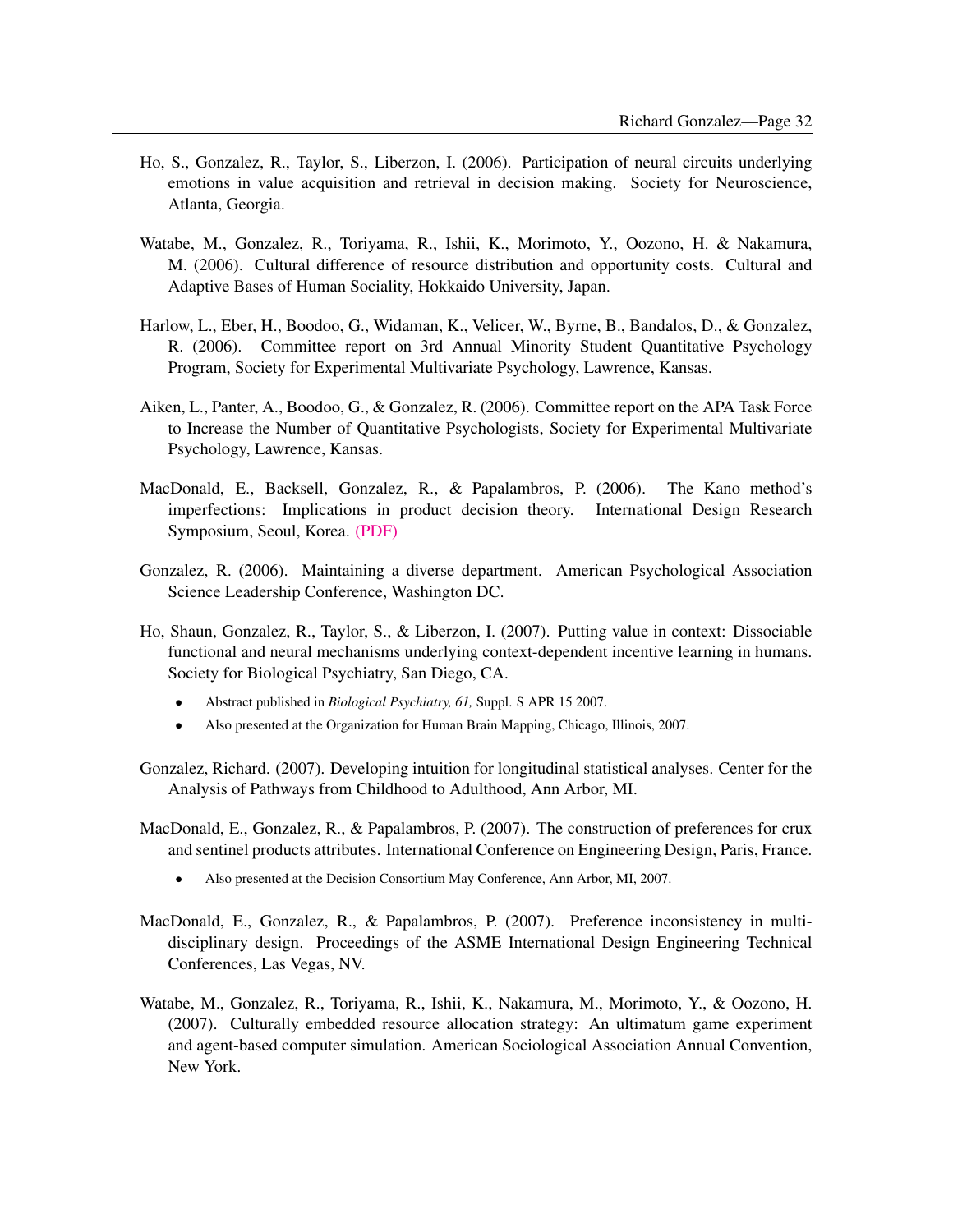- Franks, M. M., Lucas, T., Parris Stephens, M., Rook, K., Gonzalez, R., & Salem, J. (2007). Dyadic examination of married partners' diabetes distress and psychosocial well-being. American Psychological Association, San Francisco.
- Aiken, L., Aquinis, H., Appelbaum, M., Boodo, G., Edwards, M., Gonzalez, R., Panter, A., Park, D., Patelis, T., Milewski, G. (2007). APA task force to increase the quantitative pipeline: Deliberations, Recommendations. American Psychological Association, San Francisco.
- Gonzalez, R. (2007). Changing how we measure change. Conference on the analysis of longitudinal data and item response theory models for longitudinal data. Leibniz-Institute for Science Education, Kiel, Germany.
- Berman, M., Gonzalez, R., & Franklin, M. (2007). Exploring the supraliminal mere exposure effect. Psychonomic Society Meeting, Long Beach, CA.
- Hall, J., Gonzalez, R., & Schultheiss, O. (2008). Affective influences on investment decisions: Behavioral and neural correlates. Annual Meeting of the Personality and Social Psychology Society, Albuquerque, New Mexico.
- Hall, J., Gonzalez, R., & Schultheiss, O. (2008). Heartstrings and walletstrings: Affective influences on financial decisions. Presented at the annual convention of the Society for Personality and Social Psychology, Albuquerque, NM.
- Sacharin, V. & Gonzalez, R. (2008). Americans are peaches and germans are coconut: Cultural similarities and differences in friendship. Annual Meeting of the Personality and Social Psychology Society, Albuquerque, New Mexico.
- Sacharin, V. & Gonzalez, R. (2008). The impact of emotions on implicit and explicit preferences for 'green' products. Annual Meeting of the Personality and Social Psychology Society, Albuquerque, New Mexico.
- Sacharin, V. & Gonzalez, R. (2008). American and German friends: Similarities and differences. Second Annual Cultural Psychology Conference, Ann Arbor, MI.
- Berman, M., Gehrke, A., Knaffla, S., Jonides, J., & Gonzalez, R. (2008). Functional localizers. Cognitive Neuroscience Society Meeting, San Francisco.
- Ho, S., Taylor, S., Ochsner, K., Wang, X., Abelson, J., Gonzalez, R., Wager, T., Smith, E., & Liberzon, I. (2008). Neurocircuitry of cortisol modulation of emotion processing. Society of Biological Psychiatry, Washington, D. C.
	- Abstract published in *Biological Psychiatry, 63,* Suppl. S 220 APR 1 2008.
- Sripada, C., Gonzalez, R., Robinson, E., Ho, S., Garfinkel, S., Phan, K., & Liberzon, I. (2008) Less now or more later? The functional neuroanatomy of delay of gratification. Society of Biological Psychiatry, Washington, D. C.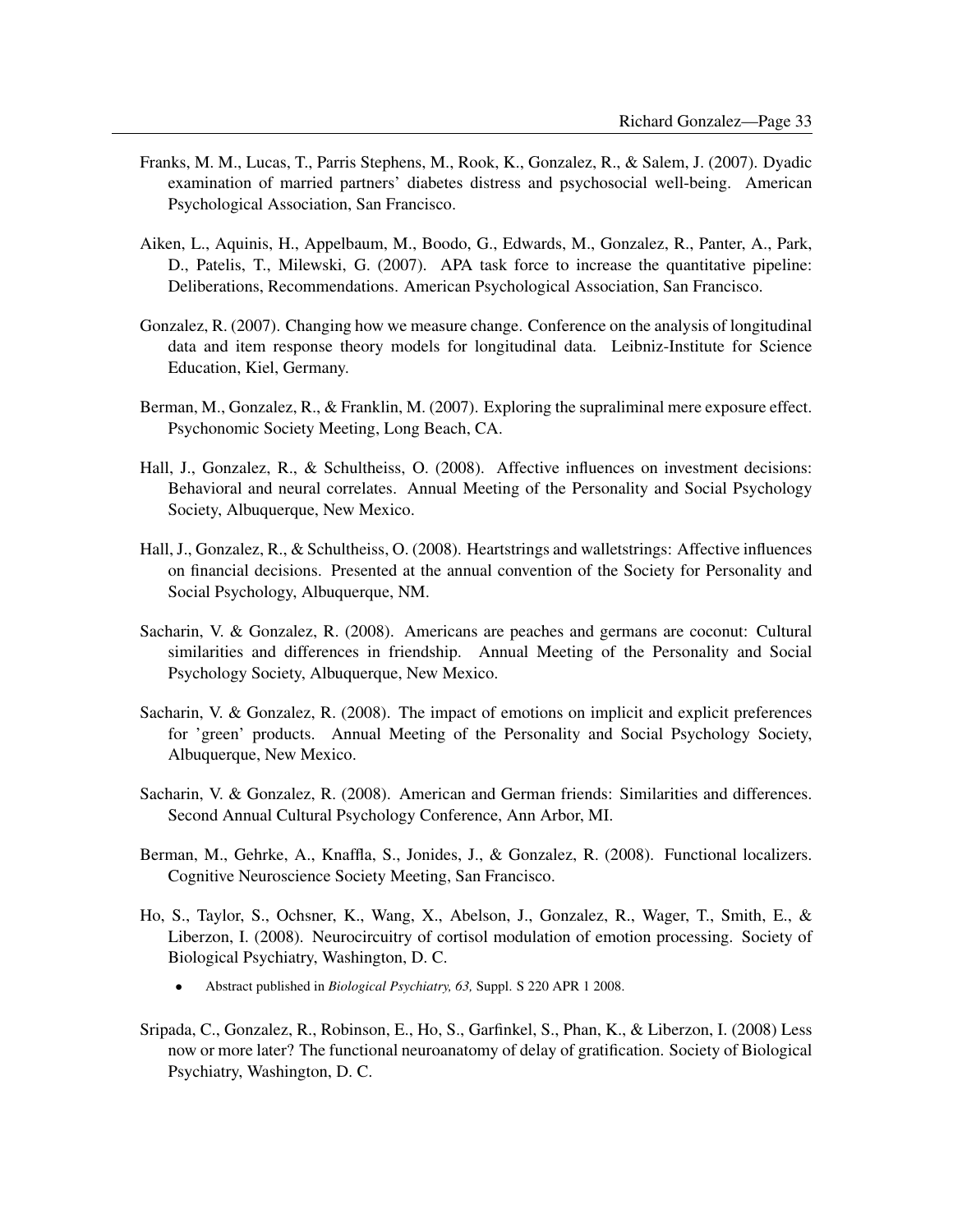Kaplan, L., Wager, T., Gonzalez, R., Atlas, L., Ochsner, K., Taylor, S., Liberzon, I., Abelson, J., Hughes, B., Buhle, J., Hard, K., & Smith, E. (2008). Cortisol response to psychosocial stress predicts decision-making behavior. Cognitive Neuroscience Society.

Gonzalez, R. (2008). Emotions, Decisions and the Brain. LIFE Academy, Charlottesville, Virginia.

- Hall, J., Gonzalez, R., & Schultheiss, O. (2008). Put your money where your heart is: Affective influences on financial investment decisions. Presented at the annual convention of the Society for Psychophysiological Research, Austin, TX.
	- Abstract published in *Psychophysiology, 45,* S40.
- Hall, J., Gonzalez, R., & Schultheiss, O. (2008). Put your money where your heart is: An fMRI investigation of affective influences on investment decisions. American Psychological Society, Chicago, IL.
- Hall, J., Gonzalez, R., & Schultheiss, O. (2008). Put your money where your heart is: An fMRI investigation of affective influences on investment decisions. Human Brain Mapping, Melbourne, Australia.
- Griffin, T., Petersen, E. & Gonzalez, R. Intersectionality and affirmative action. (2008). Seventh Biennial Society for the Psychological Study of Social Issues Conference, Chicago, IL.
- Griffin, T.,Gonzalez, R., Chavous, T. & Cogburn, C. (2008). Intersectionality, affirmative action, and higher education: Implications for policy and discrimination. 31st Annual Meeting of the International Society of Political Psychology, Paris, France.
- Sacharin, V. & Gonzalez, R. (2008). Cultural differences in friendship. XXIV International Congress of Psychology, Berlin, Germany.
	- Abstract published in *International Journal of Psychology 59,* Suppl. S JUN-AUG 2008.
- Sacharin, V. & Gonzalez, R. (2008). Germany and US: Cultural differences in friendship. International Association for Cross-Cultural Psychology. Bremen, Germany.
- Gonzalez, R. (2008). Mathematical and statistical modeling in Psychology: Why try, why bother? Quantitative Training for Underrepresented Groups, 5th Annual APA Pre-conference, Northeastern University. Invited speaker.
- Volling, B., Yu, T., Gonzalez, R., Nolen-Hoeksema, S., & Flynn, H. (2008) Changes in maternal and paternal depression after the arrival of a second child. National Council on Family Relations 70th Annual Conference, Arkansas.
- Stern, E.R., Gonzalez, R., Welsh, R.C., & Taylor, S.F. (2008). The neural basis of decision-making under uncertainty: Implications for pathological doubt in obsessive compulsive disorder. Poster presentation at the annual meeting of the American College of Neuropsychopharmacology, Scottsdale, AZ.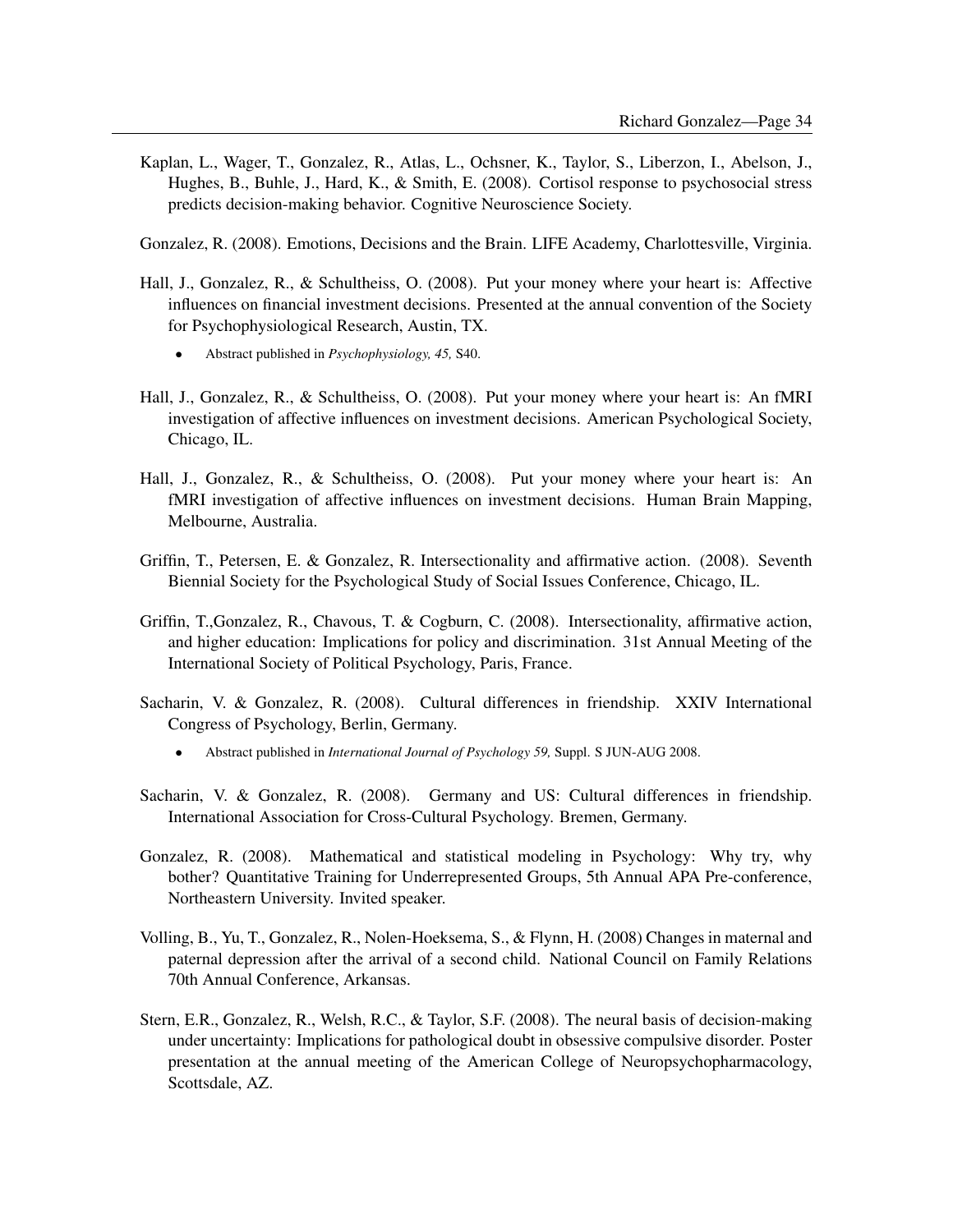- Liberzon, I., Ho, S., Taylor, S., Abelson, J. & Gonzalez, R. (2008). Decision making is modulated by stress hormones: behavioral and fMRI study. Society for Neuroscience, Washington, D.C.
- Sacharin, V. & Gonzalez, R. (2009). Making change of dealing with change: Depending on arousal level, positive emotions change the ability to adjust to new rules. Annual meeting of the Society for Personality and Social Psychology, Tampa, FL.
- Hall, J., Gonzalez, R., & Schultheiss, O. (2009). To risk or not to risk: An fMRI investigation of affective influences on financial risk taking. Society for Personality and Social Psychology, Tampa, FL.
- Hall, J., Gonzalez, R., & Schultheiss, O. (2009). Put your money where your heart is: An fMRI investigation of affective influences on financial risk taking. Cognitive Neuroscience Society, San Francisco, CA.
	- Cited in *Scientific American*, July, 2009
	- Cited in *New Scientist*, April 7, 2009
- Hall, J., Gonzalez, Sripada, C., & Schultheiss, O. (2009). Unconscious affect and economic behavior: fMRI evidence for stronger subliminal than supraliminal affective priming effects on financial choices. Society for Psychophysiological research, Berlin, Germany.
	- Abstract published in *Psychophysiology, 46,* S52-S53 (SEP 2009)
- Kennedy, D., Volling, B., Yu, T., Gonzalez, R., Nolen-Hoeksema, S., Flynn, H., & Johnson, T. (2009). Paternal support moderates the link between firstborn's behavior problems and maternal stress during pregnancy with second child. Society for Research on Child Development, Denver, CO.
- Ho, S., Liberzon, I., & Gonzalez, R. (2009). Stress hormone cortisol modulates behavioral and neural mechanisms underlying decision making under risk. Society of Biological Psychiatry, Vancouver, Canada.
	- Abstract published in *Biological Psychiatry, 65,* Suppl. S APR 15 2009.
- Stern, E., Gonzalez, R., Welch, R., & Taylor, S. (2009). Neural correlates of uncertainty during decision making in obsessive compulsive disorder. Society of Biological Psychiatry, Vancouver, Canada.
	- Abstract published in *Biological Psychiatry, 65,* Suppl. S APR 15 2009.
- Gonzalez, R. (2009). Developing intuition for longitudinal data analysis: The utility of visualization.
	- Developmental Psychology Brown Bag, Ann Arbor, MI, April.
	- Center for Human Growth and Development Colloquium, Ann Arbor, MI, September.
- Sripada, C., Gonzalez, R., Phan, K., & Liberzon, I. (2009). Trait impulsivity. predicts mPFC-striatal interactions during delay of gratification. Society of Biological Psychiatry, Vancouver, Canada.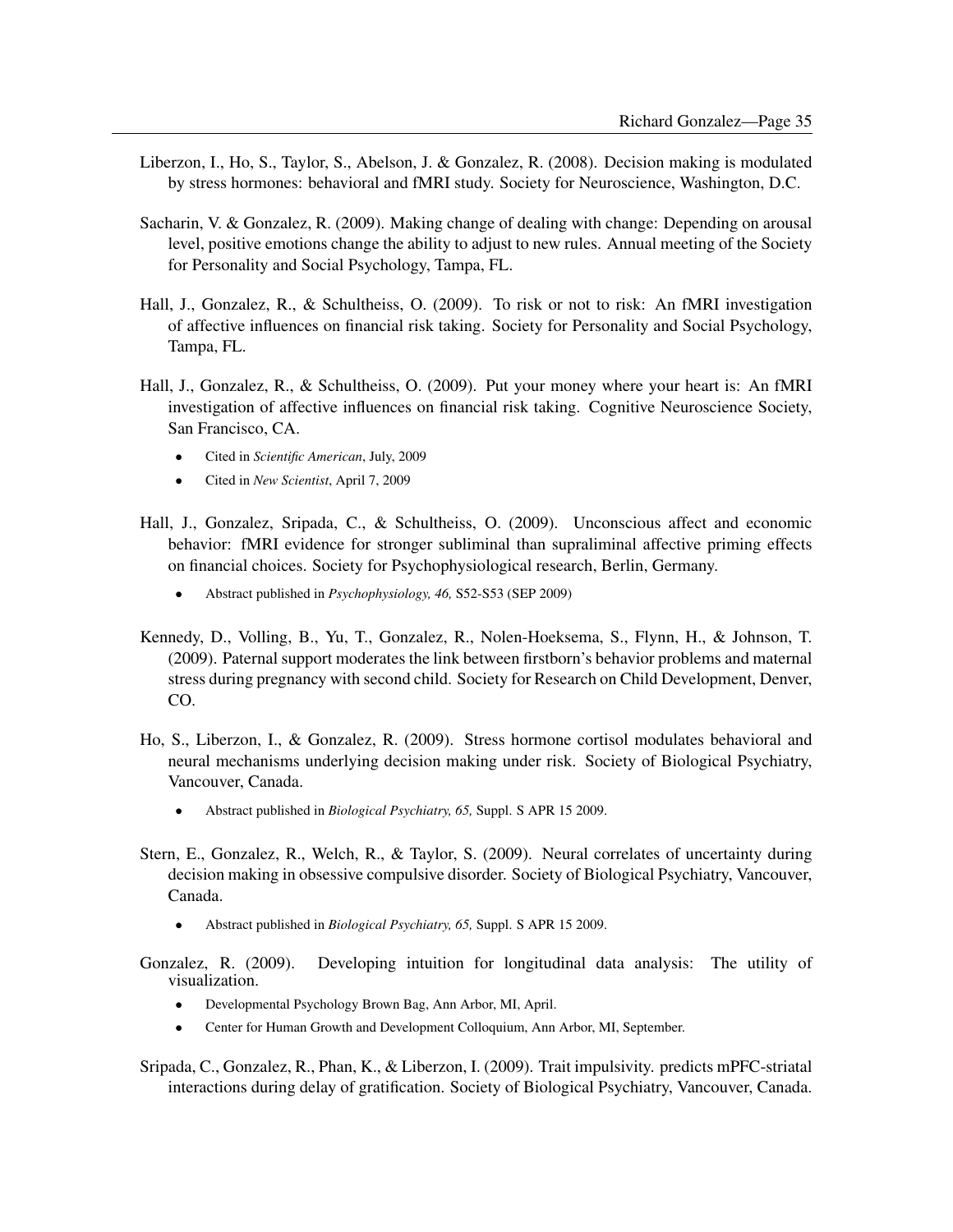- Abstract published in *Biological Psychiatry, 65,* Suppl. S APR 15 2009.
- Sripada, C. S., Gonzalez, R., Phan, L., & Liberzon, I. (June, 2009). Delaying gratification engages the brain's default network. Marketing Science, Ann Arbor, MI.
	- Also presented at the fMRI Summer School Workshop in Marketing, Ann Arbor MI, August, 2009.
- Aribarg, A., Gonzalez, R., Liu, Y., & Chock, D. (2009). Measuring impact of market environment change on preference using conjoint analysis. Marketing Science, Ann Arbor, MI.
- MacDonald, E. & Gonzalez, R. (2009). A hybrid model of decision-making under risk and uncertainty. Second International Symposium on Engineering Systems, Boston, MA (MIT).
- Reid, T., Frischknecht, B., Hoffenson, S., Gonzalez, R., & Papalambros, P. A design science approach to understanding changes in the automotive vehicle industry. Second International Symposium on Engineering Systems, Boston, MA (MIT).
- Chavez, A. & Gonzalez, R. (2009). A scale effect in purchasing behavior. Presented at the Summer School on Decision Processes, Milan, Italy.
- Gonzalez, R. A tutorial on multilevel modeling: What it is and how to do it. (2009). Quantitative Training for Underrepresented Minorities Conference, Toronto, Ontario, Canada.
- Gonzalez, R. Developing Methodology: Statistics and Intersectionality. (2009). American Psychological Association, Toronto, ON, Canada.
- Frischknecht, B., Gonzalez, R., Papalambros, P., & Reid, T. (2009). A design science approach to analytic product design. 17th Annual International Conference on Engineering Design, Stanford, CA.
	- Article published in *Proceedings of the 17th Annual International Conference on Engineering Design*, peerreviewed. [\(PDF\)](http://www.umich.edu/~gonzo/papers/frischknecht-etal-2009.pdf)
- Reid, T., Gonzalez, R., & Papalambros, P. (2009). A methodology for quantifying the perceived environmental friendliness of vehicle silhouettes in engineering design. Design Engineering Technical Conferences & Computers and Information in Engineering Conference, San Diego, CA.
- Stern, E., Gonzalez, R., Welsh, R., Abelson, J., & Taylor, S. (2009). The uncertain brain: Evidence evaluation in obsessive compulsive disorder. Poster presented at the annual meeting of the American College of Neuropsychopharmacology, Hollywood, FL.
- Sripada, C., Phan, K., Gonzalez, R., & Liberzon, I. (2009). Prefrontal pathways underlying successful delay of gratification: A multi-level mediation analysis. Poster presented at the annual meeting of the American College of Neuropsychopharmacology, Hollywood, FL.
- Boduroglu, A., Gonzalez, R., & Shah, P. (2009). Resolution of representation in spatial short-term memory. Psychonomic Society, Boston, MA.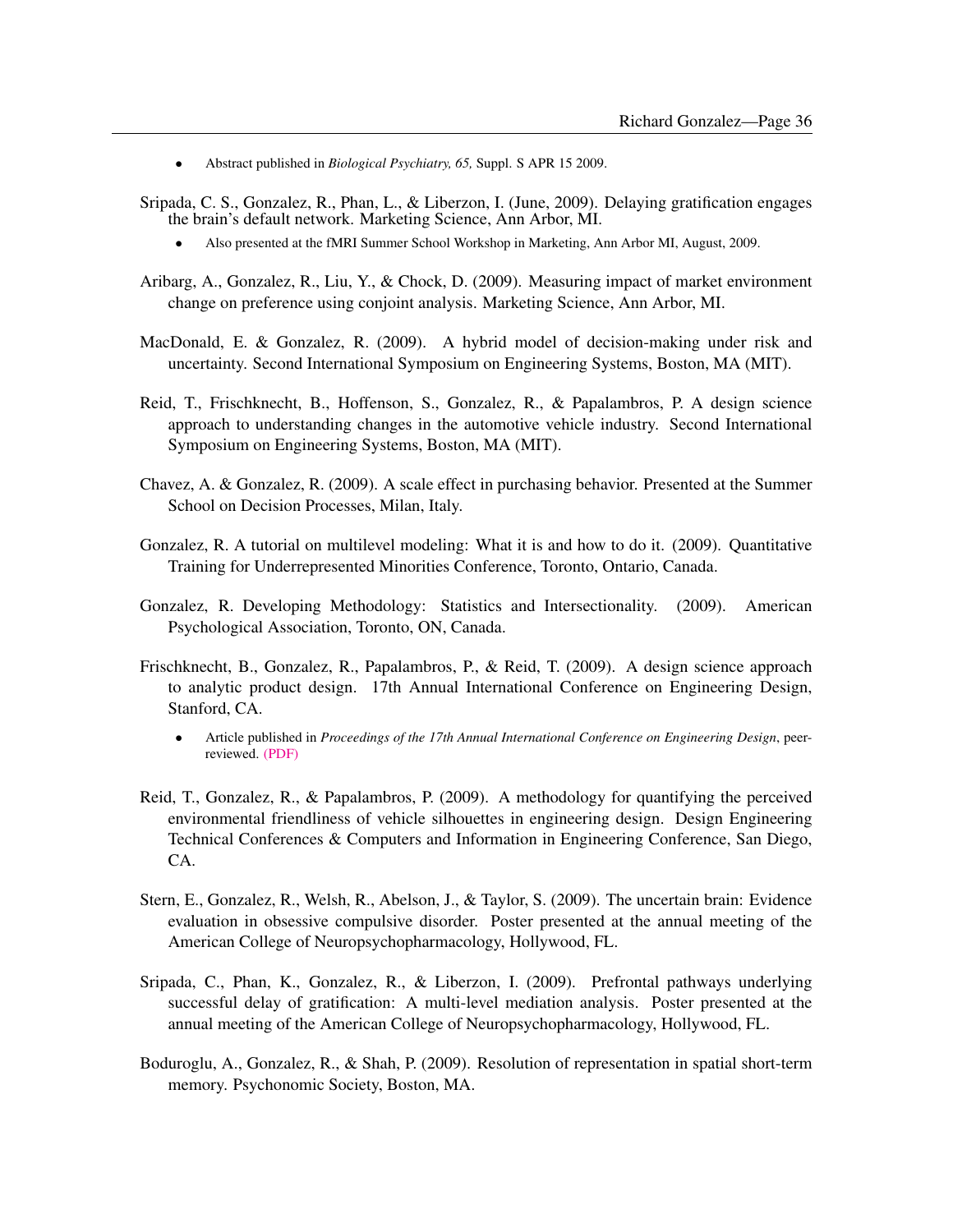- Sacharin, V. & Gonzalez, R. (2010). If life is good, why pay attention to reward contingencies? Happiness reduces probabilistic reward learning. Society for Personality and Social Psychology Annual Meeting, Las Vegas, Nevada.
- Gonzalez, R., Cho, S., Reid, T. & Papalambros, P. (2010). The role of psychology and marketing models in Kansei engineering. International Conference on Kansei Engineering and Emotional Research, Paris, France.
- Hall, J., Gonzalez, R., Sripada, C., & Schultheiss, O. (2010). Unconscious affect and economic behavior: fMRI evidence for stronger unconscious than conscious affective influence on financial choice. Cognitive Neuroscience Society, Montréal, Canada.
	- Cited in the *Scientific American* [website,](http://www.scientificamerican.com/article.cfm?id=unconscious-feelings-finances) April, 2010.
- Gonzalez, R. Multimedia lesson development. (2010). Center for Research on Learning and Teaching, Ann Arbor, MI,
- Gonzalez, R. Emotions, decision and the brain. (2010). Invitational Choice Symposium, Key Largo, FL.
- Gonzalez, R. (2010). Introduction to dyadic data analysis. Conference on Research with Dyads and Families: Challenges and Solutions in Working with Interdependent Data. Purdue University, Indiana.
- Gonzalez, R., Yu, T., Ryan, L., Volling, B., & Smith, J. (2010). Using mixture models and longitudinal analyses to test lifespan research questions. Association of Psychological Science, Boston, MA.
- Smith, J., Ryan, L., Antonucci, T., & Gonzalez, R. (2010). Do support processes within older couples have implications for each partner's physical health? Association of Psychological Science, Boston, MA.
- Yilmaz, S., Daly, S., Seifert, C. & Gonzalez, R. (2010). A comparison of cognitive heuristics use between engineers and industrial designers. Conference Proceedings of the 4th Design Computing and Cognition Conference, Stuttgart, Germany.
	- Received Best Paper Award at the conference
- Yilmaz, S., Gonzalez, R., & Seifert, C. (2010). Cognitive heuristics in design: Instructional strategies in idea generation. Conference Proceedings of the 4th Design Computing and Cognition Conference, Stuttgart, Germany.
- Daly, S., Yilmaz, S., Seifert, C. & Gonzalez, R. (2010). Cognitive heuristics use in engineering design ideation. Proceedings of the American Society of Engineering Education, Louisville, Kentucky.
	- Published in peer-reviewed, archival proceedings.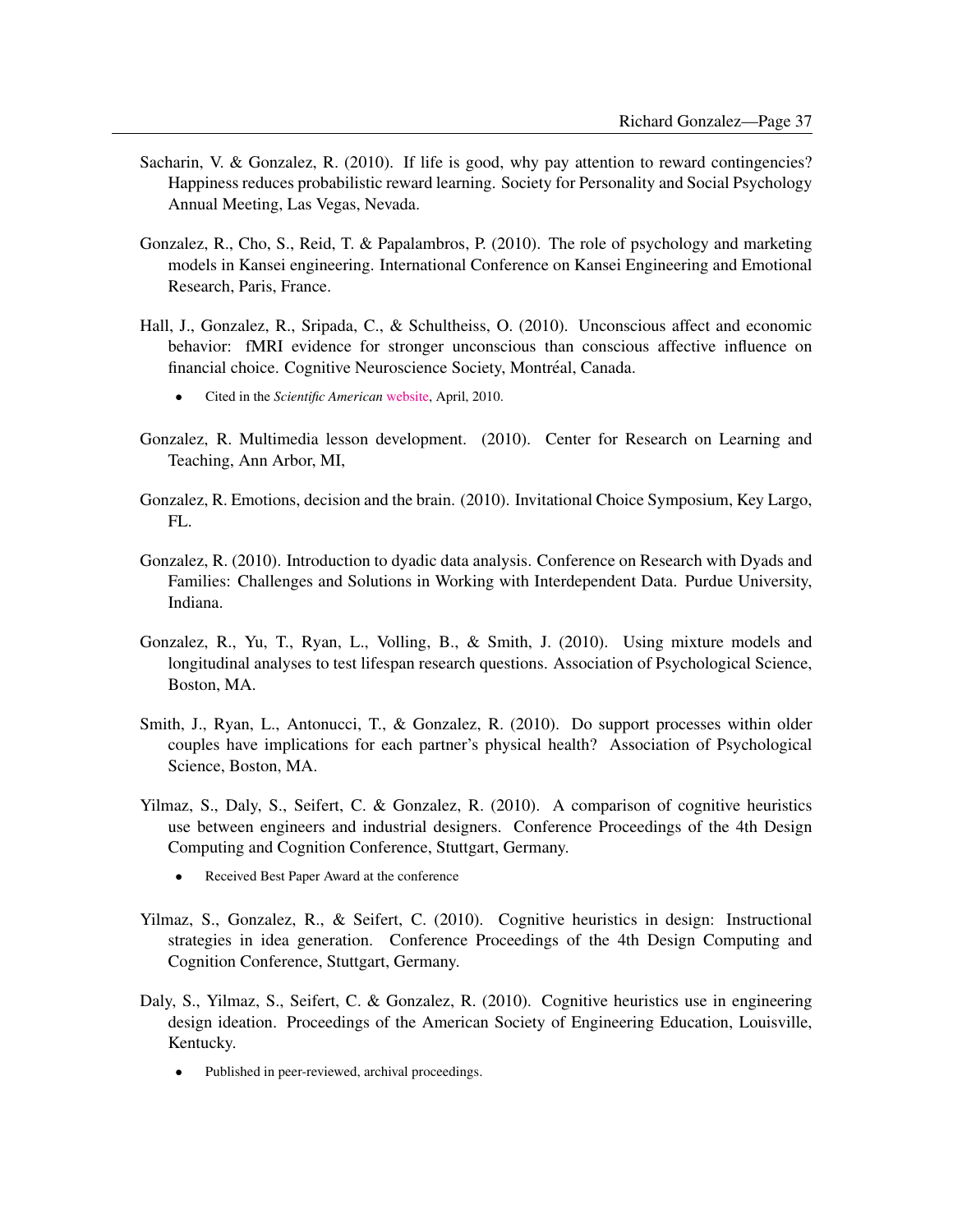- Yilmaz, S., Daly, S., Seifert, C., & Gonzalez, R. (2010). Design heuristics in ideation across engineering and industrial design domains. In the Proceedings of the International Conference on Engineering and Product Design Education, Trondheim, Norway.
- Demiralp, E., Flegal, K., Gonzalez, R., Hernandez, L., Welsh, R., Peltier, S., Demiralp, M., Reuter-Lorenz, P. & Jonides, J. (2010). Test-retest analysis of fMRI reliability using permutation testing in a verb generation task. Human Brain Mapping, Barcelona, Spain.
- Demiralp, E., Hernandez, L., Gonzalez, R.,Fling, B., Seidler, R., Demiralp, M. & Jonides, J. (2010). Nonlinear space extension and PCA based multivariate connectivity analysis of fMRI data. Human Brain Mapping, Barcelona, Spain.
- Hall, J., Gonzalez, R., Sripada, C., & Schultheiss, O. (2010). The emotions of investments: fMRI evidence for the influence of unconscious affect on financial decisions. Social and Affective Neuroscience Conference, Chicago, IL.
	- Also presented at the Society for Personality and Social Psychology, San Antonio, TX (2011).
- Cavagnaro, D., Myung, J., Pitt, M., & Gonzalez, R. (2010). Adaptive design optimization for testing generalized utility theories. Society of Mathematical Psychology, Portland, OR.
- MacDonald, E., Whitefoot, K., Allison, J., Papalambros, P., & Gonzalez, R. (2010). An investigation of sustainability, preference, and profitability in design optimization. International Design Engineering Technical Conferences & Computers and Information in Engineering Conference, Montreal, Canada.
- Simpson, T., Parkinson, M., Celento, D., Chen, W., McKenna, A., Colgate, E., Norman, D., Papalambros, P., Gonzalez, R., Roth, B., & Leifer, L. (2010). Navigating the barriers to interdisciplinary design education: Lessons learned from the NSF Design Workshop Series. International Design Engineering Technical Conferences & Computers and Information in Engineering Conference, Montreal, Canada. [\(PDF\)](http://www.umich.edu/~gonzo/papers/simpson-etal-2010-report.pdf)
- Gonzalez, R. (2010). Using brain imaging to test decision models. Decision Neuroscience Conference, Fox Business School, Temple University, Philadelphia, PA.
- Gonzalez, R. (2010). Dyadic data analysis. Conference in Honor of Michael Brown (Festschrift), Ohio State University, Columbus, OH.
- S. Eggly, L. A. Penner, F. W.K. Harper, L. Zhdanova, R. Gonzalez, & T. L. Albrecht. (2010). Perceptions of information provided by oncologists in clinical interactions with black and white patients/companions. Third American Association for Cancer Research Conference: The Science of Cancer Health Disparities, Miami, FL.
- Cavagnaro, D., Myung, J., Pitt, M., & Gonzalez, R. (2010). Adaptive experimentation for discriminating models of risky choice. Psychonomics, St. Louis, MO.
- Demiralp, E., Kim, H., Adams, K., Jaeggi, S., Buschkuehl, M., Berman, M., Krpan, K., Demiralp, M., Gonzalez, R., Kross, E., Deldin, P. & Jonides, J. (2010). Differences in the organization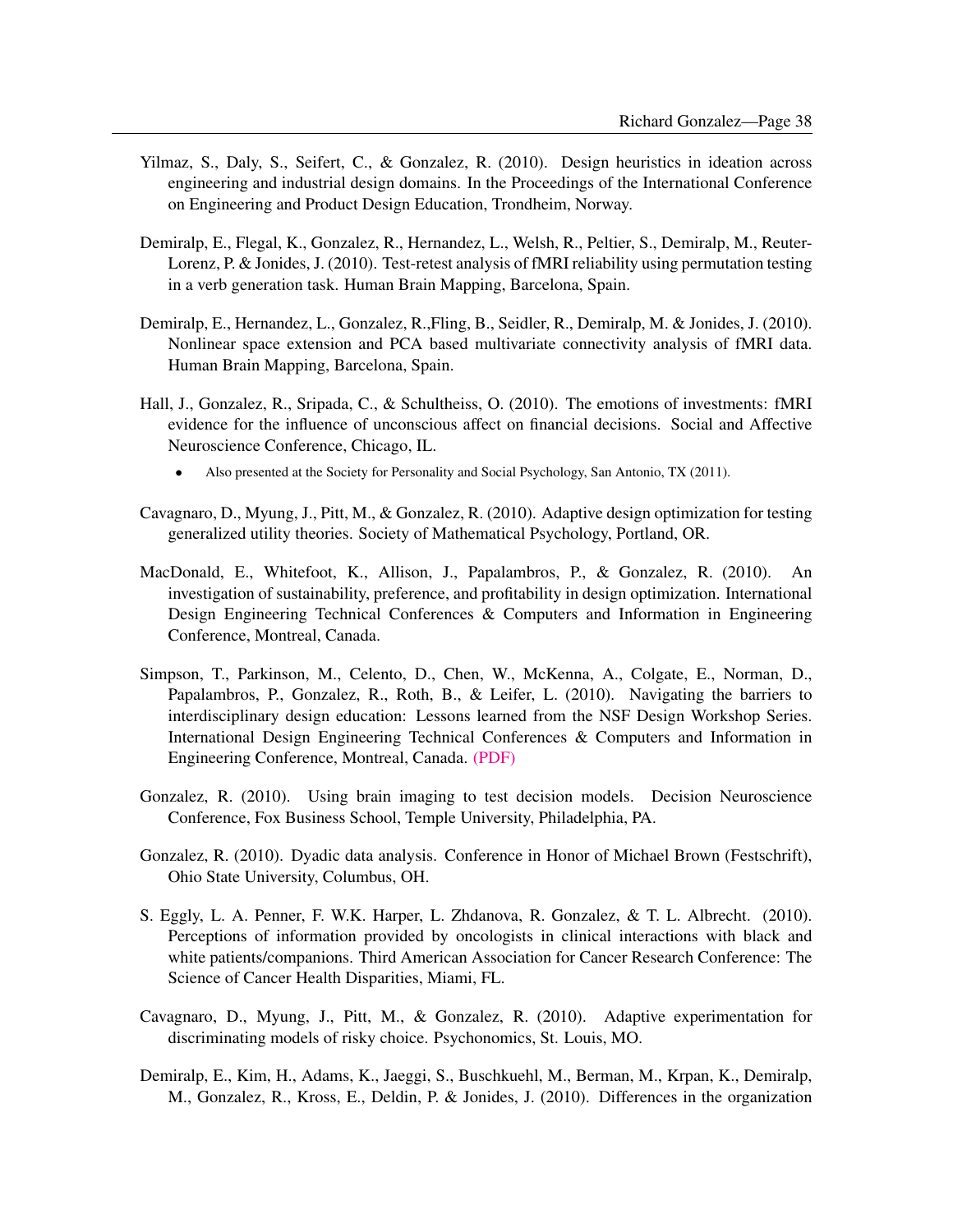and free recall of self-related information in people with depression. Psychonomics, St. Louis, MO.

- Cavagnaro, D., Myung, J., Pitt, M., & Gonzalez, R. (2010). Adaptive design optimization for comparing generalized utility theories. Society for Judgment and Decision Making Meeting, St. Louis, MO.
- Smith, J., Gonzalez, R., Ryan, L., Becker, S., & Weir, D. (2010). Well-being experienced yesterday: Linking time, activities and affect in HRS. Gerontological Society of America, New Orleans, LA.
- Yilmaz, S., Daly, S., Seifert, C. & Gonzalez, R. (2011). The Role of Heuristics in Creative and Innovative Robust Designs. Civil, Mechanical, and Manufacturing Innovation Conference, National Science Foundation, Atlanta, Georgia.
- Demiralp, E., Jaeggi, S., Buschkuehl, M., Feldman Barrett, L, Gonzalez, R., Kross, E., Deldin, P., & Jonides, J. (2011). Emotional granularity and rumination in major depressive disorder. NIMH IBSC Conference How do Executive Function and Emotion Interact?, Boulder, CO.
- Gonzalez, R. (2011). Dyadic data analysis. Society for Personality and Social Psychology (Methods Preconference), San Antonio, TX.
- Demiralp, E., Jaeggi, S., Buschkuehl, M., Feldman Barrett, L., Demiralp, M., Gonzalez, R., Ellsworth, P., Kross, E., Deldin, P., & Jonides, J. (2011). Dynamics of emotional experience in major depressive disorder. Neuroscience of Emotion and Emotion-related Disorders, Rotman Research Institute, Toronto, CA.
	- Best poster award
- Oh, W., Volling, B., & Gonzalez, R. (2011). Individual differences in children's approach-avoidance tendencies in sibling relationship after the transition to siblinghood. Society for Research in Child Development, Montreal, Canada.
- Gonzalez, R., Chock, D., Zielinski, S., Knapp, K., & Seelye, K. (2011). Consumer uptake of seamless multi-modal mobility: Energy and sustainability implications. Summit on Transforming Transportation: Economies and Communities, Detroit, MI.
- Hagiwara, N., Penner, L., Gonzalez, R., & Albrecht, T. (2011). Afrocentric facial features predict experience with discrimination and health among Blacks. Society of Behavioral Medicine Conference, Washington, DC.
- Volling, B., Oh, W., Yu, T., & Yu, T. (2011). Family transitions following the birth of a baby sibling. Midwestern Psychological Association, Chicago, IL.
- Daly, S., Christian, J., Yilmaz, S., Seifert, C. & Gonzalez, R. (2011). Teaching design ideation. Proceedings of the American Society of Engineering Education, British Columbia, Canada.
	- Published in peer-reviewed, archival proceedings.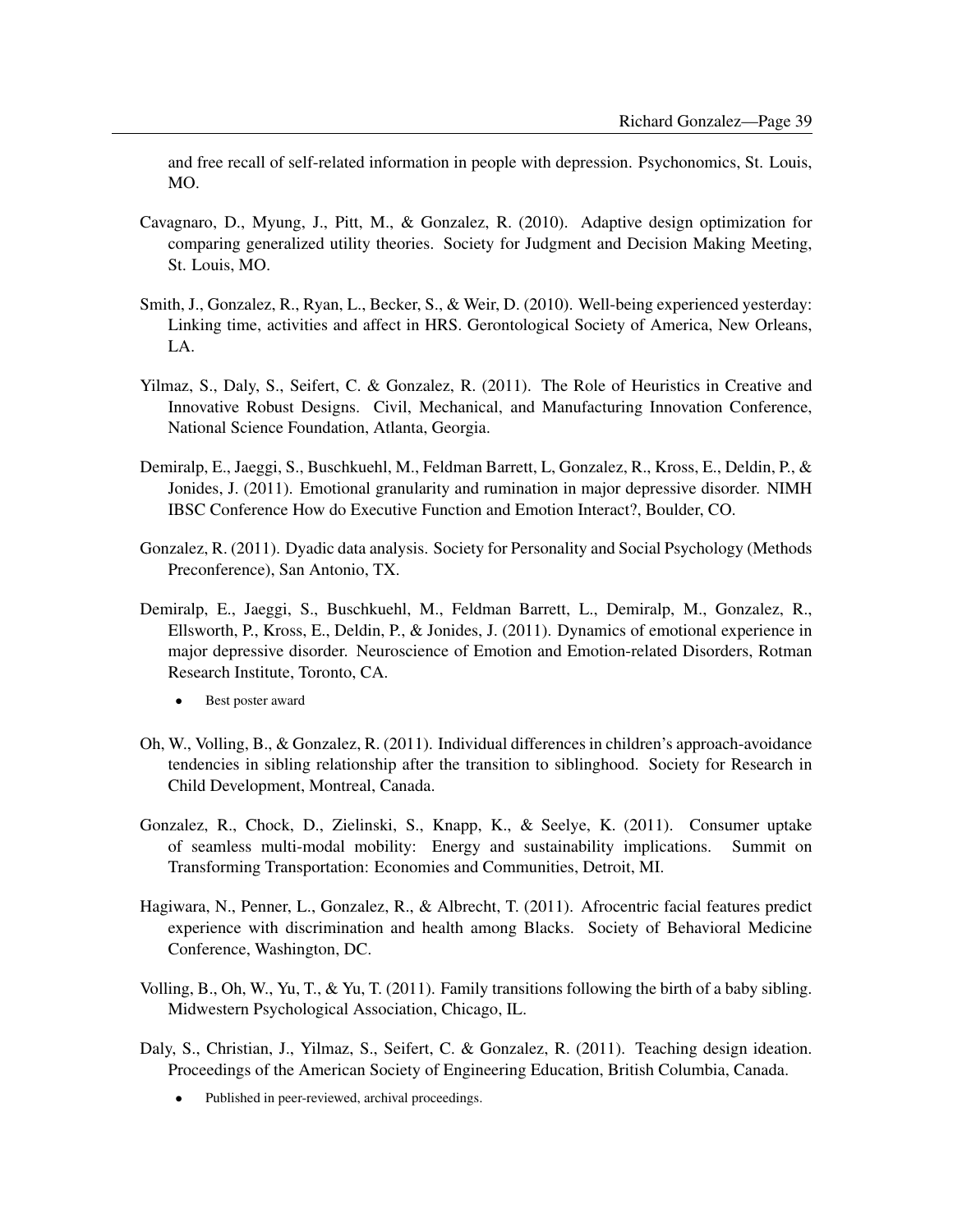- Daly, S., Christian, J., Yilmaz, S., Seifert, C. & Gonzalez, R. (2011). Assessing creative and diverse idea generation resulting from design heuristic applications in an introductory engineering design course. Harvey Mudd Design Workshop VIII: Design education, innovation and entrepreneurship.
- Kim, J, Yoon, C., & Gonzalez, R. (2011). Design for pro-social orientation: The influence of product design on one's self-construal. Persuasive Technology and Design: Enhancing sustainability and health. Columbus, OH.
- Montazeri, S., Gonzalez, R., Yoon, C. & Papalambros, P. (2011). The aesthetics of a product in encouraging recycling behavior. Persuasive Technology and Design: Enhancing sustainability and health. Columbus, OH.
- Salgamcooglu, B., Er, O, Gonzalez, R., & Yoon, C. (2011). Methodological issues in interviewing older adults about bathing/showering products. European Conference Design 4 Health, Sheffield, UK.
- Yilmaz, S., Christian, J., Daly, S., Seifert, C., & Gonzalez, R. (2011). Collaborative idea generation using design heuristics. International Conference on Engineering Design, Copenhagen, Denmark.
- Tardif, T., Gonzalez, R., Liang, W., & Fletcher, P. (2011). Understanding cross-linguistic differences in vocabulary growth and composition. World Congress of the International Association for Applied Linguistics, Beijing, China.
- Cavagnaro, D., Gonzalez, R., Pitt, M. & Myung, J. (2011). An adaptive experiment to assess probability weighting functions. Society for Mathematical Psychology, Boston, MA.
- Stornelli, J., Yoon, C., & Gonzalez, R. (2011). What's important depends upon how I see us: The influence of self-construal on self-choice versus advice-giving. Subjective Probability, Utility, and Decision Making Conference, Kingston Upon Thames, UK.
- Yilmaz, S., Daly, S., Christian, J. , Seifert, C., & Gonzalez, R. (2011). Idea generation in collaborative settings. In the Proceedings of the International Conference on Engineering and Product Design Education, London, UK.
- Cavagnaro, D., Myung, J., Pitt, M., & Gonzalez, R. (2011). Adaptive experiments to discriminate probability weighting functions. Society for Judgment and Decision Making, Seattle, WA.
- Smith, J., Ryan, L., Becker, S., & Gonzalez, R. (2011). The ROBUST study: Finding ways to survey experienced well-being. Gerontological Society of America, Boston, MA.
- Gonzalez, R., Ryan, L., & Smith, J. (2011). Daily experience, well-being and life satisfaction across the lifespan: Methodological implications. Gerontological Society of America, Boston, MA.
- Eggly, S., Penner, L., Hagiwara-Livingston, N., Harper, F., Gonzalez, R., & Albrecht, T. (2011). Dyadic and triadic agreement about information discussed during triadic oncology interactions.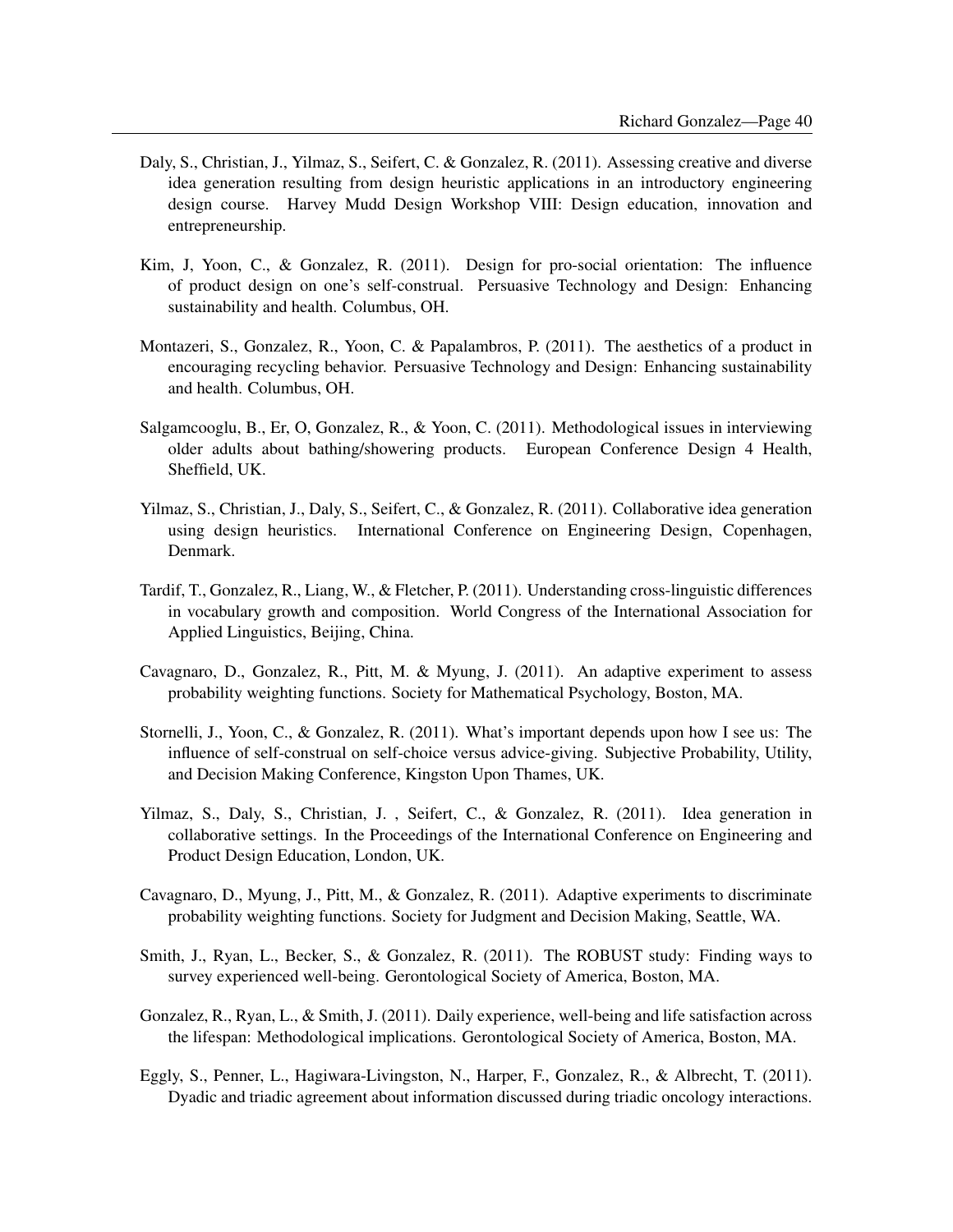International Conference on Communication in Health-care (ICCH).

- Hagiwara, N., Penner, L., Gonzalez, R., & Albrecht, T. (2012). Bridging social psychology and health research: The effects of afrocentric features on physical and mental health among blacks. Society of Personality and Social Psychology, San Diego, CA.
- Bonem. E., Ellsworth, P. & Gonzalez, R. (2012). The effects of emotional certainty and valence on social risk. Society of Personality and Social Psychology, San Diego, CA.
- Lee, D., Ybarra, O. & Gonzalez, R. (2012). Supportive social relationships attenuate the appeal of choice. Society of Personality and Social Psychology, San Diego, CA.
- Gonzalez, R., Oh, W., Yu, T., & Volling, B. (2012). Prediction in growth mixture models: New approaches from data mining to predict parameters, classes, and distal outcomes. Society for Research on Child Development Themed Meeting: Developmental Methodology. Tampa, Fl.
- Stern, E., Gonzalez, R., Welsh, R., & Taylor, S. (2012). Behavioral and neural mechanisms of loss aversion in obsessive-compulsive disorder. Society of Biological Psychiatry, Philadelphia, PA.
- Smith, J., Ryan, L., Becker, S., & Gonzalez, R. (2012). The ROBUST study: Findings ways to survey experienced wellbeing in older adults. American Psychological Society, Chicago, IL.
- Daly, S., Christian, J., Yilmaz, S., Seifert, C., & Gonzalez, R. (2012) Design heuristics support two modes of idea generation: Initiating ideas and transitioning among concepts. American Society for Engineering Education, San Antonio, TX.
	- Published in peer-reviewed, archival proceedings.
- Manzon, E., Gonzalez. R. & Seifert, C. (2012). Can you hear me now? How product attributes influence online phone reviews. American Marketing Association Summer Educator's Conference, Chicago, IL.
- Volling, B., Oh, W., & Gonzalez, R. (2012). Attachments to mother and father predict sibling relationship quality. International Society for the Study of Behavioral Development (ISSBD). Edmonton, Alberta.
- Kang, Sung, Satterfield, D., Lasrado, J., Gonzalez, R., Ladjahasan, N., Welk, G. & Wiley, C. (2012). Tailoring Snack Package Design to Children as a Health Communication Strategy. In the Proceedings of the Design Research Society Conference, Bangkok, Thailand.
- Montazeri, S., Gonzalez, R., Yoon, C., & Papalambros, P. (2012). Color, cognition, and recycling: How the design of everyday objects prompt behavior change. International Design Conference—Design 2012, Dubrovnik, Croatia.
- Yilmaz, S., Christian, J., Daly, S., Seifert, C., & Gonzalez, R. How do design heuristics affect design outcomes? International Design Conference—Design 2012, Dubrovnik, Croatia.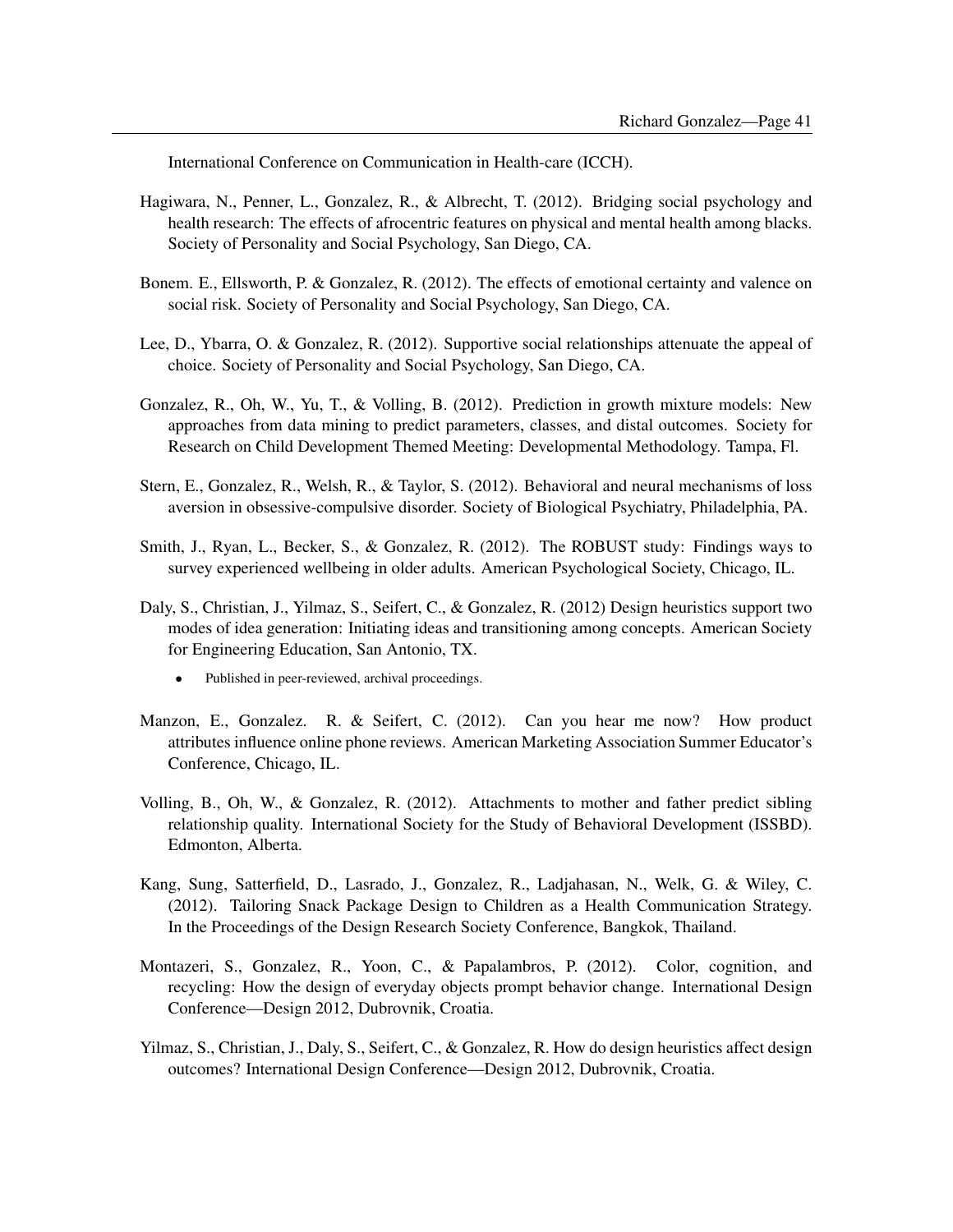- Kim, J., Yoon, C., & Gonzalez, R. Product expression and self-construal: Downstream effects of connected shapes on social connectedness. International Design Conference—Design 2012, Dubrovnik, Croatia.
- Manzon, E., Yoon, C., Gonzalez, R., & Seifert, C. (2012). Is "more" always better? Older consumers and product feature fatigue. Society of Judgment and Decision Making Meetings, Minnesota.
- Garfinkel, S., Ho, S., Wang, X., Abelson, J., Taylor, S., Gonzalez, R., Smith, E., & Liberzon, I. Cortisol facilitates memory by enhancing hippocampal activation and functional connectivity. Conference on Effects of Traumatic Stress: Molecular and Hormonal Mechanisms, New York.
- Gonzalez, R., Ryan., L., & Smith, J. (2012). Activity-based well-being: Developing a psychological model and deriving indices. Gerontological Society of America Meetings, San Diego, CA.
- Bonen, E., Ellsworth, P., & Gonzalez, R. (2012). Differences in risk evaluation: A comparison of young and older adults. Society of Judgment and Decision Making, Minneapolis, MN.
	- Also presented at the Society for Personality and Social Psychology Meetings, New Orleans, LA. (2013).
- Hagiwara, N., Penner, L., Gonzalez, R., Eggly, S., Dovidio, J., Gaertner, S., West, T., & Albrecht, T. (2013). The effects of racial attitudes on the dynamics of racially discordant medical interactions. Society for Personality and Social Psychology Meetings, New Orleans, LA.
- Chen, P., Garcia, S., Gonzalez, R., & Gersh, T. (2013). Synergistic effects of social comparison and evaluation apprehension in competitive motivation. Society for Personality and Social Psychology Meetings, New Orleans, LA.
- Lee, D., Ybarra, O., Gonzalez, R., & Ellsworth, P. (2013). The social basis of individual striving: Cross-cultural and experimental evidence. Society for Personality and Social Psychology Meetings, New Orleans, LA.
- Gonzalez, R. et al. (2013). Extending current practice in nonlinear modeling of longitudinal data. Society for Research on Child Development, Seattle, WA.
- Volling, B., Yu, T., Gonzalez, R. & Oh, W. (2013). Marital relationship change for mothers and fathers after a second child. Society for Research on Child Development, Seattle, WA.
- Volling, B., Gonzalez, R., Yu, T., & Oh, W. (2013). Individual differences in firstborn children's adjustment after the arrival of a baby sibling. Society for Research on Child Development, Seattle, WA.
- Smith, J., Ryan, L., Queen, T., Becker, S., Stawski, R., & Gonzalez, R.. (2013). The timing of routine daily activities shapes affective experiences. American Psychological Society, Washington, DC.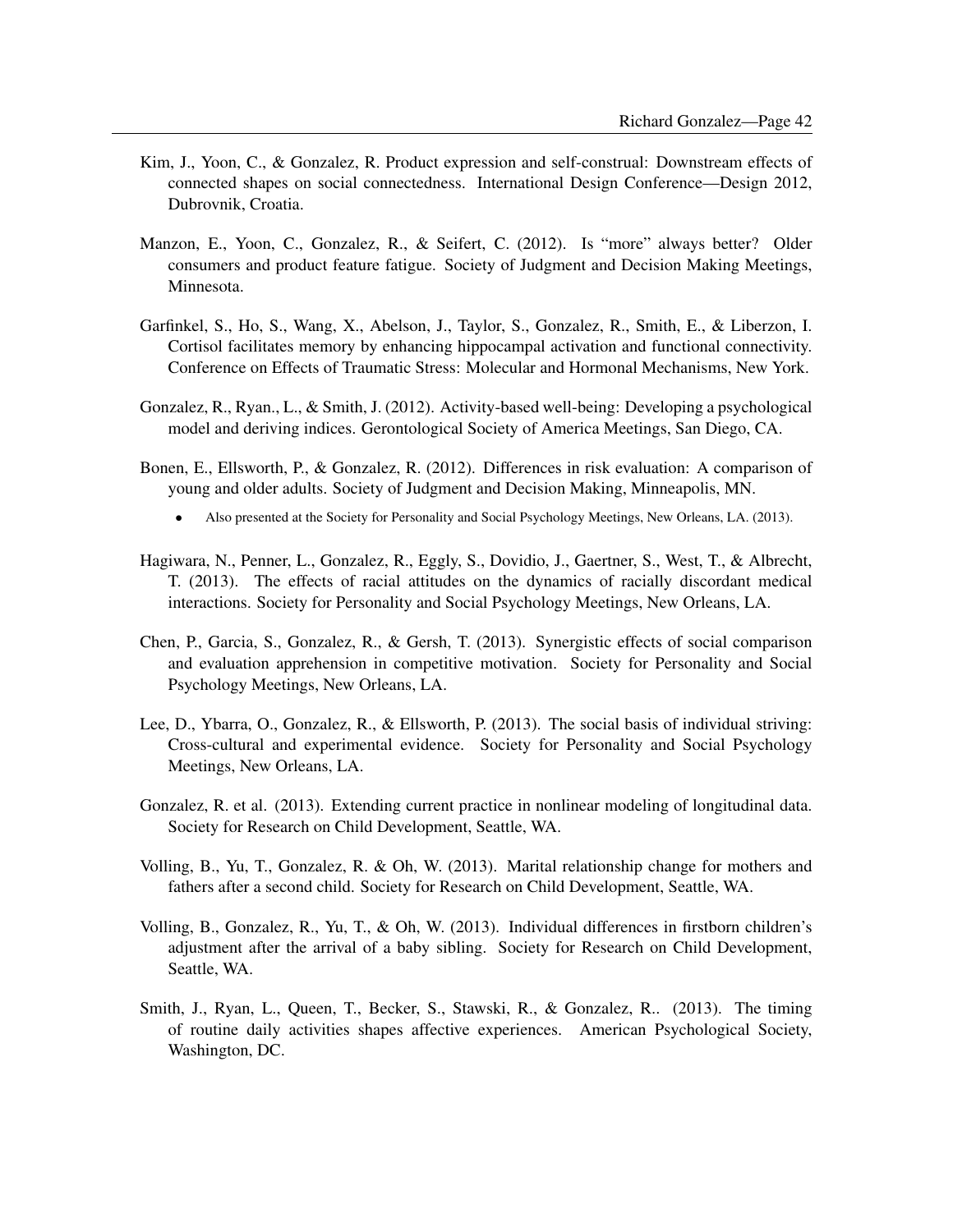- Chen, P., Garcia, S., Gonzalez, R. (2013). The Yin and Yang of competition: Synergistic effects of social comparison and evaluation apprehension in competitive motivation. Society for the Study of Motivation, Washington, DC.
	- Winner of the 2013 Young Scientist Poster Award (Chen)
- Daly, S., Christian, J., Yilmaz, S., Seifert, C., & Gonzalez, R. (2013). Idea generation with 77 cards: Design heuristics for inspiring ideas. ASEE Conference, Atlanta, Georgia.
- Gonzalez. R. (2013). Methodological contribution of David Kenny. University of Connecticut.
- Burnap, A., Ren, Y., Papalambros, P., Gonzalez, R., & Gerth, R.. (2013). A simulation based estimation of crowd ability and its influence on crowdsourced evaluation of design concepts. Proceedings of the ASME International Design Engineering Technical Conferences and Computers and Information in Engineering Conference, Portland, OR.
	- Published in peer-reviewed, archival proceedings.
- Montazeri, S., Finkbiner, D., Papalambros, P., & Gonzalez, R. (2013). Save a napkin, save a tree: The role of metaphors in product design to change behavior. International Conference on Engineering Design. Seoul, Korea.
- Cavagnaro, D. R., Pitt, M. A., Gonzalez, R., & Myung, Jay. (2013). Discriminating among probability weighting functions using adaptive design optimization. Society for Mathematical Psychology, Potsdam, Germany.
- Yilmaz, S., Daly, S., Seifert, C., & Gonzalez, R. (2013). Comparison of design approaches between engineers and industrial designers. Engineering & Product Design Education Conference, Dublin, Ireland.
	- Winner, Best Paper Award
- Gonzalez, R. (2013). The role of replication in social psychological research. Society for Experimental Social Psychology, Berkeley, CA.
- Gonzalez, R., Queen, T., Becker, S., & Smith, J. (2013). Need for cognition influences the structure of a day and emotions experienced during daily activities. Gerontological Society of America, New Orleans, LA.
- Queen, T., Gonzalez, R., & Langa, K.. (2013). The impact of arthritis on longitudinal changes in activity engagement in older adulthood. Gerontological Society of America, New Orleans, LA.
- Bonem, E., Ellsworth, P., & Gonzalez, R. (2013). Age Differences in Risk Perception and Risk Intentions across Risk Domains. Society of Judgment and Decision Making, Toronto, CA.
- Gonzalez, R., Chock, D., Zielinski, S. & Raichur, V. (2014). Modeling consumer decision in response to knowledge-based multi-modal transportation. Transportation Research Board, Washington, DC.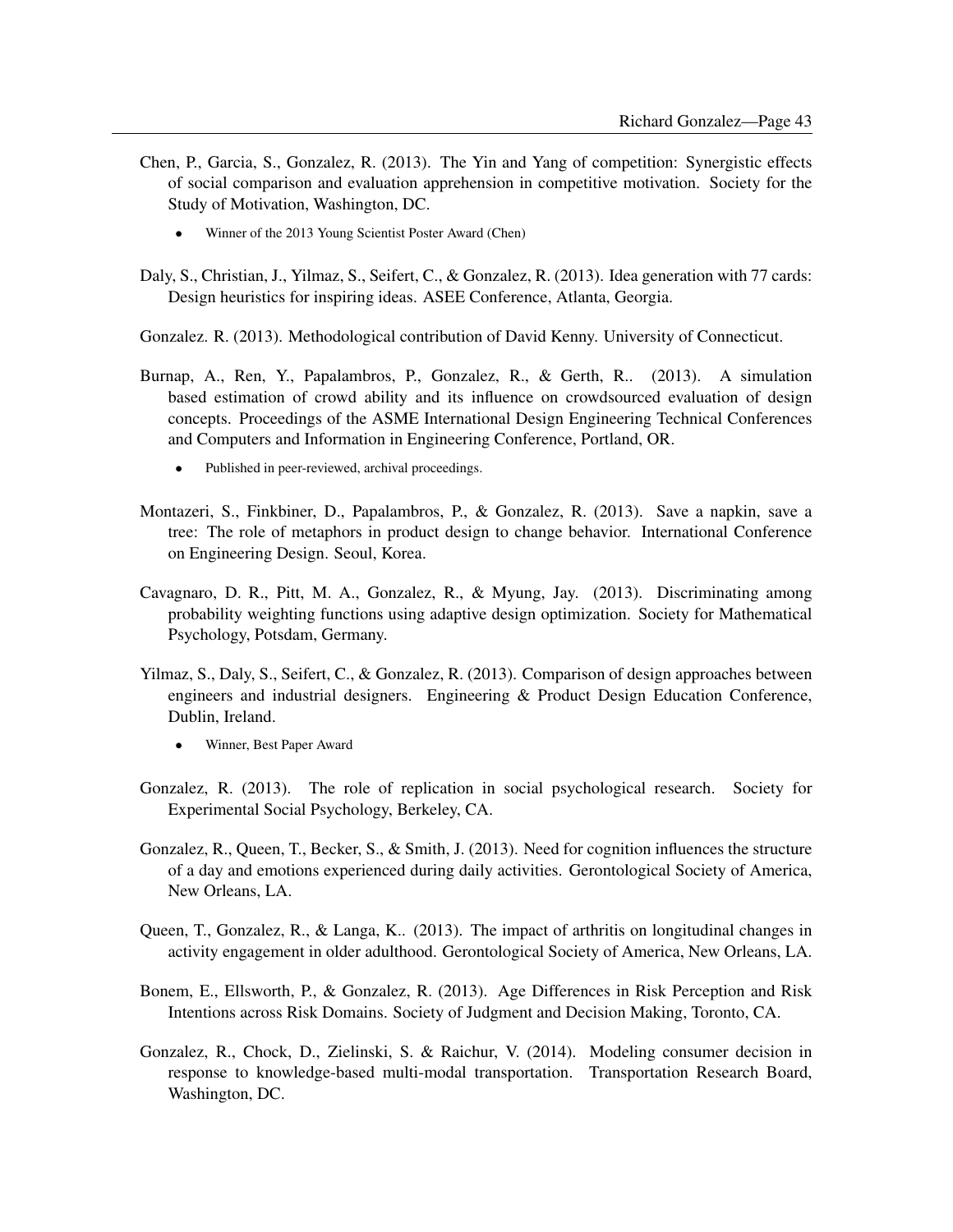- Falk, E., Brook O'Donnell, M., Tompson, S., Gonzalez, R., Dal Cin, S., Strecher, V., & An, L. Neural systems associated with self-related processing predict population success of health messages. (2014). International Communication Association, Seattle, WA.
	- Winner, Top Paper Award
- Smith, J., Ryan, L,. Becker, S., Queen, T., & Gonzalez, R. (2014). The effects of a restless night and feeling unwell on experienced well-being after age 50: Does marriage matter?. Population Association of America, Boston, MA.
- Yilmaz, S., Daly, S., Seifert, C. & Gonzalez, R. (2014). Design heuristics as a tool to improve innovation. American Society of Engineering Education, Indianapolis, IN.
	- Published in peer-reviewed, archival proceedings.
- Kramer, J., Daly, S., Yilmaz, S., Seifert, C. & Gonzalez, R. (2014). A case-study analysis of design heuristics in an upper-level cross-disciplinary design course. American Society of Engineering Education, Indianapolis, IN.
	- Published in peer-reviewed, archival proceedings.
	- Awarded Best Paper in the Design Division
	- Also presented at the Engineering Research and Scholarship in Engineering Education Poster Fair, University of Michigan, Ann Arbor, MI.
- Seifert, C., Yilmaz, Y., Daly, S., & Gonzalez, R. (2014). What happens when creativity is exhausted? The role of design tools. Conference on Design Computing and Cognition. London, UK.
- Zhang, C., Ryan, L., Ofstedal, M., Gonzalez, R., & Smith, J. (2014). An experimental comparison of a web, telephone and paper survey with older adults. American Association of Public Opinion Research, Anaheim, CA.
- Gonzalez, R. (2014). Analytic models for multimodal data: Applications to population neuroscience. Relevance of population neuroscience for understanding human development. SRCD sponsored conference, Ann Arbor, MI.
- Smith, J., Ryan, L., Wan, W., Becker, S., & Gonzalez, R. (2014). Sleep and well-being: If your spouse doesn't snooze, do you both lose? American Psychological Society Annual Meeting, San Francisco, CA.
- Govia, I., Turkelson, A., Kim, B., Gonzalez, R., Jackson, J., & Antonucci, T. (2014). Racial/ethnic differences in family profiles: Findings from the National Survey of American Life Multigenerational Study. American Psychological Society Annual Meeting, San Francisco, CA.
- Burnap, A., Ren, Y., Lee, H., Gonzalez, R., & Papalambros, P. Y. (2014). Improving preference prediction accuracy with feature learning. Proceedings of the ASME 2014 International Design Engineering Technical Conferences, Buffalo, NY.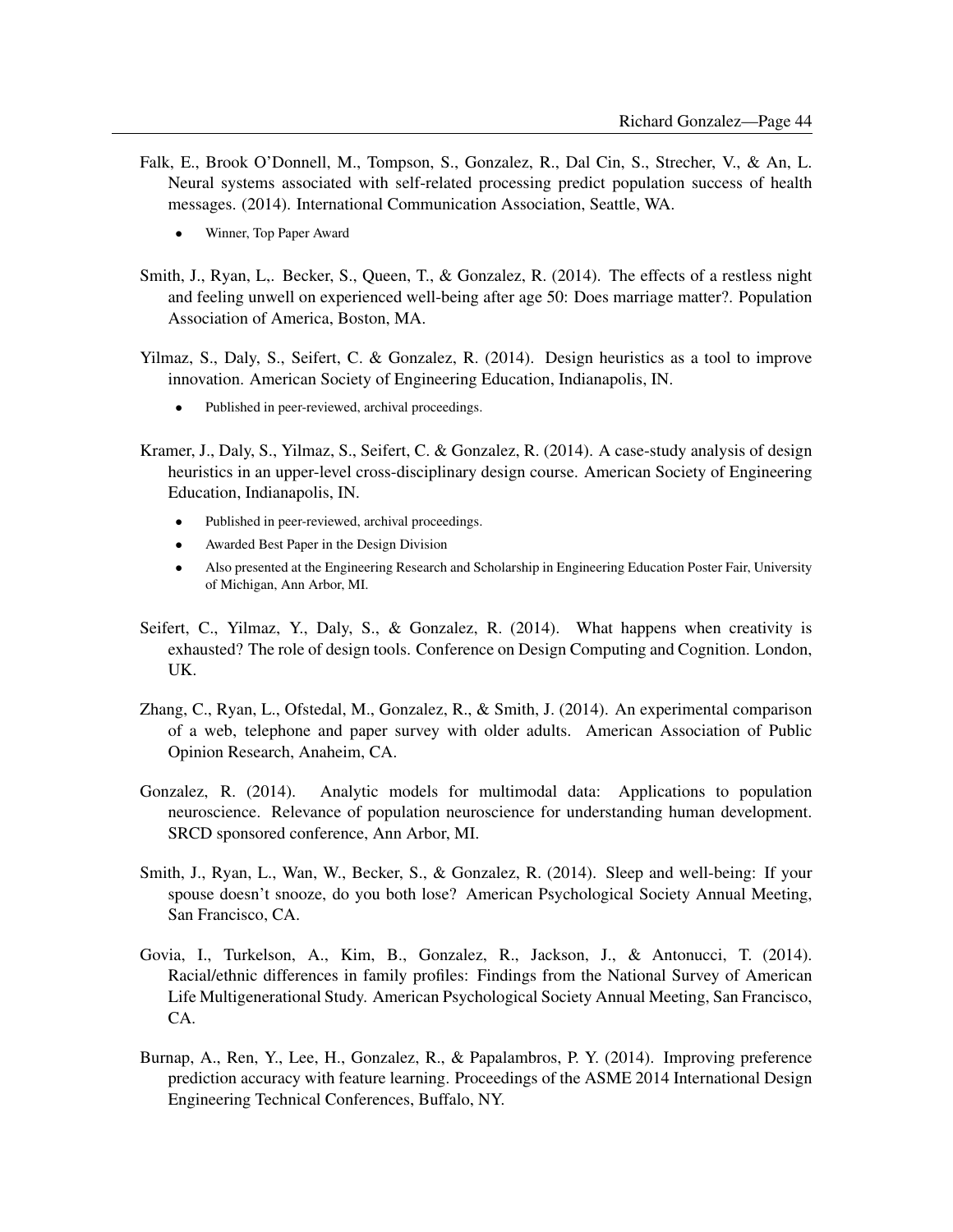- Published in peer-reviewed, archival proceedings.
- Nielsen, K., & Gonzalez, R. (2014). Bivariate interaction models in the context of generalized linear mixed models. Joint Statistics Meeting, Boston, MA.
- Gonzalez, R. (2014). Thoughts on research ethics. American Psychological Association, Washington, D.C.
- Gonzalez, R., Oh, W., & Volling, B. (2014). How many classes? An evaluation of model selection strategies and practical recommendations. SRCD Special Topic Meeting: Developmental Methodology, San Diego, CA.
- Eggly, S., Penner, L.A., Tkatch, R., Gonzalez, R., Thompson, H., Chapman, R., & Albrecht, T.L. (2014) Correlates of race-related thoughts and feelings among Black cancer patients. Presented at the Seventh AACR Conference on the Science of Cancer Health. Disparities in Racial/Ethnic Minorities and the Medically Underserved, San Antonio, TX.
- Gonzalez, R., Ryan, L., Becker, S., & Smith, J. (2014). Activity allocation decisions and health: How older adults spend their day. Gerontological Society of America, Washington, DC.
- Gonzalez, R., Mejía, S., Giasson, H., Ryan, L. & Smith, J. (2014). Major life transitions: Implications for activity- based affective experiences. Gerontological Society of America, Washington, DC.
- Yilmaz, S. et al. (2015). Expanding evidence-based pedagogy with Design Heuristics. American Society for Engineering Education, Seattle, WA.
	- Published in peer-reviewed, archival proceedings.
- Yilmaz, S. et al. (2015). Idea Generation Through Empathy: Reimagining the "Cognitive Walkthrough". American Society for Engineering Education, Seattle, WA.
	- Published in peer-reviewed, archival proceedings.
- Yilmaz, S., Gray, C., Seifert, C., Daly, S., & Gonzalez, R. (2015). What happens when creativity is exhausted? Design tools as an aid for ideation. American Educational Research Association, Chicago, Il.
	- Winner, Best Poster
- Volling, B., Gonzalez R., Yu, Tianyi, & Oh, W. (2015). Marital conflict and birth of the second child. American Psychological Society, New York.
- Mejía, S., Gonzalez, R., & Smith, J. (2015). Experiences get under our skins: Shared stress and telomere length. American Psychological Society, New York.
- Nielsen, K. & Gonzalez, R. (2015). Regression spline mixed models for analyzing EEG data and event-related potentials. Michigan Student Symposium for Interdisciplinary Statistical Sciences, Ann Arbor, MI.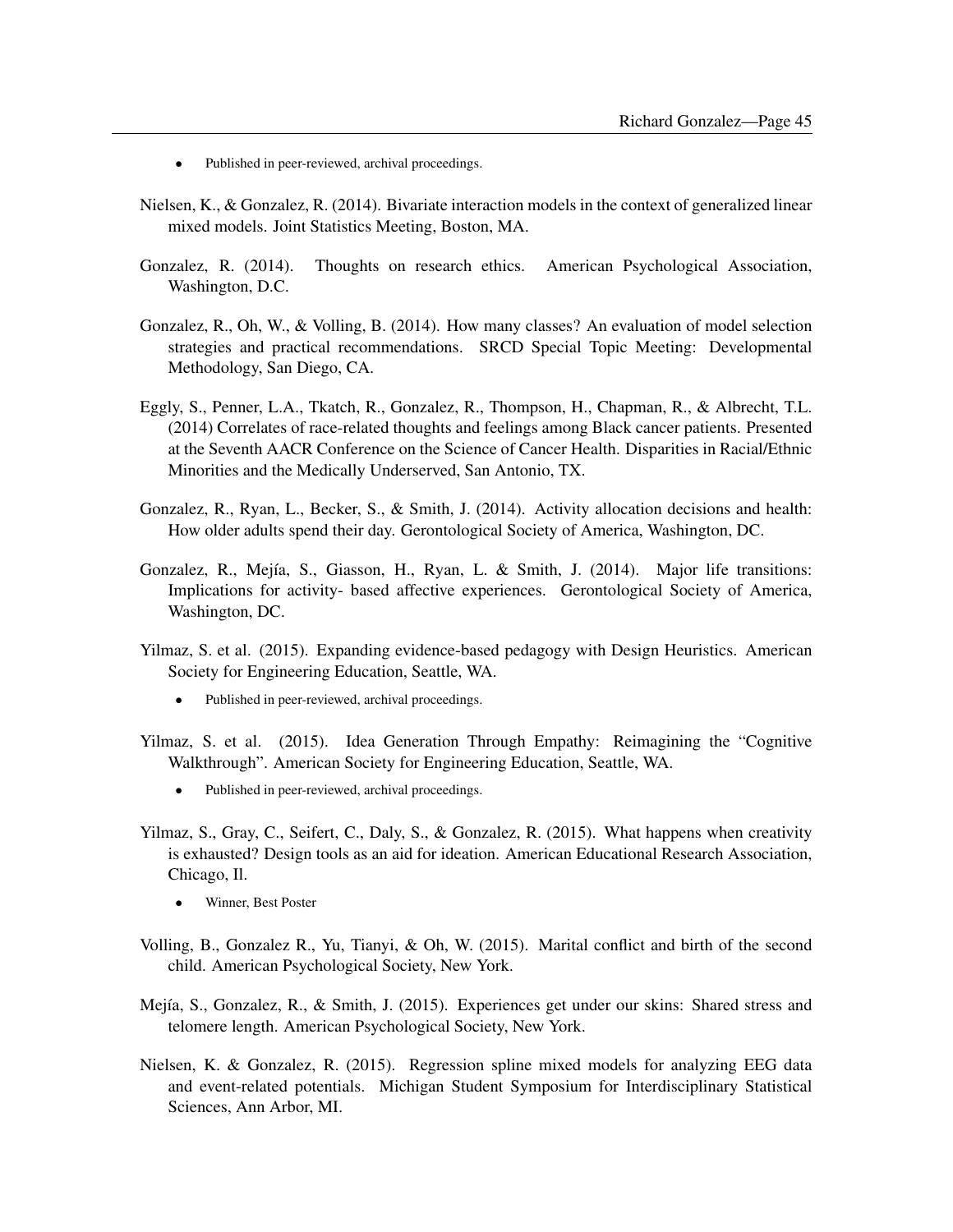- Best Poster Award
- Revised version presented at the 2015 UseR Conference, Denmark.
- Revised version presented at the 2015 Seventh International Workshop for the Statistical Analysis of Neuronal Data, Pittsburgh, PA.
- Revised version presented at the 2016 Modeling Neural Activity Conference, Waikoloa, HI.

Gray, C., Yilmaz, C., Daly, S, Seifert, C & Gonzalez, R. (2015). Supporting Idea Generation Through Functional Decomposition: An Alternative Framing For Design Heuristics. Presented at the International Conference on Engineering Design, Milan, Italy.

- Published in peer-reviewed, archival proceedings.
- Burnap, A., Bartol, C., Johnson-Roberson, M., Ren, M., Gonzalez, R. & Papalambros, P. (2015). Crowdsourcing for Search of Disaster Victims: A Preliminary Study for Search System Design. Presented at the International Conference on Engineering Design, Milan, Italy.
	- Published in peer-reviewed, archival proceedings.
- Montezari, S., Papalambros, P. & Gonzalez, R. (2015). Design for behavior change: An elaborationbased approach to persuasion in product design. Presented at the International Conference on Engineering Design, Milan, Italy.
	- Published in peer-reviewed, archival proceedings.
- Gray, C., Yilmaz, S., Daly, S., Seifert, C. & Gonzalez, R. (2015). Creativity 'misrules': First year engineering students' production and perception of creativity in design ideas. Proceedings of the ASME 2015 Conference (IDETC/CIE), Boston, MA.
	- Published in peer-reviewed, archival proceedings.
- Burnap, A., Hartley, J., Pan, Y., Gonzalez, R. & Papalambros, P. (2015). Balancing design freedom and brand recognition in the evolution of brand character. Proceedings of the ASME 2015 International Design Engineering Technical Conferences, IDETC Design Theory and Method Conference, Boston, MA.
	- Published in peer-reviewed, archival proceedings.
	- Winner, Best Paper Award
- Gray, C., Yilmaz, S., Daly, S., Seifert, C., & Gonzalez, R. (2015). What problems are we solving? Encouraging idea generation and effective team communication. International Conference for Design Education Researchers, Chicago, IL.
- Gray, C., Yilmaz, S., Daly, S., Seifert, C., & Gonzalez, R. (2015). Building students' ideation ability through design heuristics. International Conference for Design Education Researchers, Chicago, IL.
- Mixed emotions. Oct, 2015. Conference sponsored by NIA, Ann Arbor, MI. Conference coorganizer and grant PI.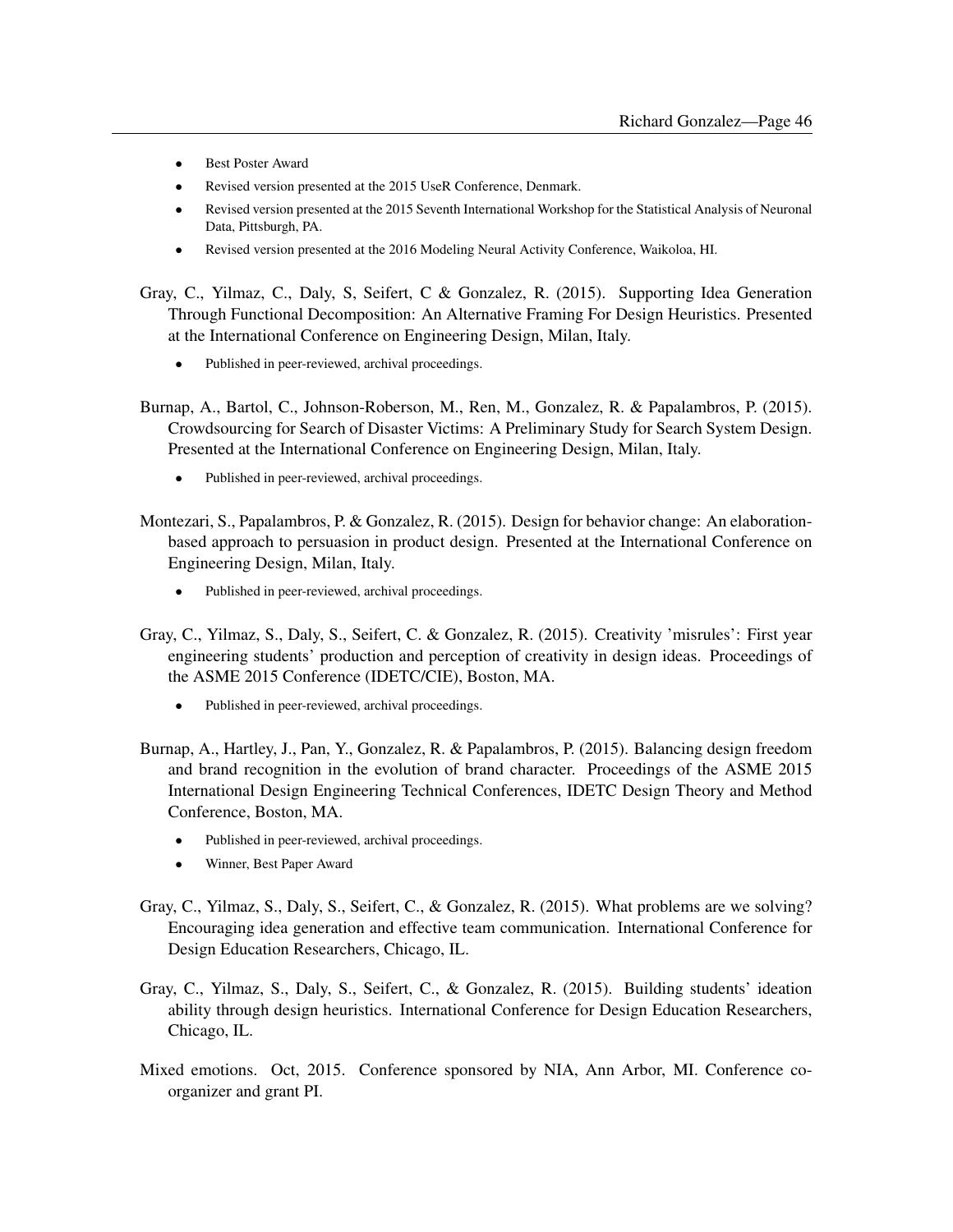- Smith, J., Mejía, S., Giasson, Becker, S., & Gonzalez, R. (2015). Freedom from job stress: Do new activities contribute spice to the lives of retirees?. Gerontological Society of America, Orlando, FL.
- Mejía, S.T., Gonzalez, R., & Smith, J. (2015). Time together gets under our skins: Bio-marker concordance among couples in older adulthood. Presented in the symposium on Partners as Contexts for Health and Well-being at the 68th Annual Scientific Meetings of the Gerontological Society of America, Orlando, FL.
- Mejía, S.T., Gonzalez, R., & Hooker, K. (2015). Mixed-emotions in daily life: Does retirement make a difference? Presented in the symposium on The Transition to Retirement: Changes in Activities, Well-Being, and Health at the 68th Annual Scientific Meetings of the Gerontological Society of America, Orlando, FL.
- Gonzalez, R., Mejía, S.T., Dey, R., Elliott, M., Hooker, K., & Smith, J. (2015). Doing justice to your research question: New approaches to analyzing data with intensive repeated measures. Presented in the symposium on Intensive Repeated Measures at the 68th Annual Scientific Meetings of the Gerontological Society of America, Orlando, FL.
- Pan, Y., Burnap, A., Liu, Y., Lee, H., Gonzalez, R., & Papalambros, P. (2016). A quantitative model for identifying regions of design visual attraction and application to automobile styling. International Design Conference. Dubrovnik, Croatia.
- Burnap, A., Liu, Y., Pan, Y., Lee, H., Gonzalez, R. & Papalambros, P. (2016). Estimating and exploring the product form design space using deep generative learning models. Proceedings of the ASME 2016 International Design Engineering Technical Conferences, IDETC Design Theory and Method Conference.
	- Published in peer-reviewed, archival proceedings.
- Nielsen, K. & Gonzalez, R. (2016). Capitalizing on the use of basis sets in regression spline mixed models. Joint Statistical Meetings, Chicago, IL.
- Hooker, K., Mejía, S.T., & Gonzalez, R. (2016) The "ROI" of an Intraindividual Variability Approach to Personality. Presented in the symposium on Defined by Change: The Intraindividual Variability Approach to Studying Individual Differences at the 28th Annual Association for Psychological Science Convention, Chicago, IL.
- Gonzalez, R., Smith, J., Mejía, S.T., & Ryan, L.H. (2016). Measures of emotional complexity. Presented in the symposium on Operationalizing Affective Complexity: Theory, Measurement and applications at the 28th Annual Association for Psychological Science Convention, Chicago, IL.
- Mejía, S., Giasson, H., Gonzalez, R. & Smith, J. (2016). Couples' shared experiences of aging: Perceptions, challenges and vulnerabilities. Gerontological Society of America, New Orleans, LA.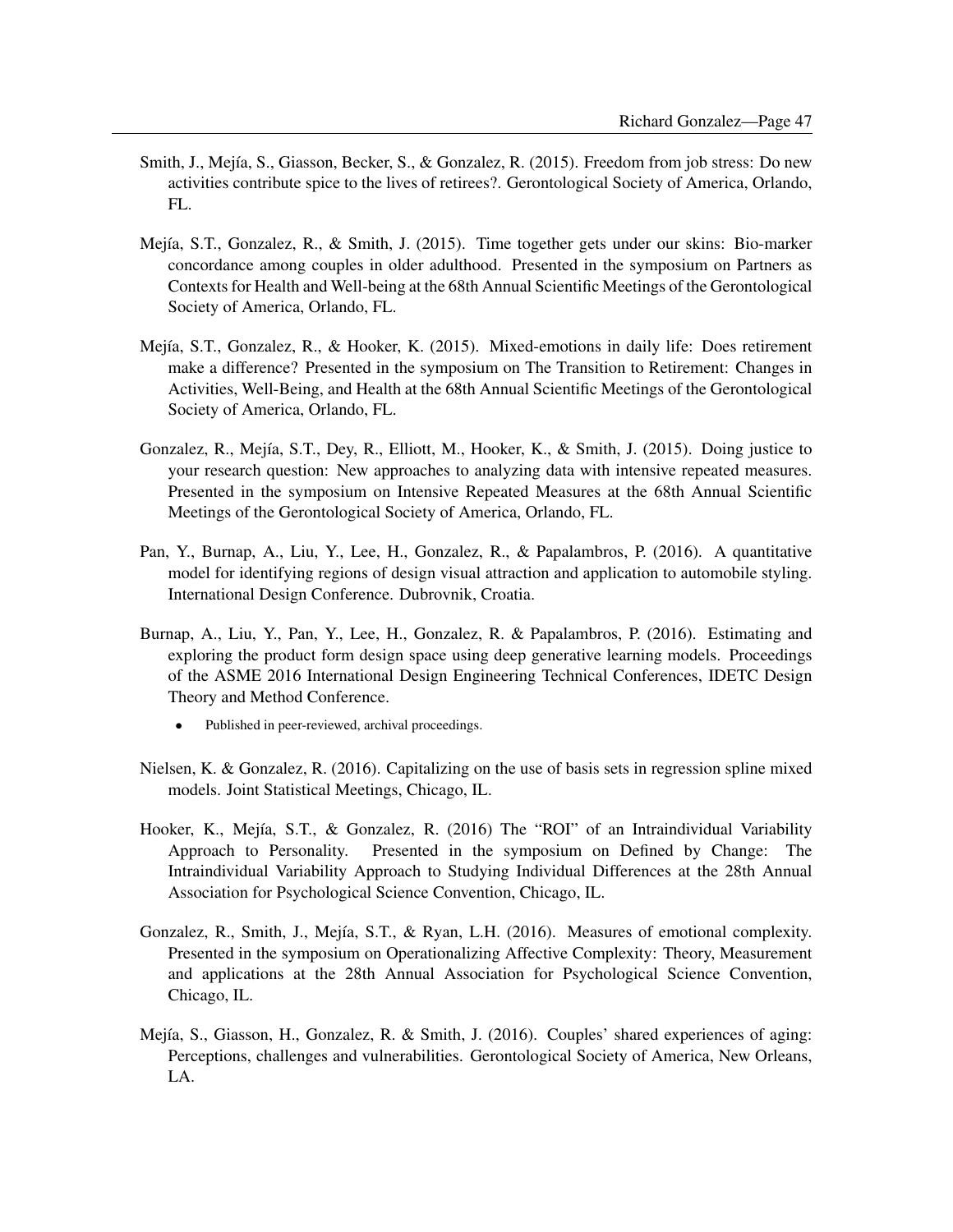- Mejía, S., Nielsen, K., Carmichael, A., Lindsay, R., Smith, R. & Gonzalez, R. (2016). Biophysiological experiences during dishwashing: Implications for experienced well-being. Gerontological Society of America, New Orleans, LA.
- Nielsen, K., Gonzalez, R., Mejía, S., & Raichur, V. (2016). Combining biophysiological streams to disentangle cognitive and physical compnents of everyday life. Gerontological Society of America, New Orleans, LA.
- Chamberlain, J., Raichur, V., Nielsen, K., Carmichael, A., Mejía, S., & Gonzalez, R. (2016). Trail making and electrodermal activity in older adults: When does arousal indicate cognition? Gerontological Society of America, New Orleans, LA.
- Segal, B., Braun. T., Gonzalez, R., & Elliott, M. (2017). Tests of matrix structure for construct validation. Michigan Student Symposium for Interdisciplinary Statistical Science, Ann Arbor, MI.
	- Winner, best poster in biostatistics

#### Upcoming Conference Presentations

- Pan, Y., Burnap, A., Hartley, J., Gonzalez, R., & Papalambros, P. Y. (2017). Proceedings of 23rd SIGKDD Conference on Knowledge Discovery and Data Mining (KDD'17), Halifax, Nova Scotia, Canada. (Under review)
- Greene, M., Gonzalez, R., Papalambros, P. & McGowan, A. (2017). Design thinking vs. systems thinking for engineering design: What's the difference? International Conference on Engineering Design, Vancouver, Canada.
- Raichur, V. et al. (2017). Physiological Measures of Fatigue to Quantify Older Adultsâ $\Delta Z$  Muscle Activity During Everyday Tasks. IAGG World Congress of Gerontology and Geriatrics, San Francisco, CA.
- Greene, M., Gonzalez, R., Papalambros, P., & McGowan, A. (2017). Design thinking vs. systems thinking for engineering design: What's the difference? International Conference on Engineering Design, Vancouver, CA.

Coulentianos, M., Sarvestani, A., Gonzalez, R., & Sienko, K. (2017). Design requirements for task-shifting medical devices. WHO Global Forum on Medical Devices, Geneva, Switzerland.

### Invited Colloquia/Seminar Presentations

University of British Columbia (1989) Harvard University (1990) Notre Dame University (1990) University of Arizona (1990) University of California, Los Angeles (1990) University of California, Santa Barbara (1990)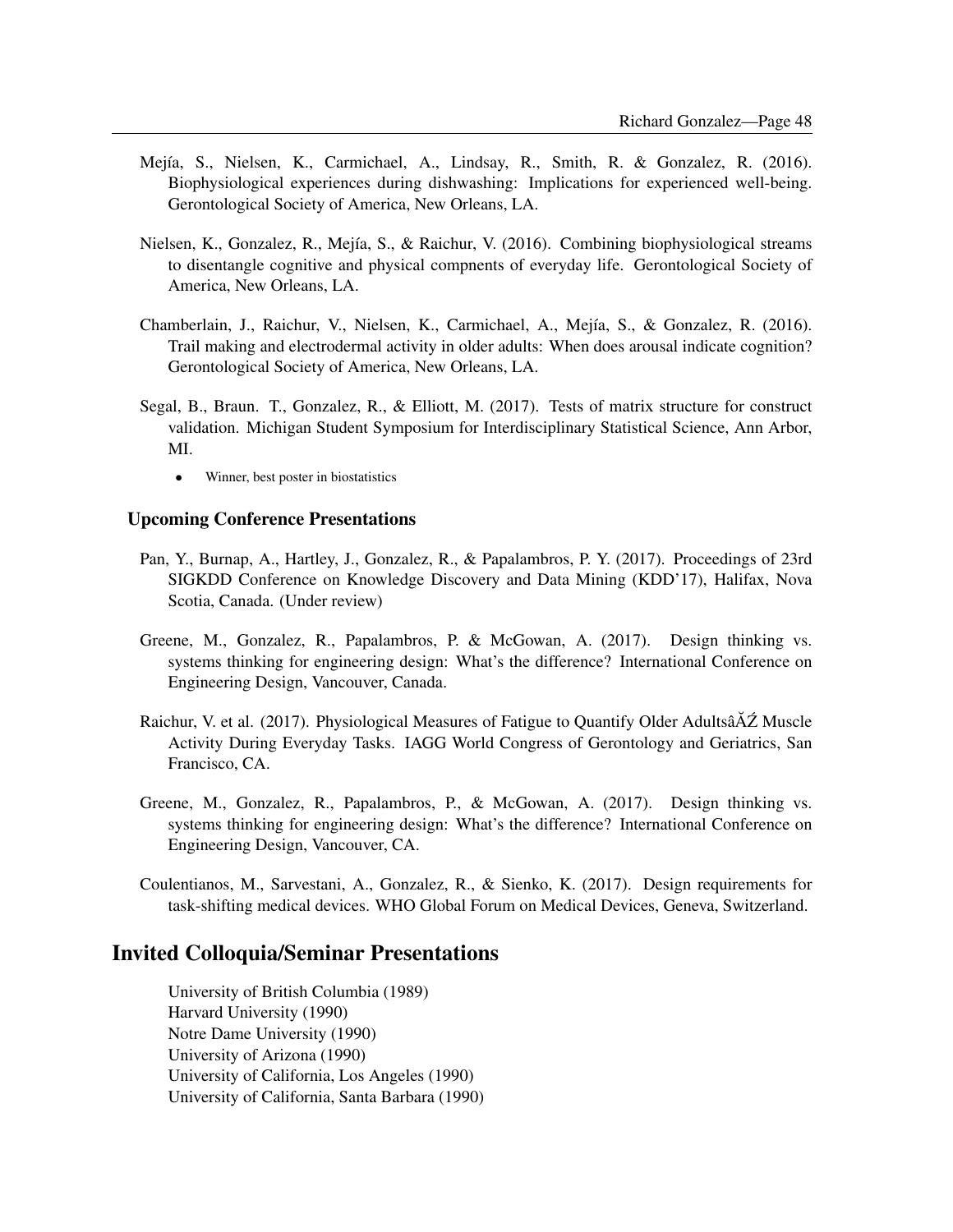University of Oregon (1990) University of Washington (1990) Wesleyan University (1990) University of Victoria (1991) University of British Columbia (1992) University of Chicago (1992) University of Illinois, Chicago (1992) University of Waterloo (1993) California State University, Los Angeles (1994) University of Maryland (1995) Princeton University (1996) Cornell University (1997) University of Connecticut (1997) University of Michigan (1997) Yale University (1997) Ohio State University (1998) University of Chicago (1999) University of California, Berkeley (1999) Ecole Normale Supérieure de Cachan, Paris, Economics Dept (2000) Warsaw University (2002) Ecole Normale Supérieure de Cachan, Paris, Economics Dept (2003) INSEAD, France (2007) University of Michigan (2008) Warsaw University (2008) Institute of Psychology, Chinese Academy of Sciences, Beijing (2008) Ohio State University, Robert Wherry Invited Lecture (2009) University of Virginia (2009) Yale University (2011) University of Michigan (2011) University of Washington (2013), Allen Edwards Lectureship Columbia University (2013) Warsaw University (2014) University of Michigan (2015) RAND, Santa Monica, CA (2015)

## **Workshops**

- Monitoring social change with survey data. Two week workshop co-taught with Eugene Burnstein and Grazyna Wieczorkowska. 2001, Warsaw University, Poland. Gonzalez also co-taught the ˙ workshop with Wieczorkowska in 2002 and 2003.
- New directions in decision making, Two week workshop. 2000, Département Économie et Gestion, Ecole Normale Supérieure de Cachan, Paris.
- Analysis of dyadic and group data. Five day workshop. 1999, 2000 & 2001, Research Center for Group Dynamics, Institute of Social Research, University of Michigan.